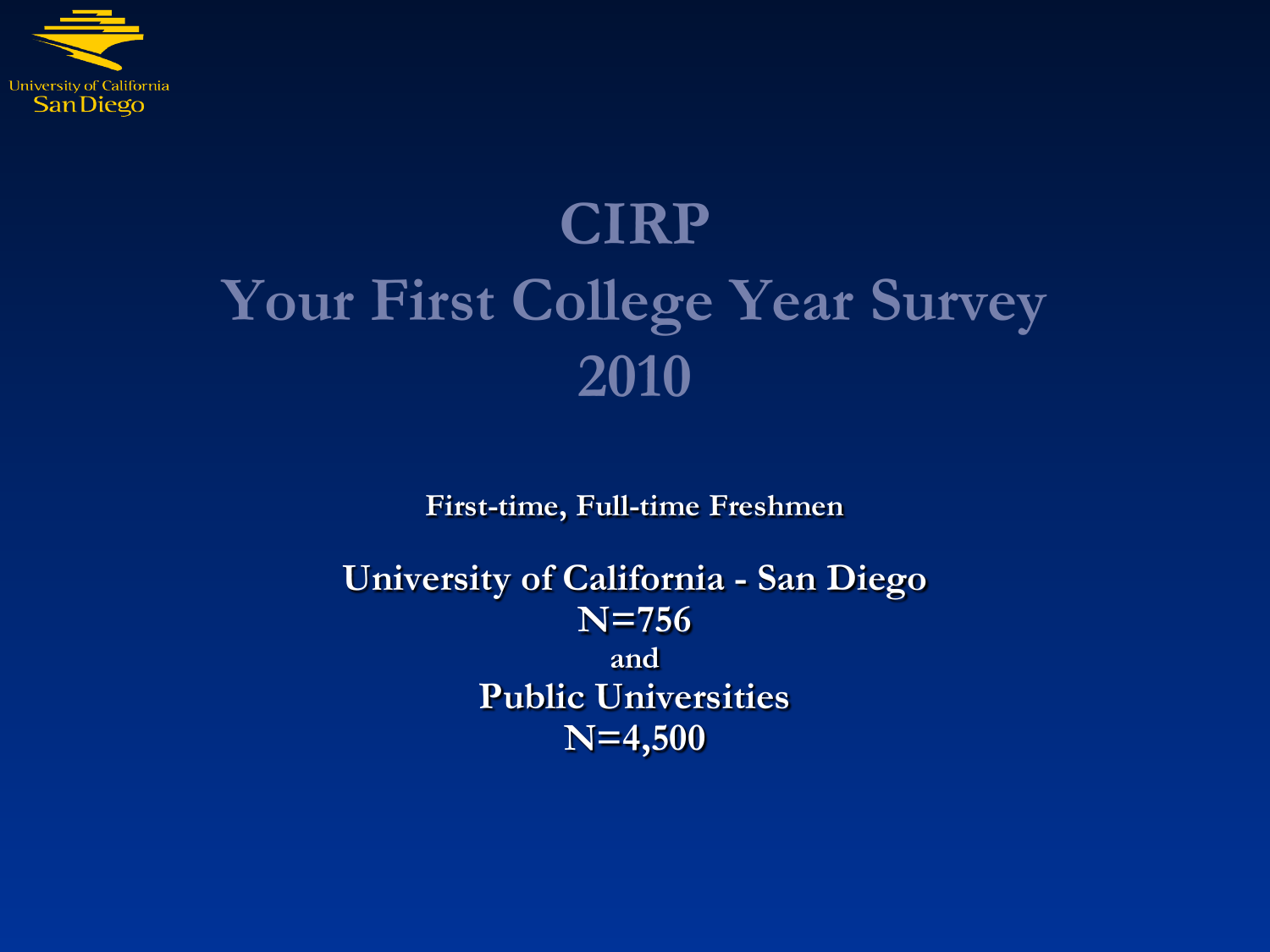

# **Your First College Year Survey**

- **The Your First College Year Survey examines the transition to college by measuring students curricular and co-curricular experiences and outcomes during the first year of college. The YFCY was designed specifically to measure student development in the first year.**
- **This presentation is designed to provide a visual executive summary of the results.**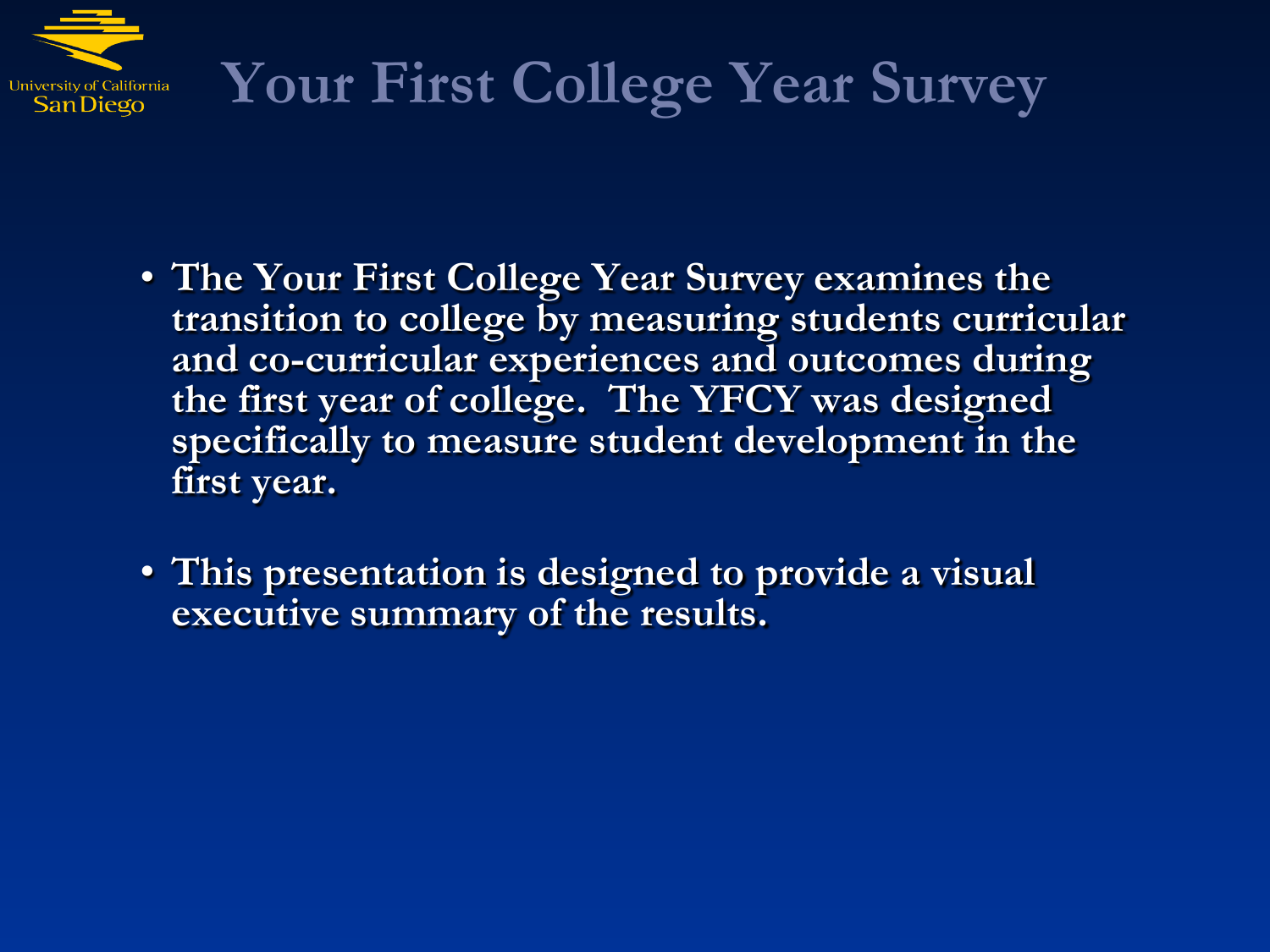

# **Presentation Summary**

- **[Demographics](#page-3-0)**
- **[Transition to College](#page-13-0) Academic Adjustment (construct) Transition to College (theme)**
- **[Academic Outcomes](#page-20-0)**
	- **Habits of Mind (construct) Academic Self-Concept (construct) Academic Outcomes (theme)**
- **[Academic Environment](#page-28-0)**
	- **Student-Faculty Interaction (construct) Interaction with Faculty (theme) Active and Collaborative Learning (theme) Written and Oral Communication (theme) Academic Disengagement (construct) Academic Enhancement Experiences (theme)**
- **[Satisfaction](#page-45-0)**
	- **Overall Satisfaction (construct) Satisfaction with Coursework (construct) Satisfaction with Academic Support and Courses (theme) Satisfaction with Services and Community (theme)**
- **[Civic Engagement Outcomes](#page-56-0)**
	- **Civic Awareness (construct) Social Agency (construct) Leadership (construct)**
- **[Civic Engagement Experiences and Beliefs](#page-63-0) Civic Engagement (theme)**
- **[Diversity Outcomes](#page-67-0) Pluralistic Orientation (construct)**
- **[Diversity Experiences and Beliefs](#page-70-0) Positive Cross-Racial Interaction (construct) Negative Cross-Racial Interaction (construct) Diversity (theme)**
- **[Campus Climate](#page-79-0)**

**Sense of Belonging (construct)**

- **[Religiosity/Spirituality](#page-84-0) Religiosity / Spirituality (theme)**
- **[Health and Wellness](#page-87-0) Health and Wellness (theme)**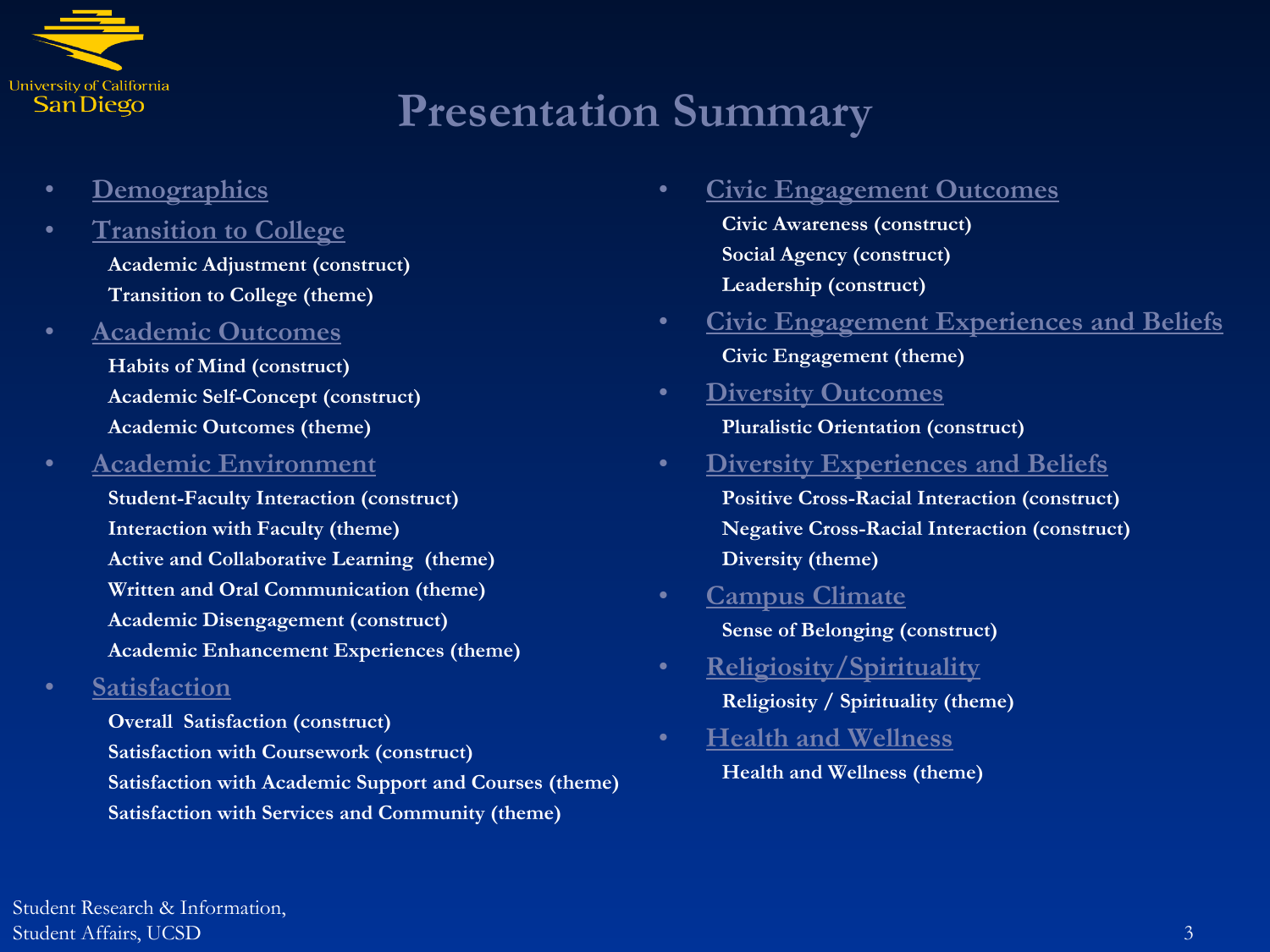<span id="page-3-0"></span>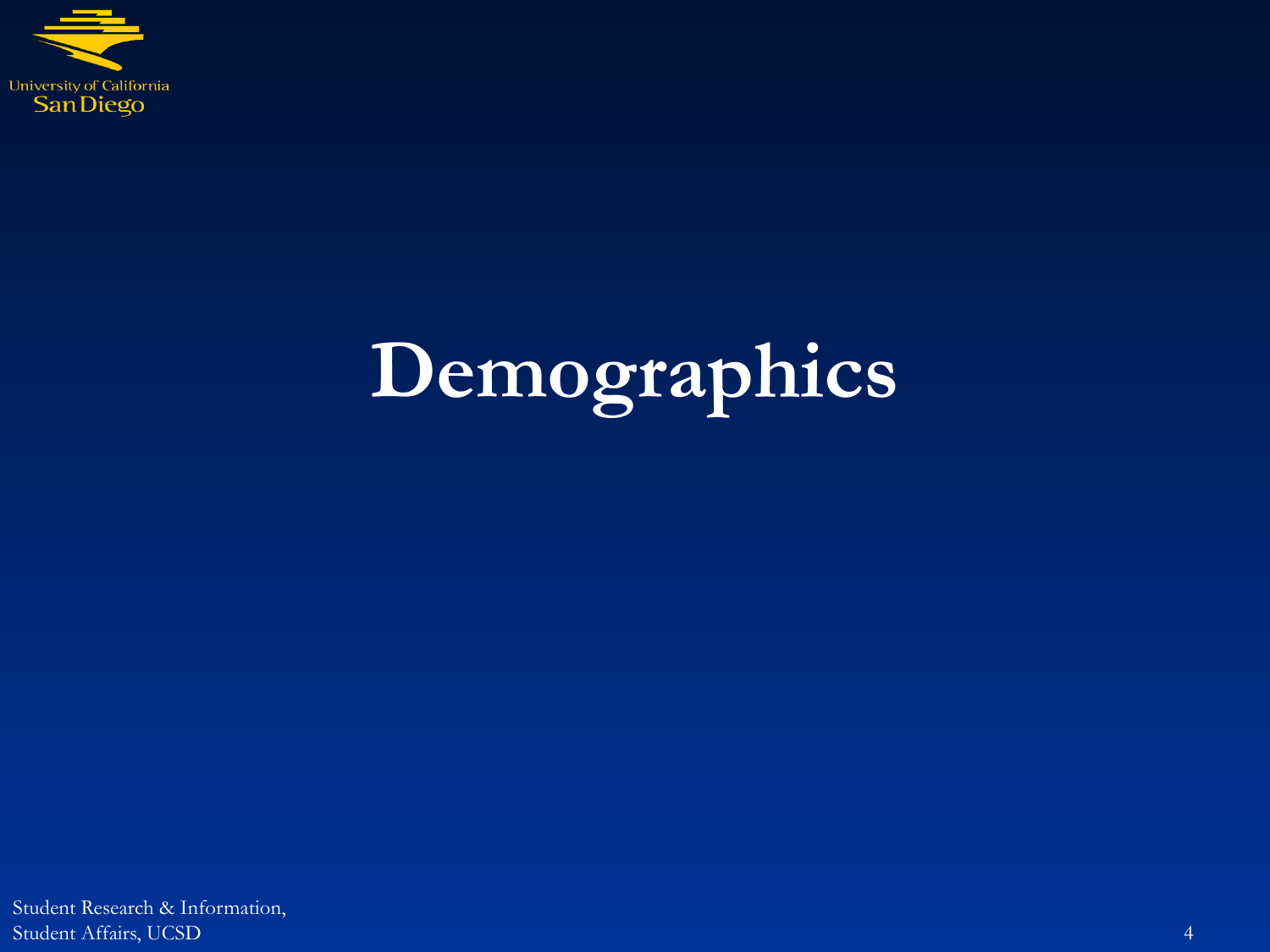

### **Demographics Race/Ethnicity (mark all that apply)**



Student Research & Information, Student Affairs, UCSD 55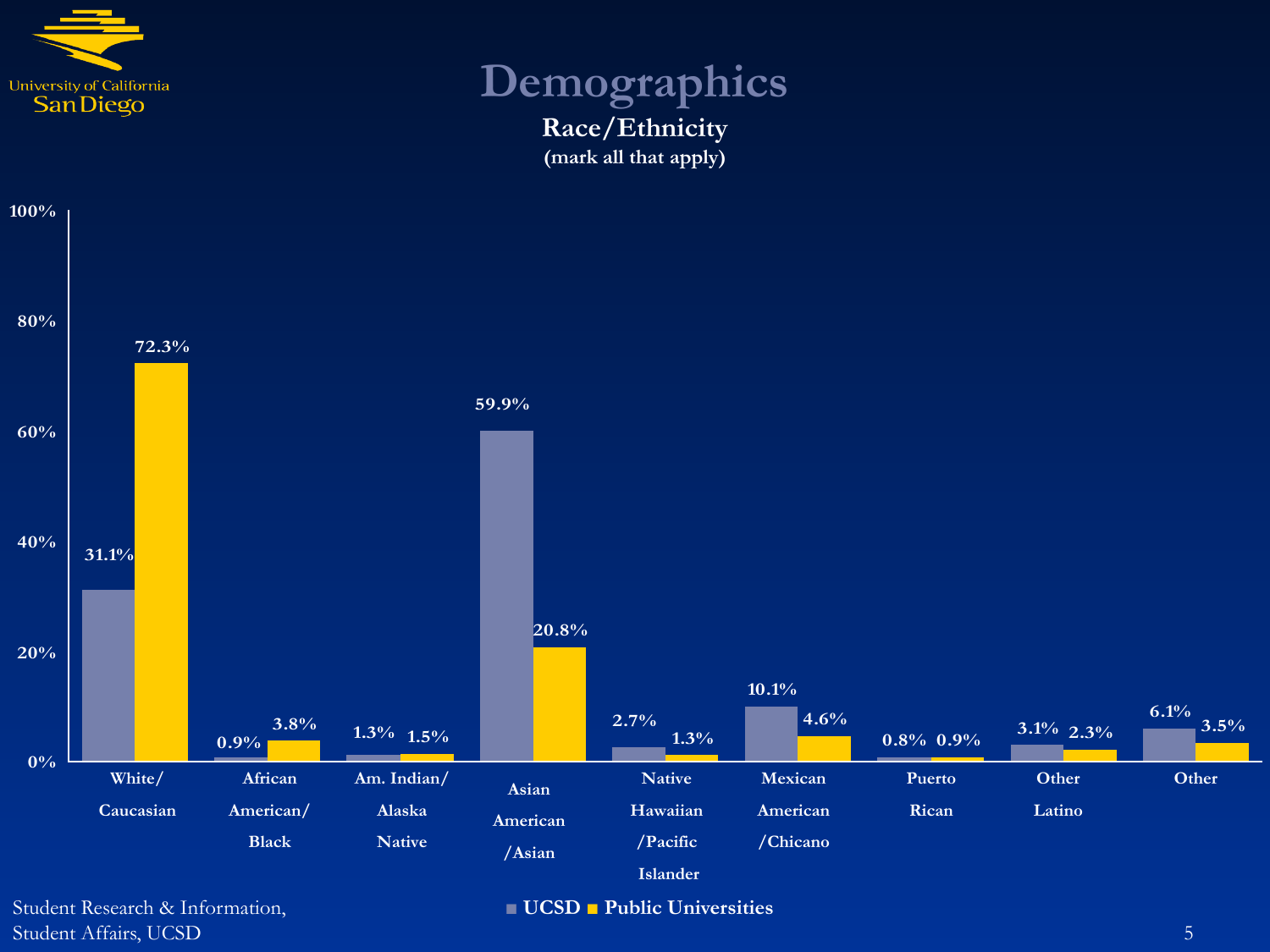

## **Demographics Race/Ethnicity**



UCSD 09 First-Time Freshmen (Mark Only One. Total = 100%.) 2010 YFCY UCSD (Mark all that apply. Total greater than 100%.)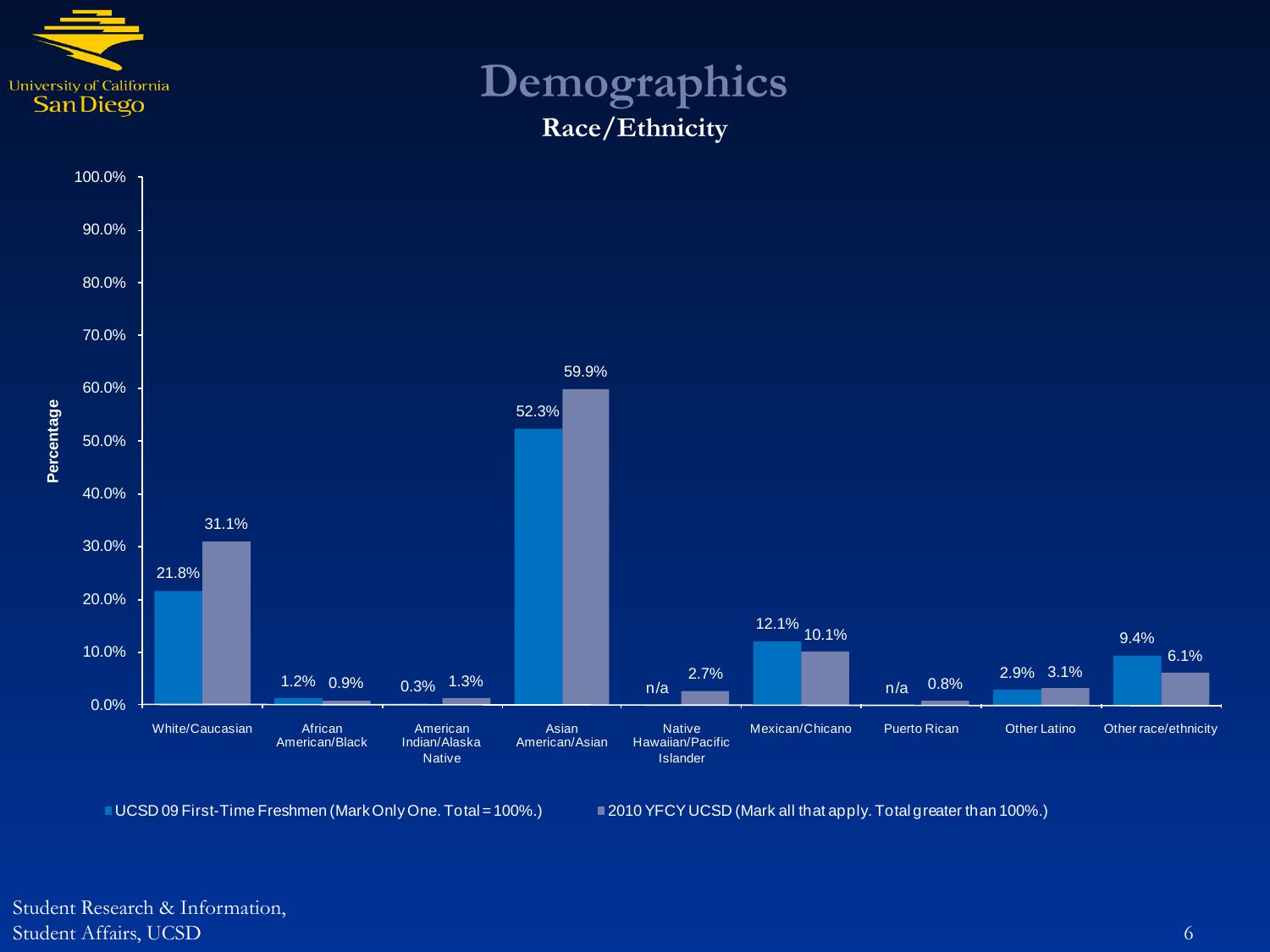

## **Demographics Sex**



**■ UCSD ■ Public Universities**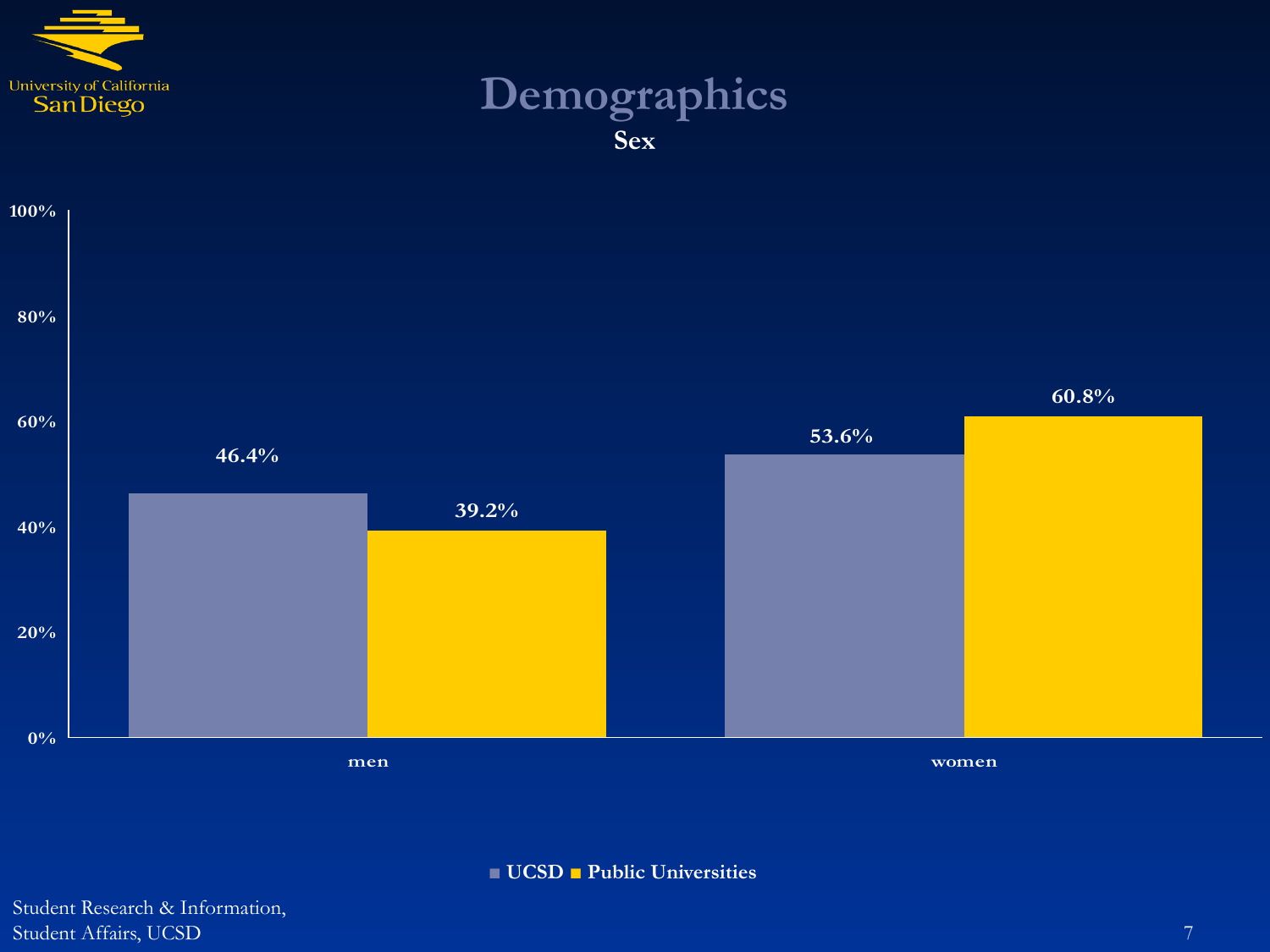

Student Research & Information, Student Affairs, UCSD 888 (89) 888 (89) 888 (89) 888 (89) 888 (89) 888 (89) 888 (89) 888 (89) 888 (89) 888 (89) 888 (89) 888 (89) 888 (89) 888 (89) 888 (89) 888 (89) 888 (89) 888 (89) 888 (89) 888 (89) 888 (89) 888 (89) 88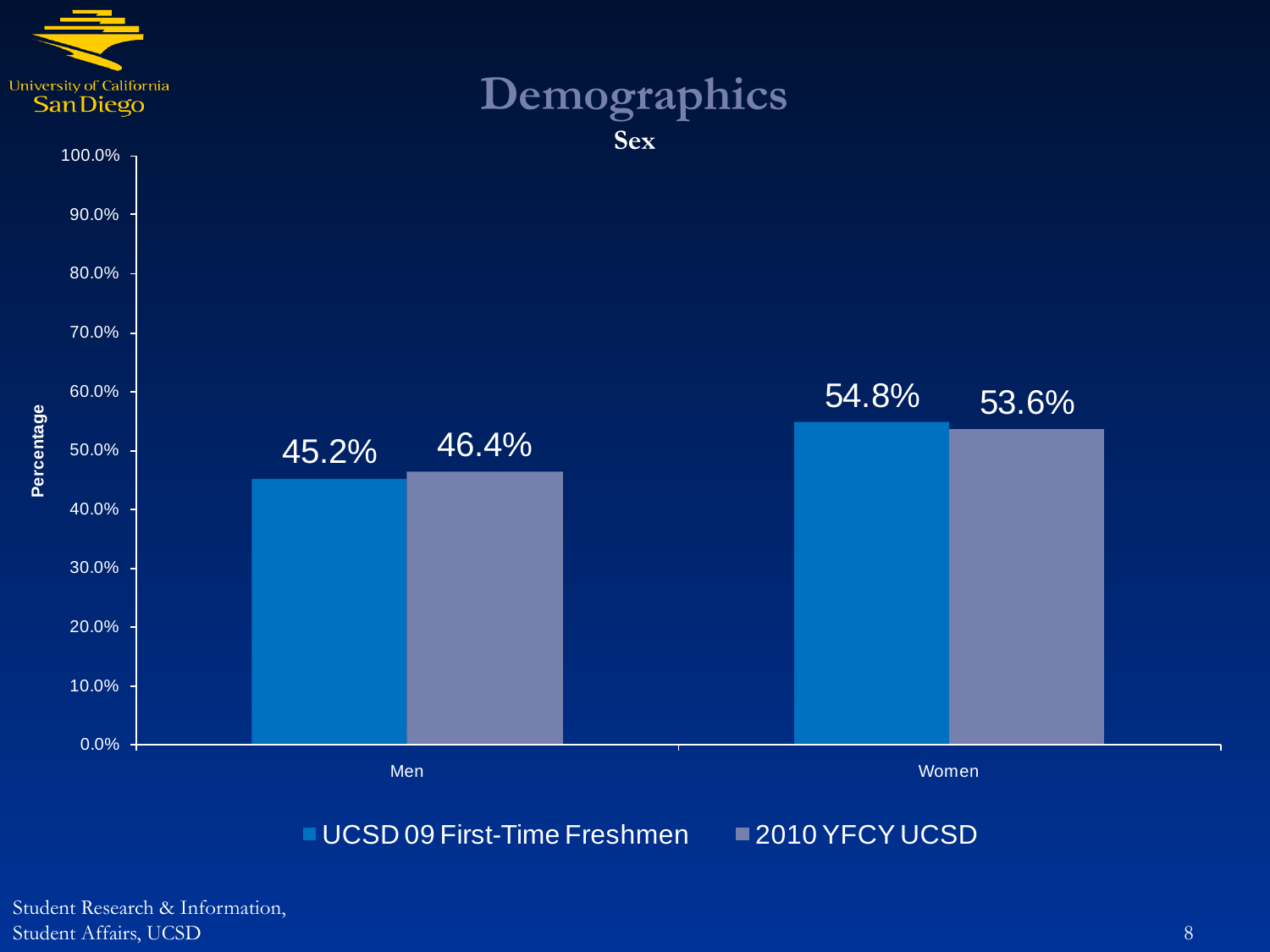

## **Demographics Overall GPA**



**■ UCSD ■ Public Universities**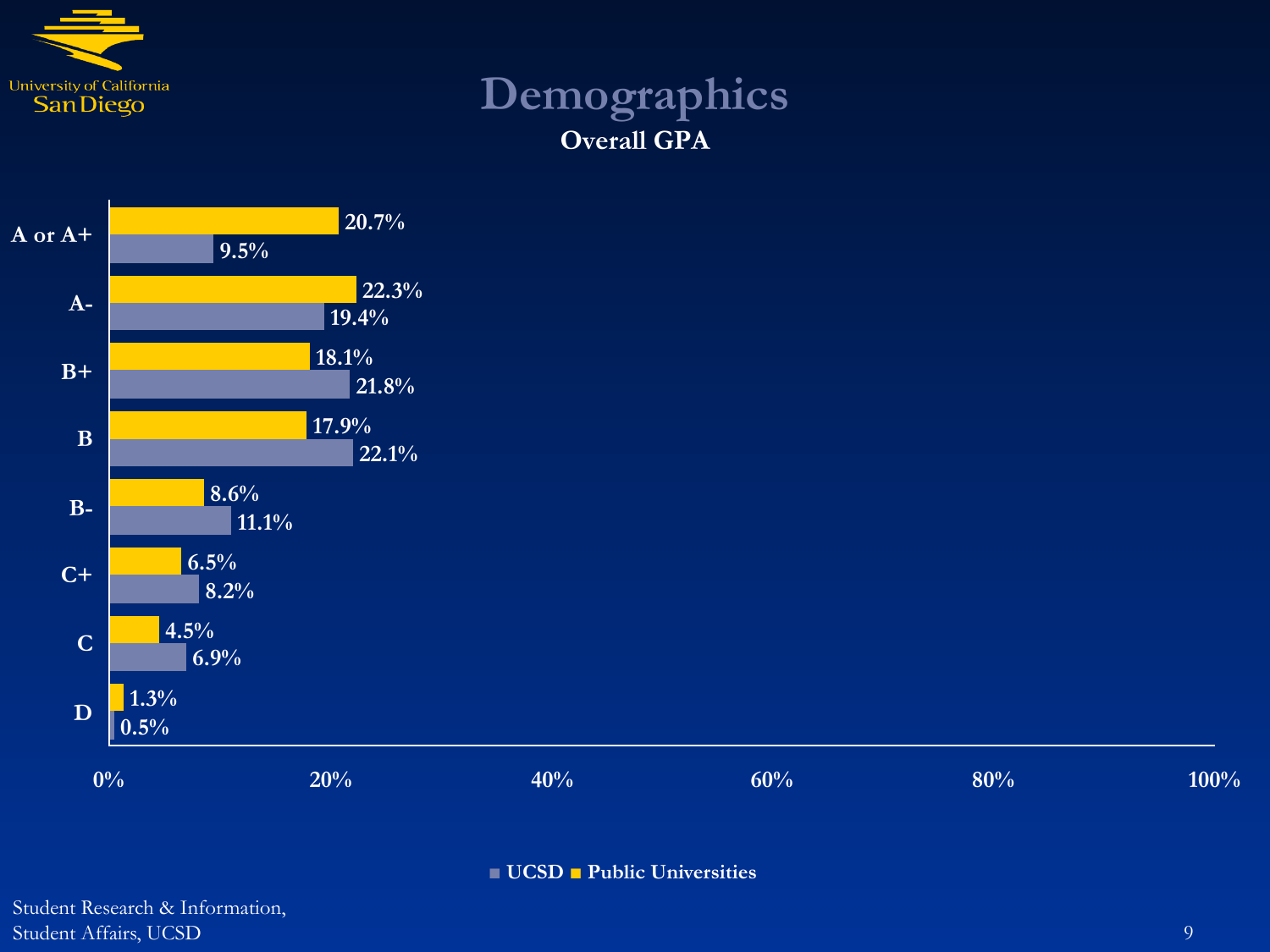

**Did you transfer into this institution from another college/university?**



**■ UCSD ■ Public Universities**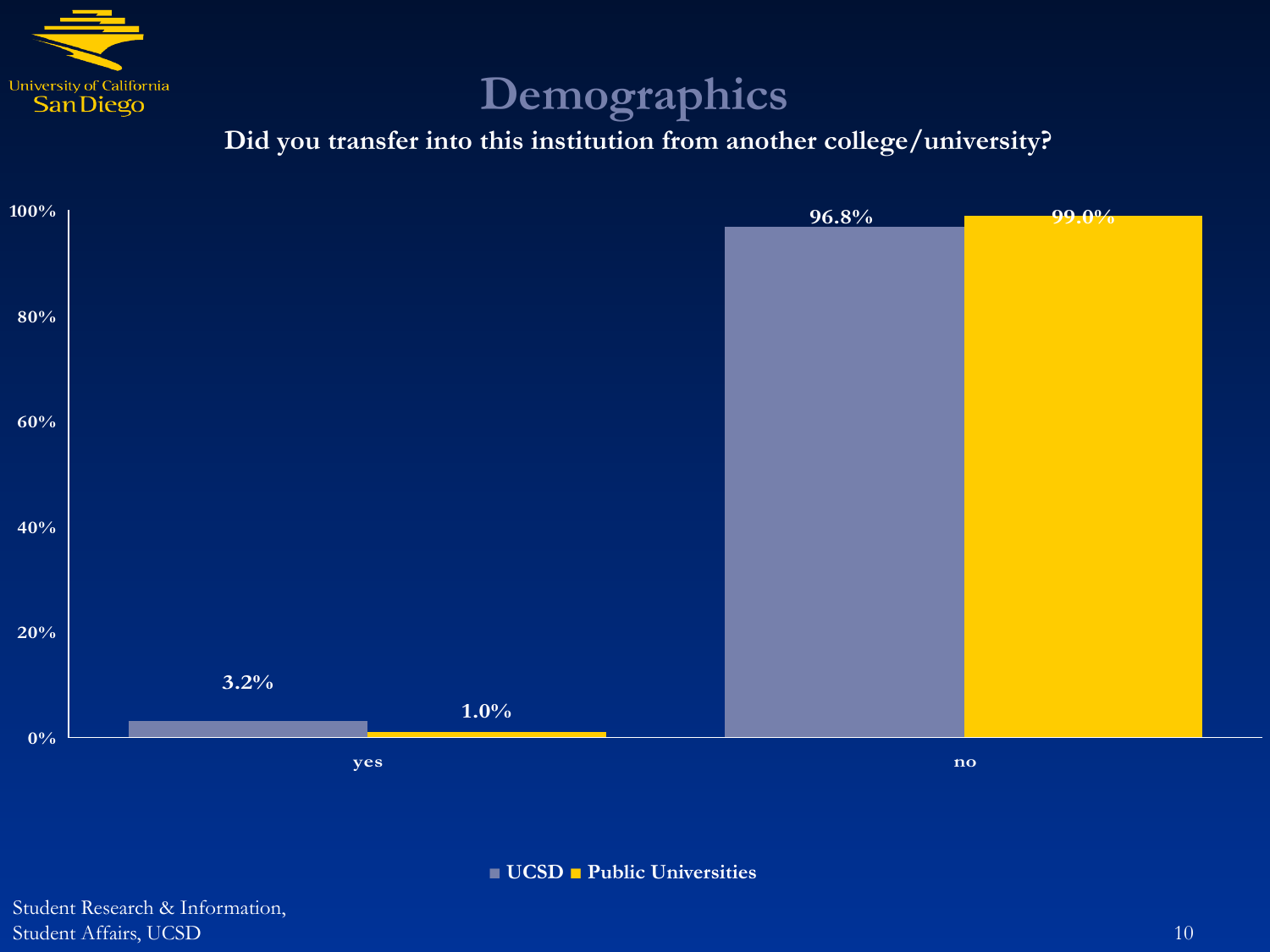

**How would you characterize your political views?**



**■ UCSD ■ Public Universities**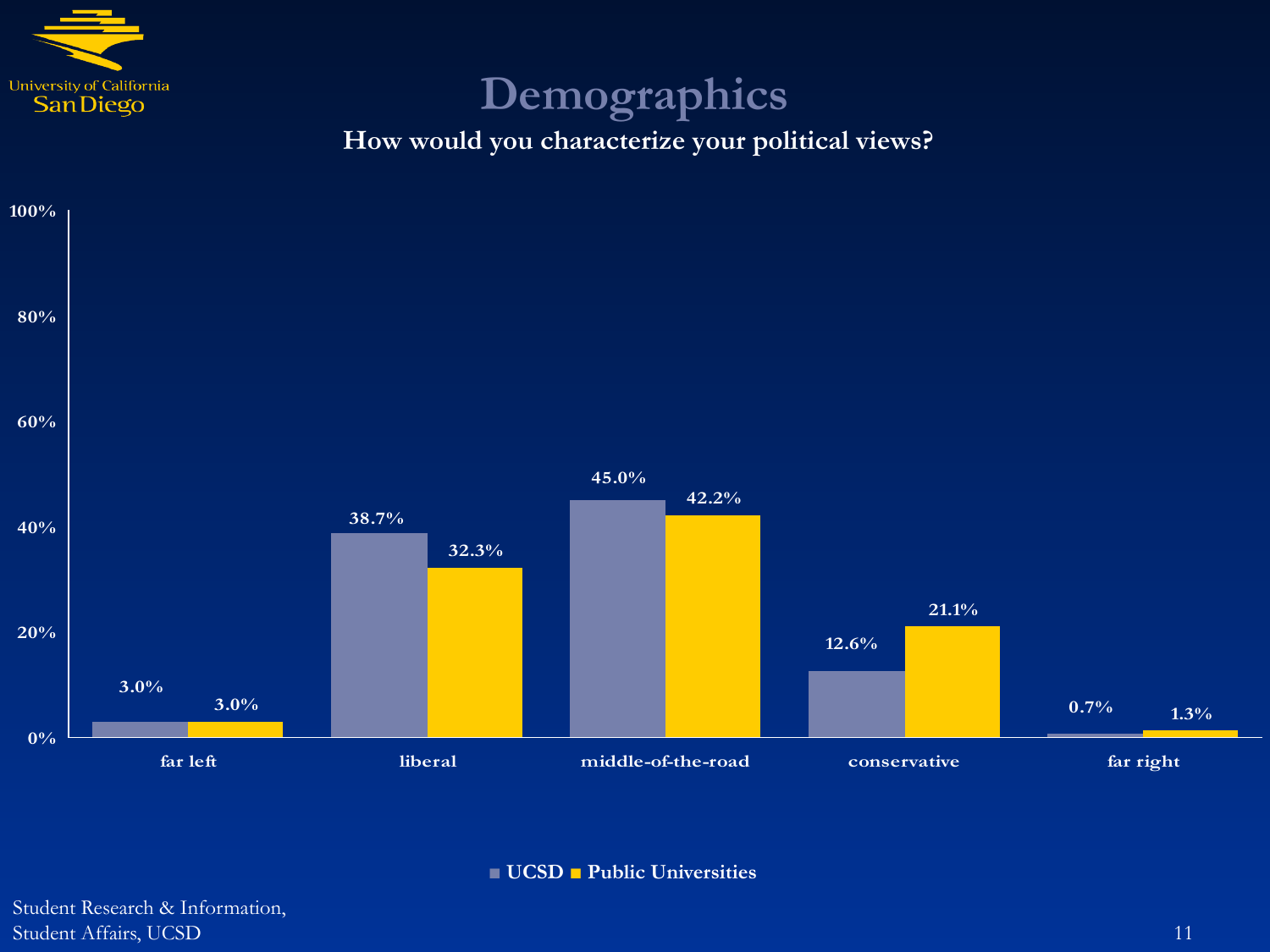

**Since entering college have you joined a social fraternity or sorority?**



**■ UCSD ■ Public Universities**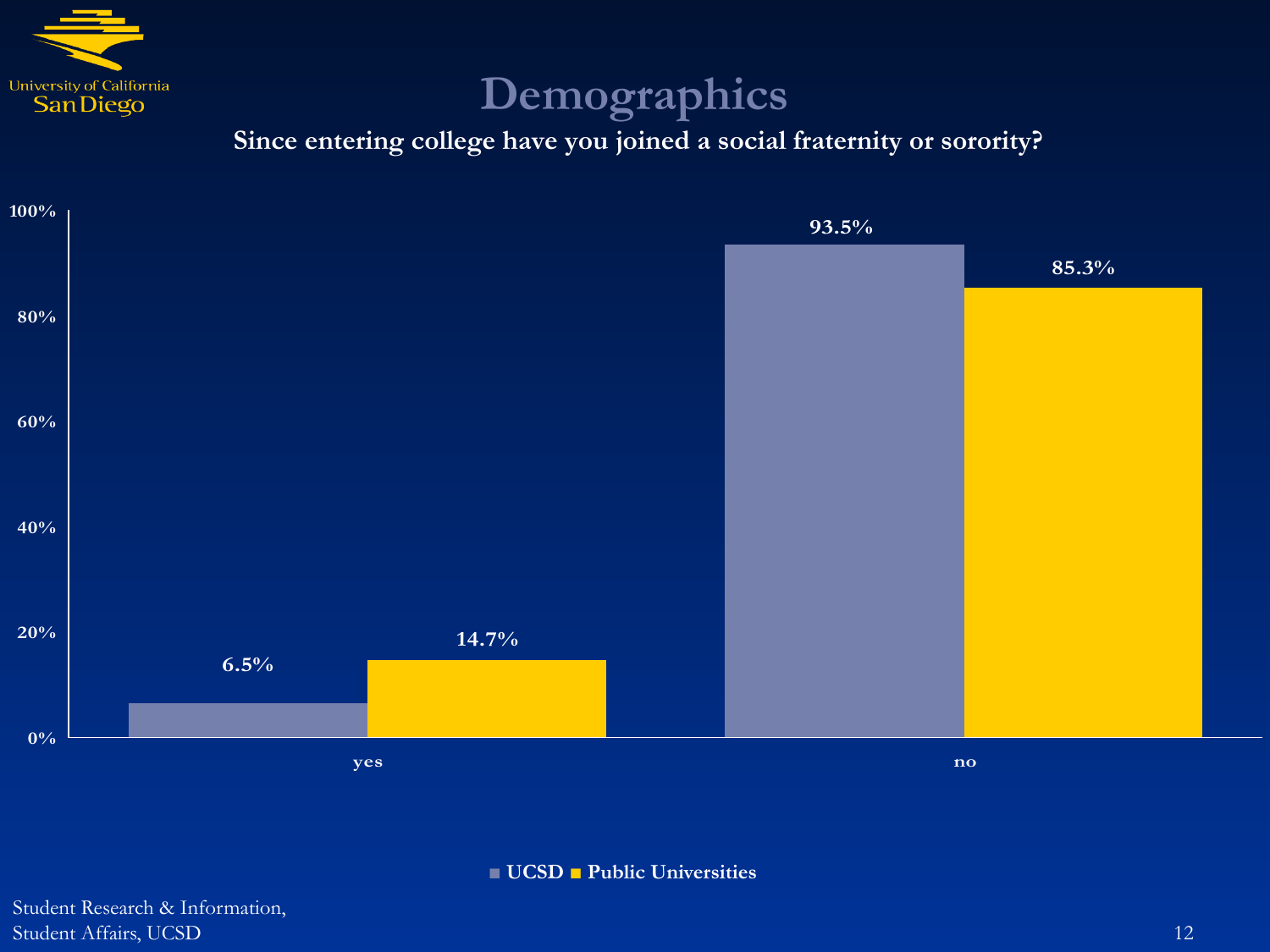

### **Since entering college have you played intercollegiate athletics (e.g., NCSS or NAIA-sponsored)?**



**■ UCSD ■ Public Universities**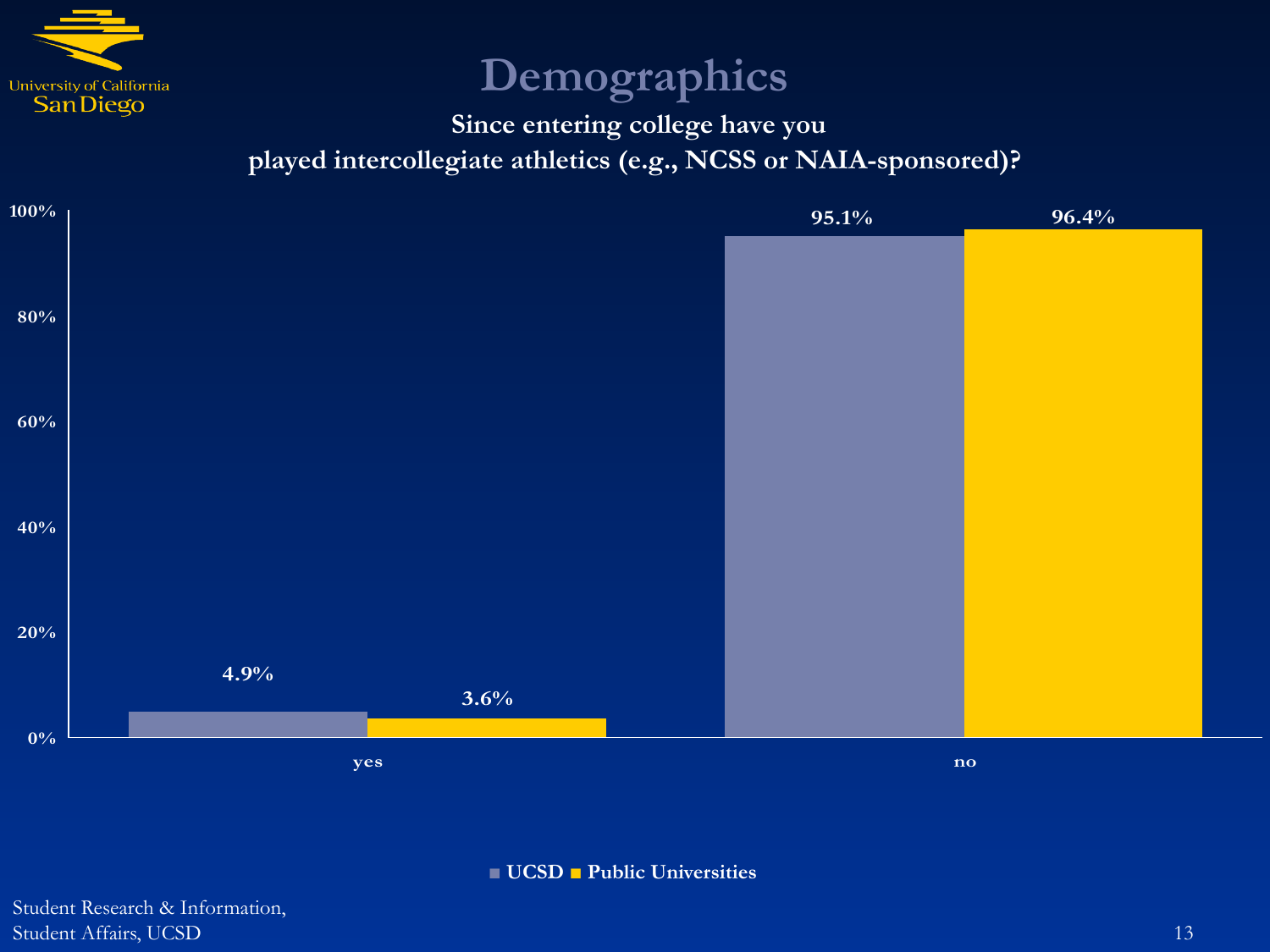<span id="page-13-0"></span>

# **Transition to College**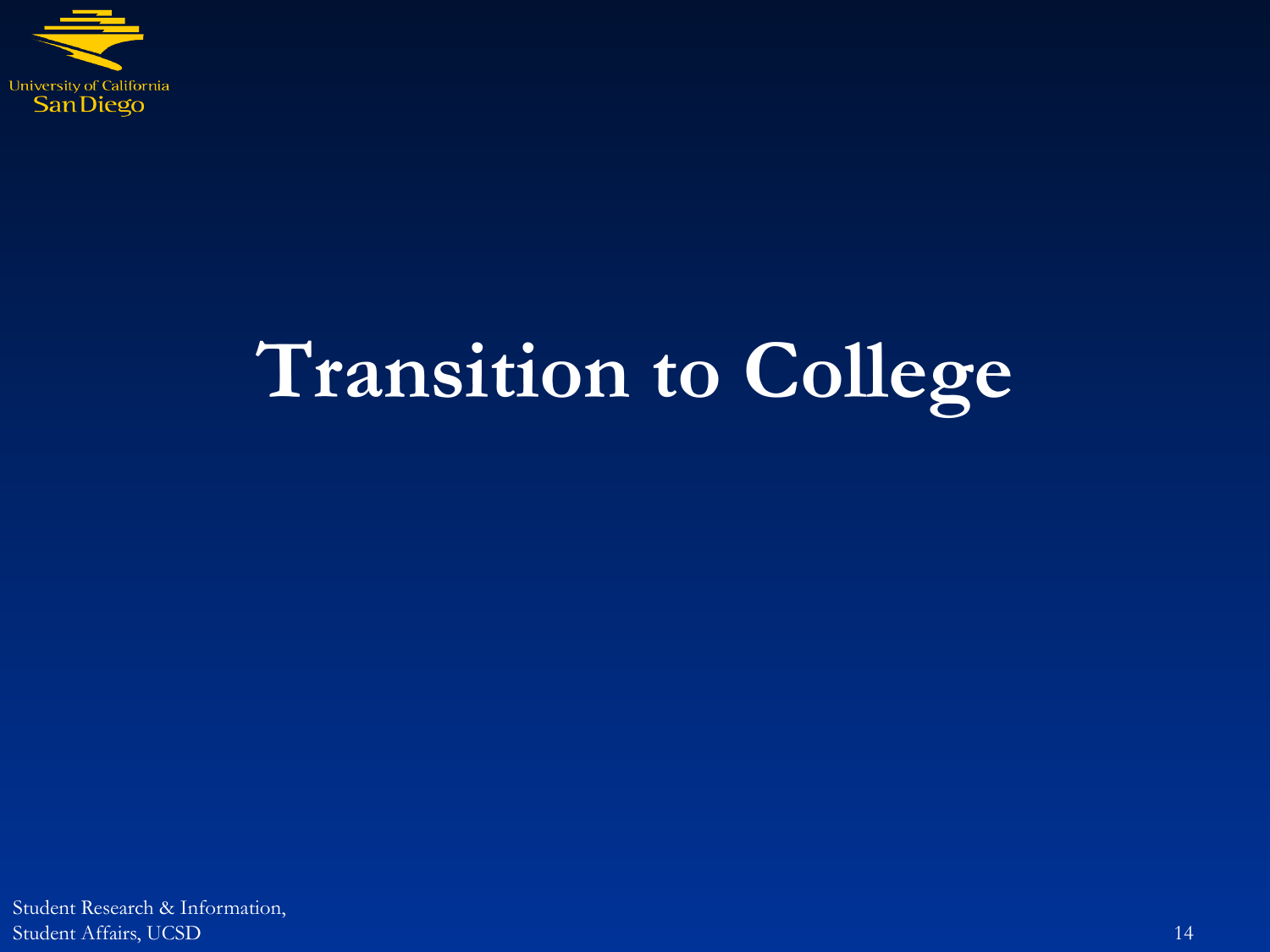

# **CIRP Construct Academic Adjustment**

*Academic Adjustment* **measures the ease with which students adjust to the academic demands of college**

**High Academic Adjustment**



**"High" represents students who scored one-half standard deviation or more above the mean (i.e., higher than 55).**

Student Research & Information, Student Affairs, UCSD 15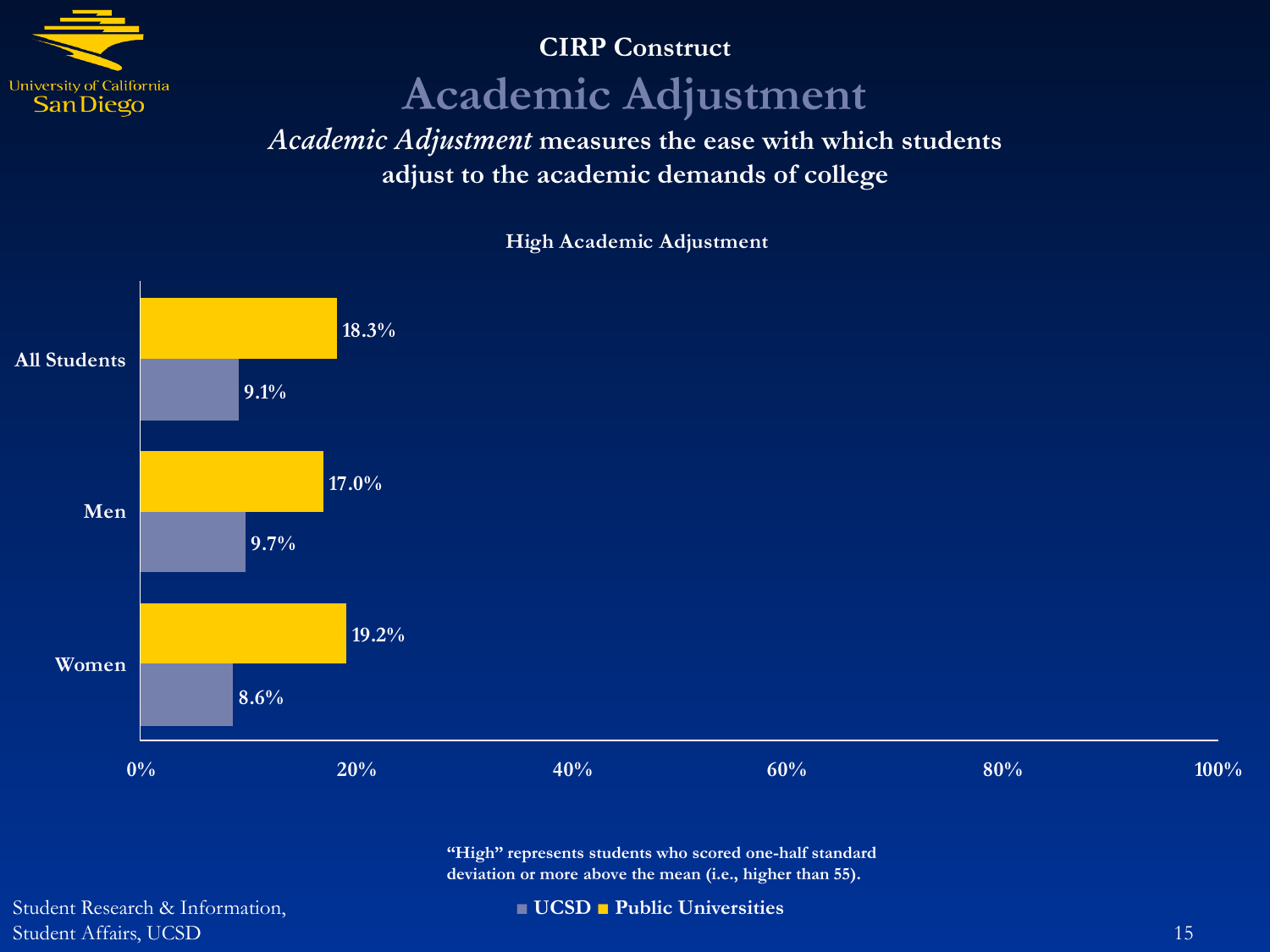

## **CIRP Construct Survey Items Academic Adjustment Since entering college, how has it been to:**

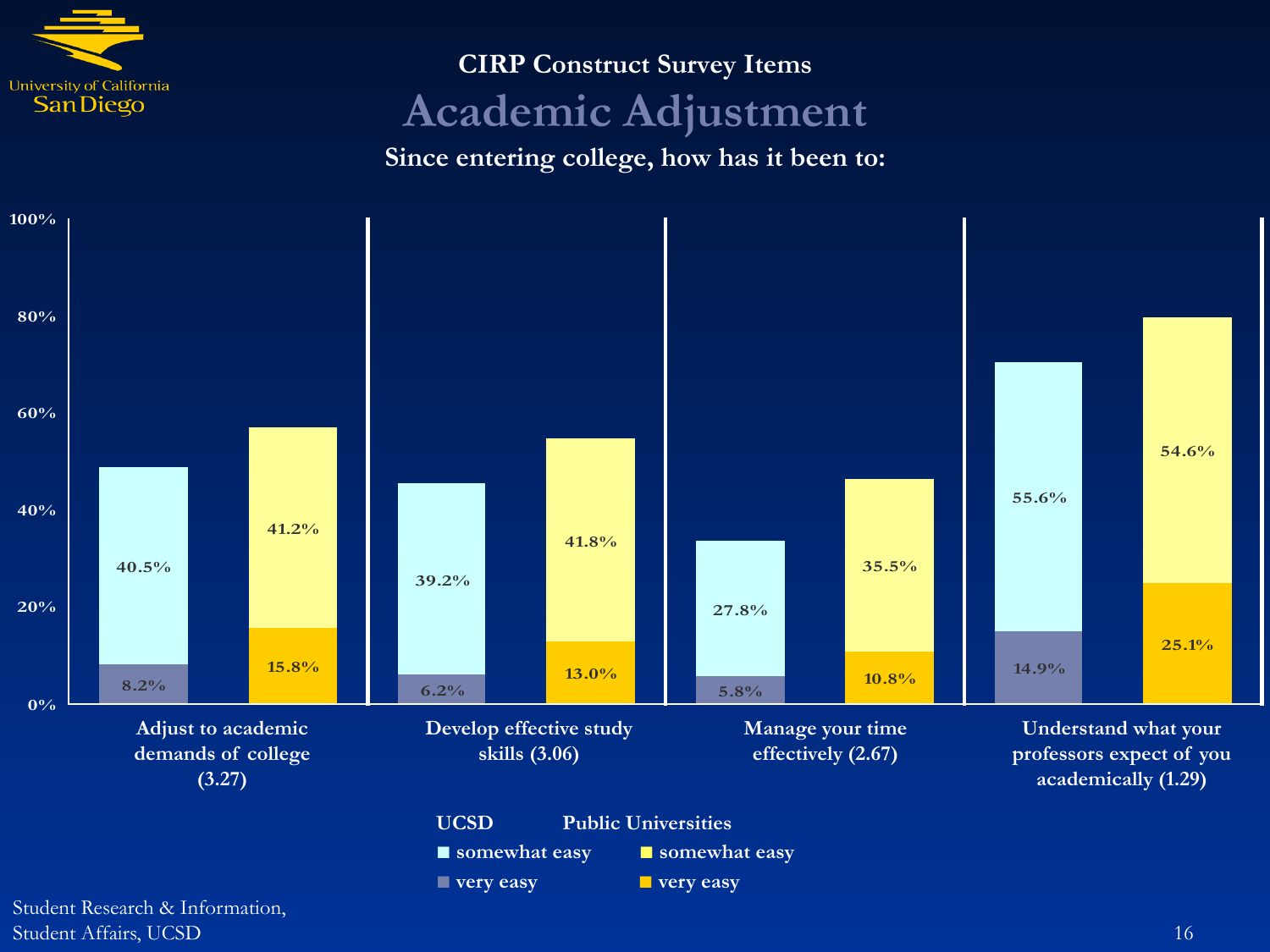

# **CIRP Theme Transition to College**

**Since entering this college, how often have you felt:**



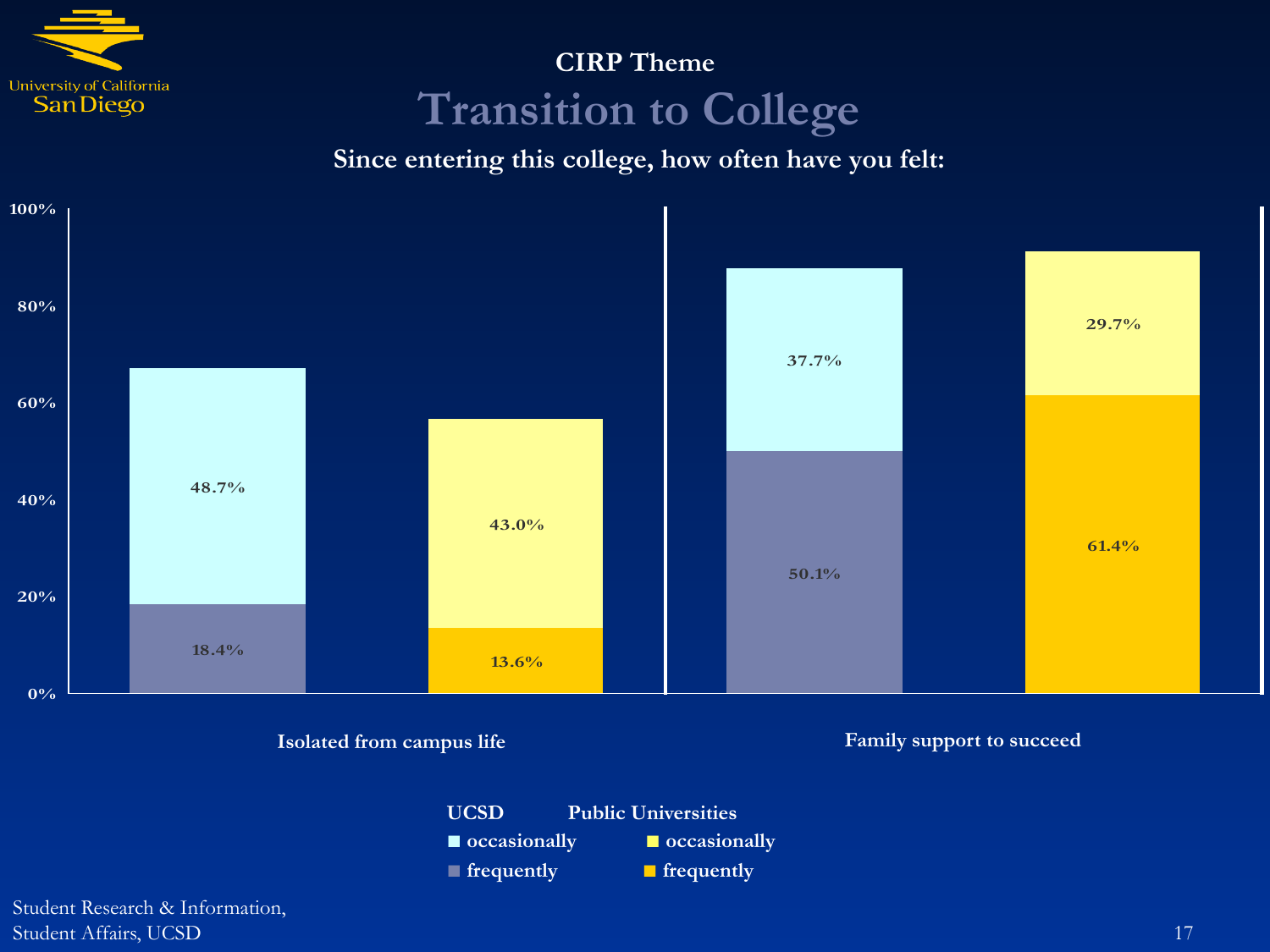

# **CIRP Theme Transition to College**

**Since entering college, how has it been to:**

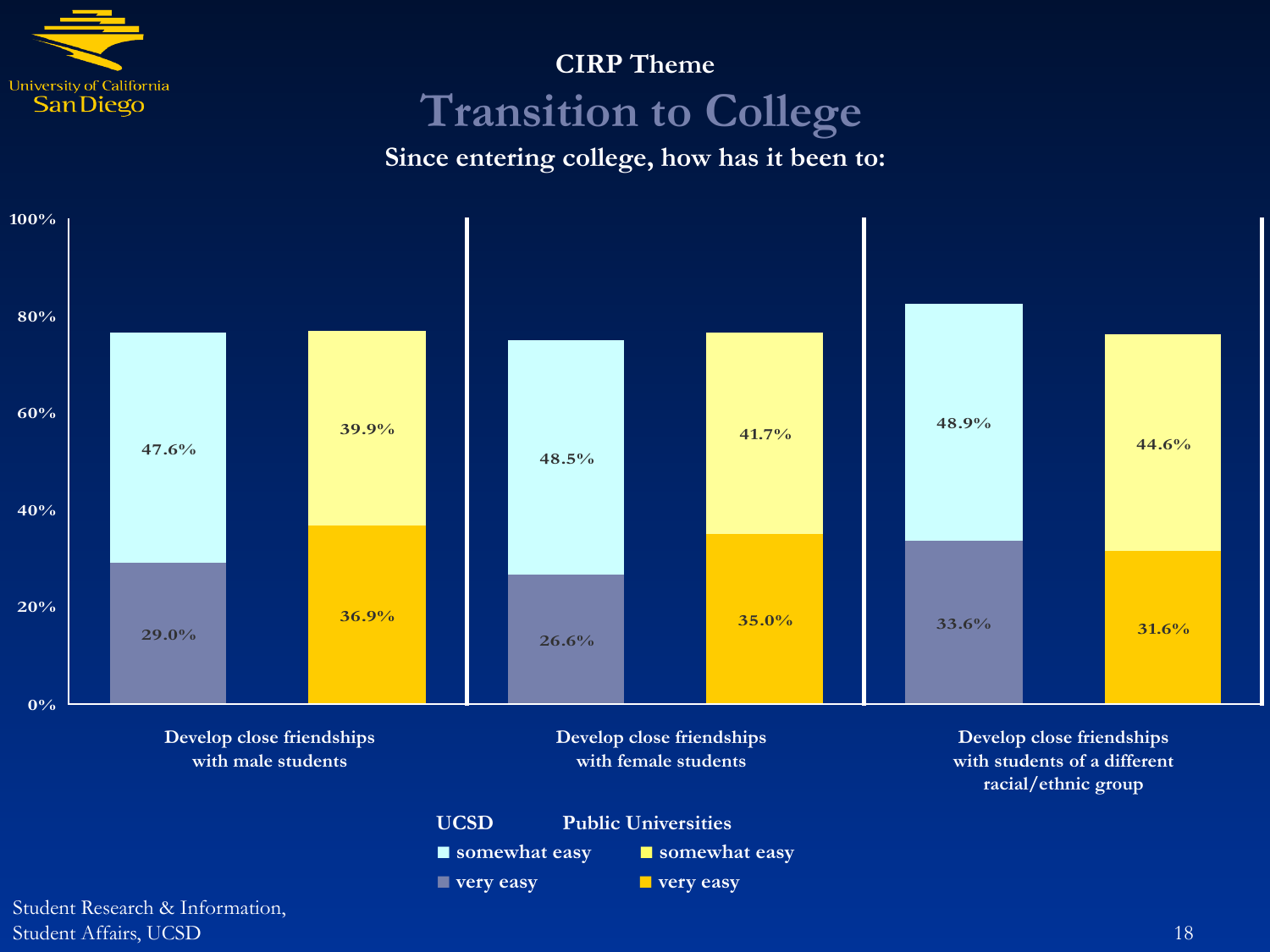

# **CIRP Theme Transition to College**

**Since entering college have you:**



**Taken a course or firstyear seminar designed to connect faculty and students in focused academic inquiry**

**Taken a course or first-year seminar designed to help students adjust to collegelevel academics**

**Taken a course or first-year seminar designed to help students adjust to college life**

**Had difficulty getting along with your roommate(s)/ housemate(s)**

Student Research & Information, Student Affairs, UCSD 19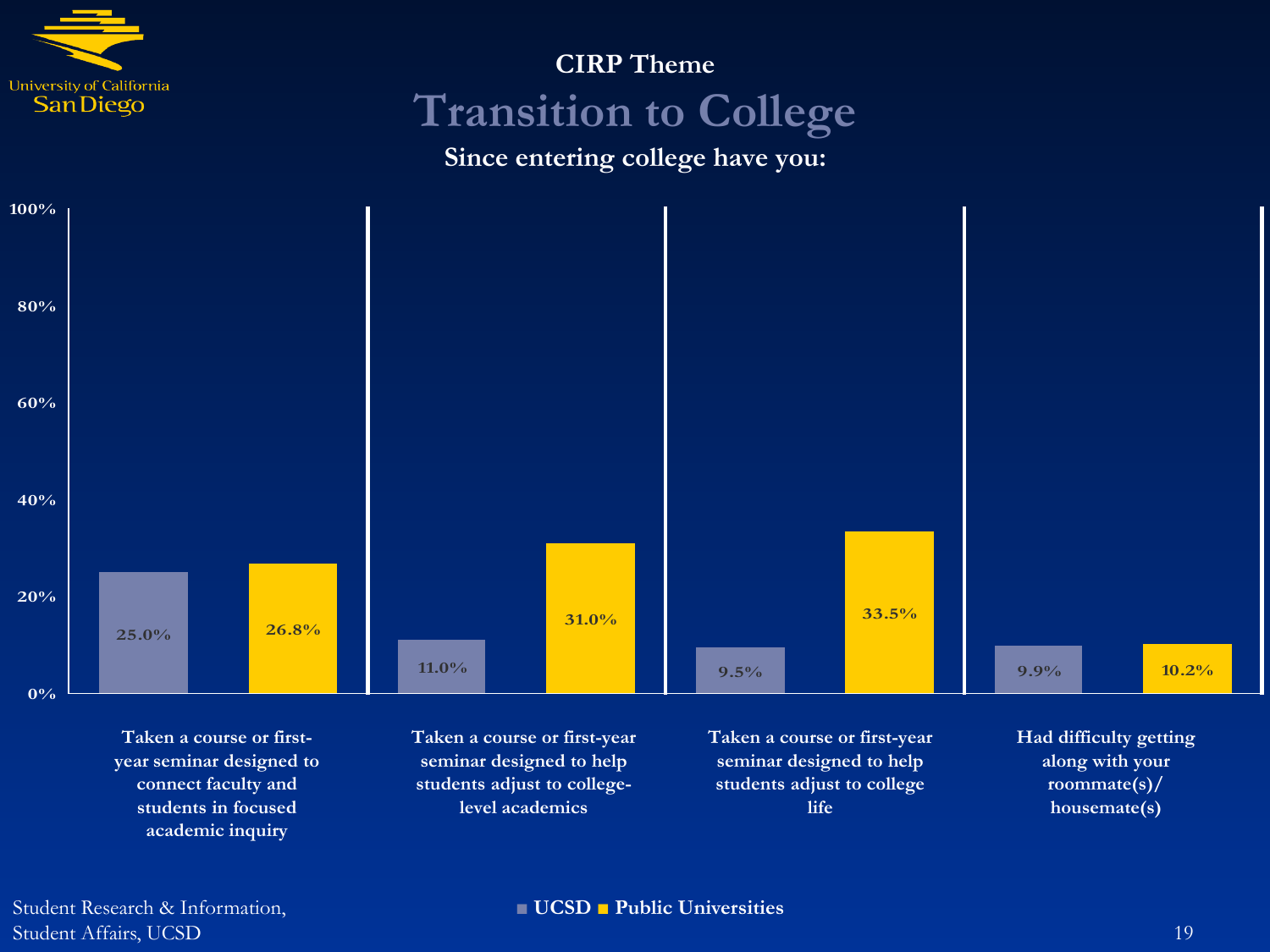

# **CIRP Theme Transition to College**



**Agreement: I have been able to find a balance between academics and extracurricular activities (strongly agree/agree)**

**Frequency: Went home for the weekend (frequently/occasionally)**

**UCSD Public Universities**

- **■ agree/occasionally ■ agree/occasionally**
- **■ strongly agree/frequently ■ strongly agree/frequently**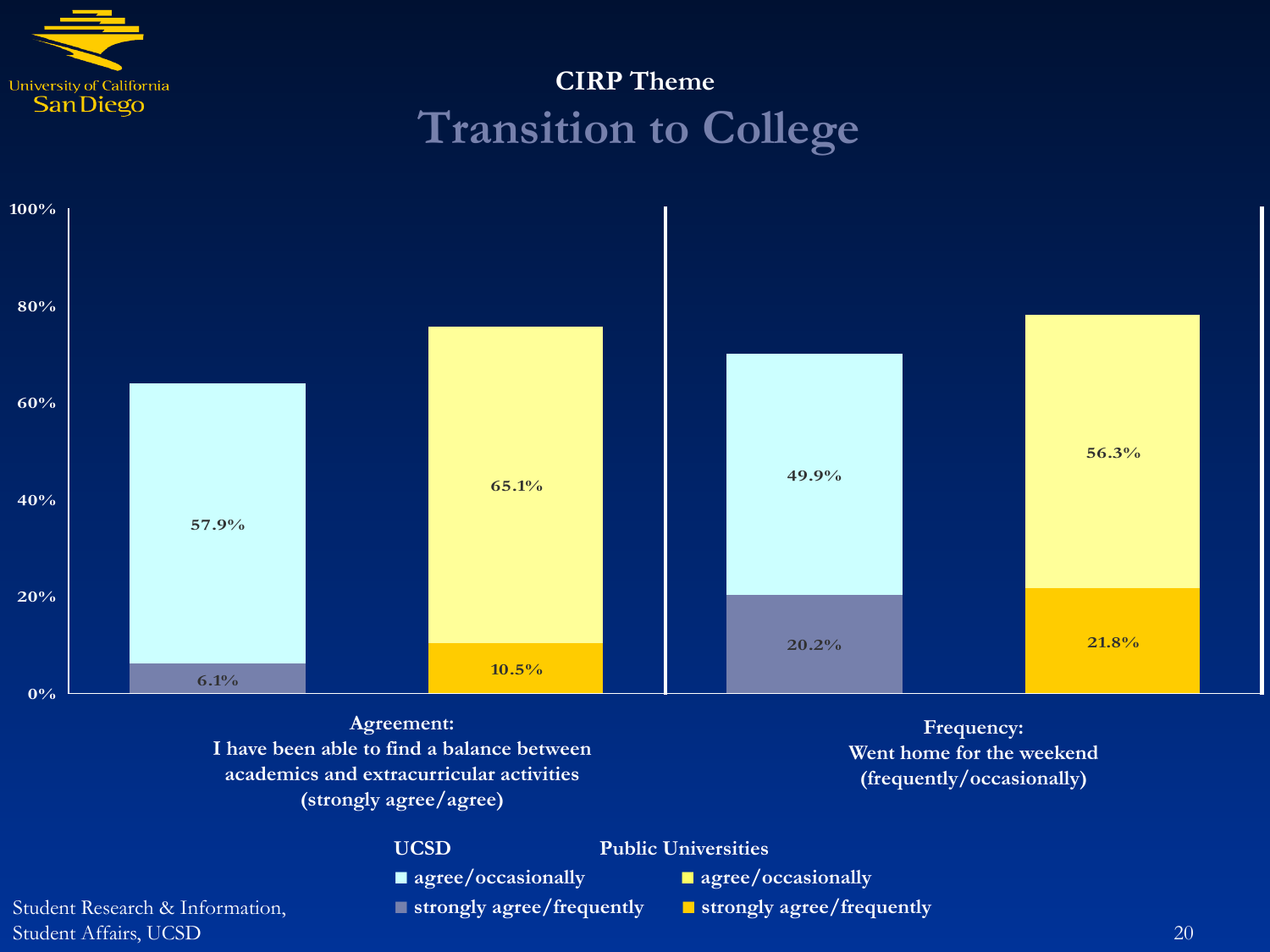<span id="page-20-0"></span>

# **Academic Outcomes**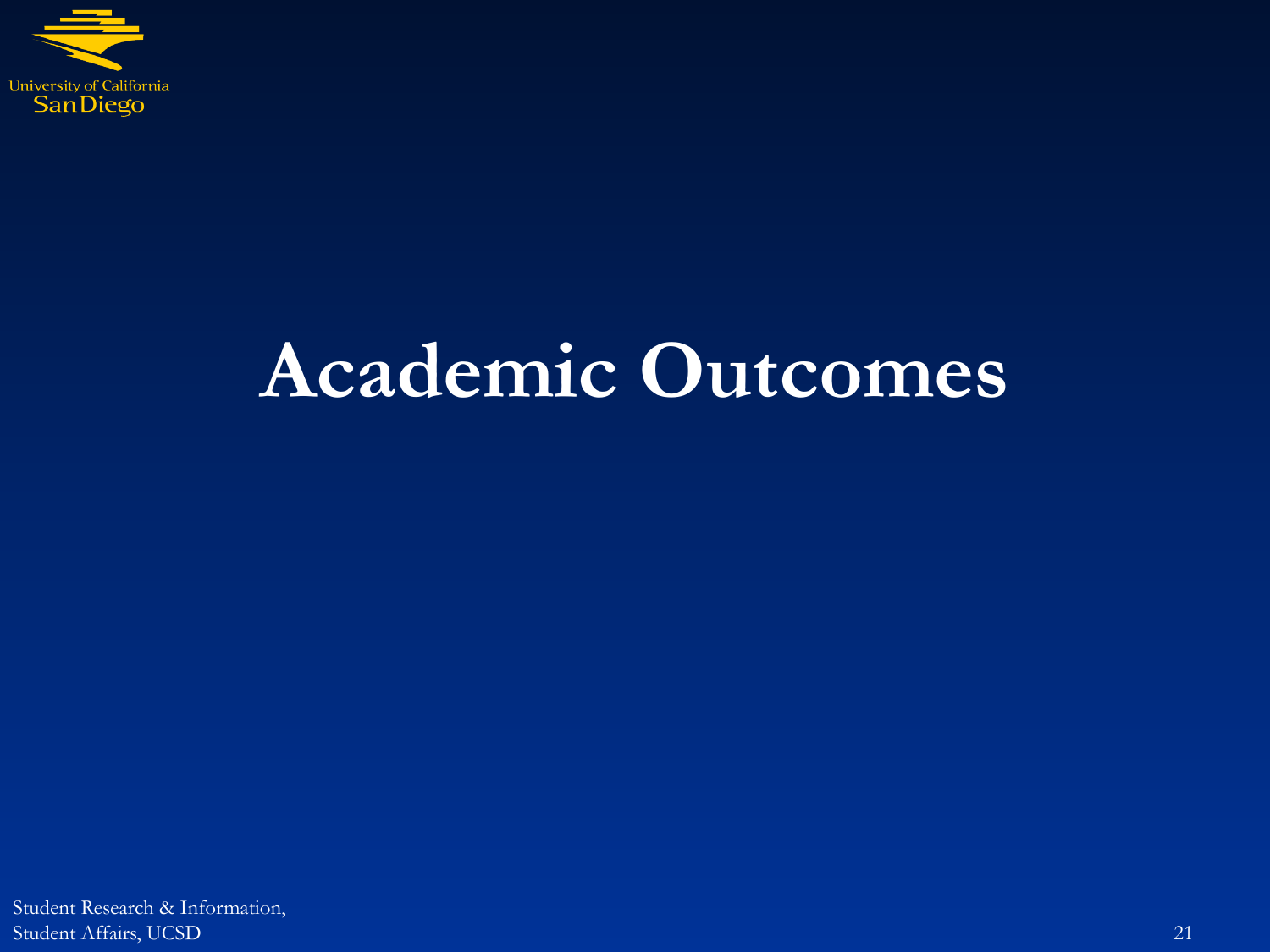

## **CIRP Construct Habits of Mind**

*Habits of Mind* **is a unified measure of the behaviors and traits associated with academic success. These learning behaviors are seen as the foundation for lifelong learning**



**High Habits of Mind**

**"High" represents students who scored one-half standard deviation or more above the mean (i.e., higher than 55).**

Student Research & Information, Student Affairs, UCSD 22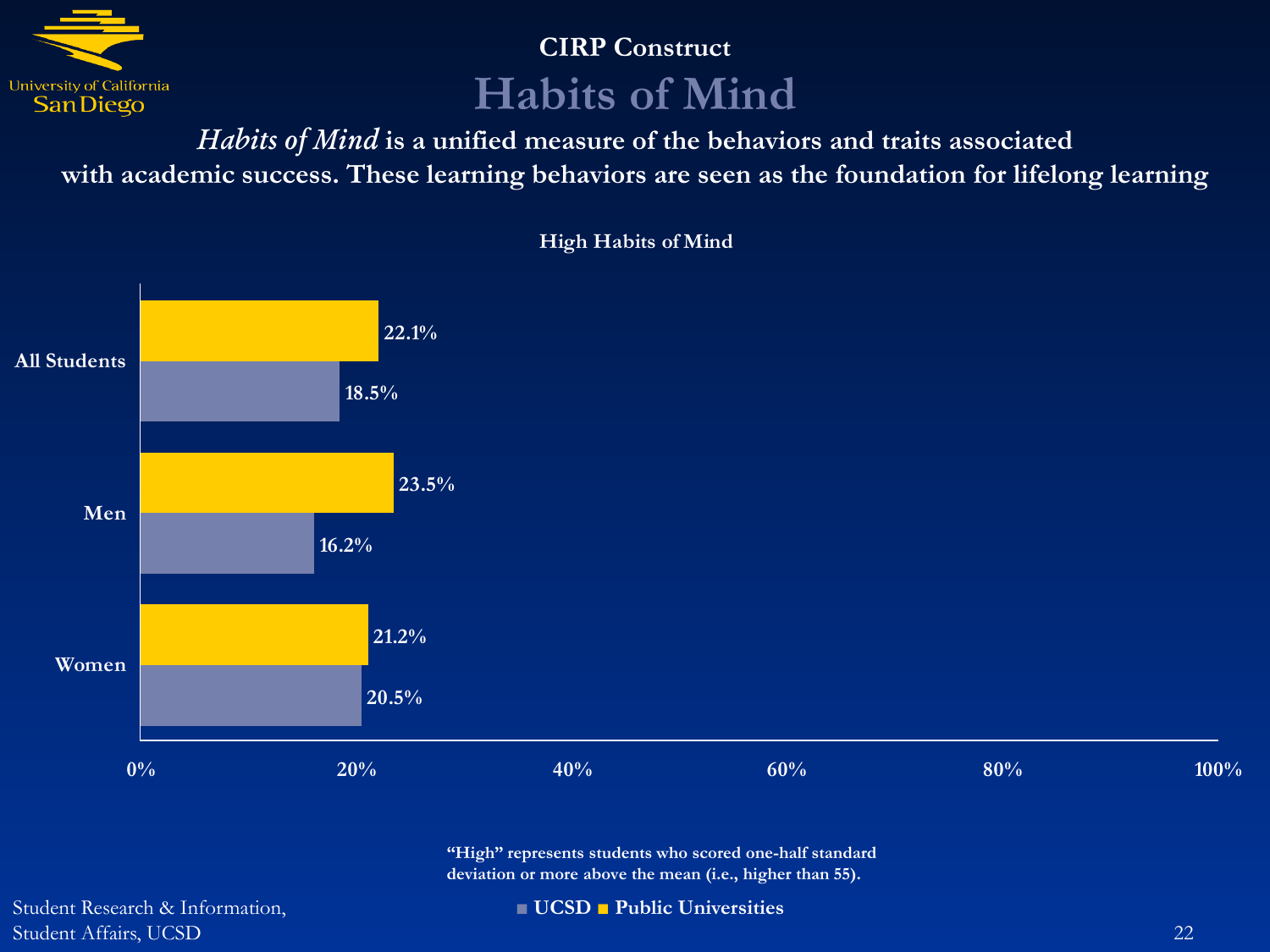

#### **CIRP Construct Survey Items**

# **Habits of Mind**

**How often in the past year did you:**

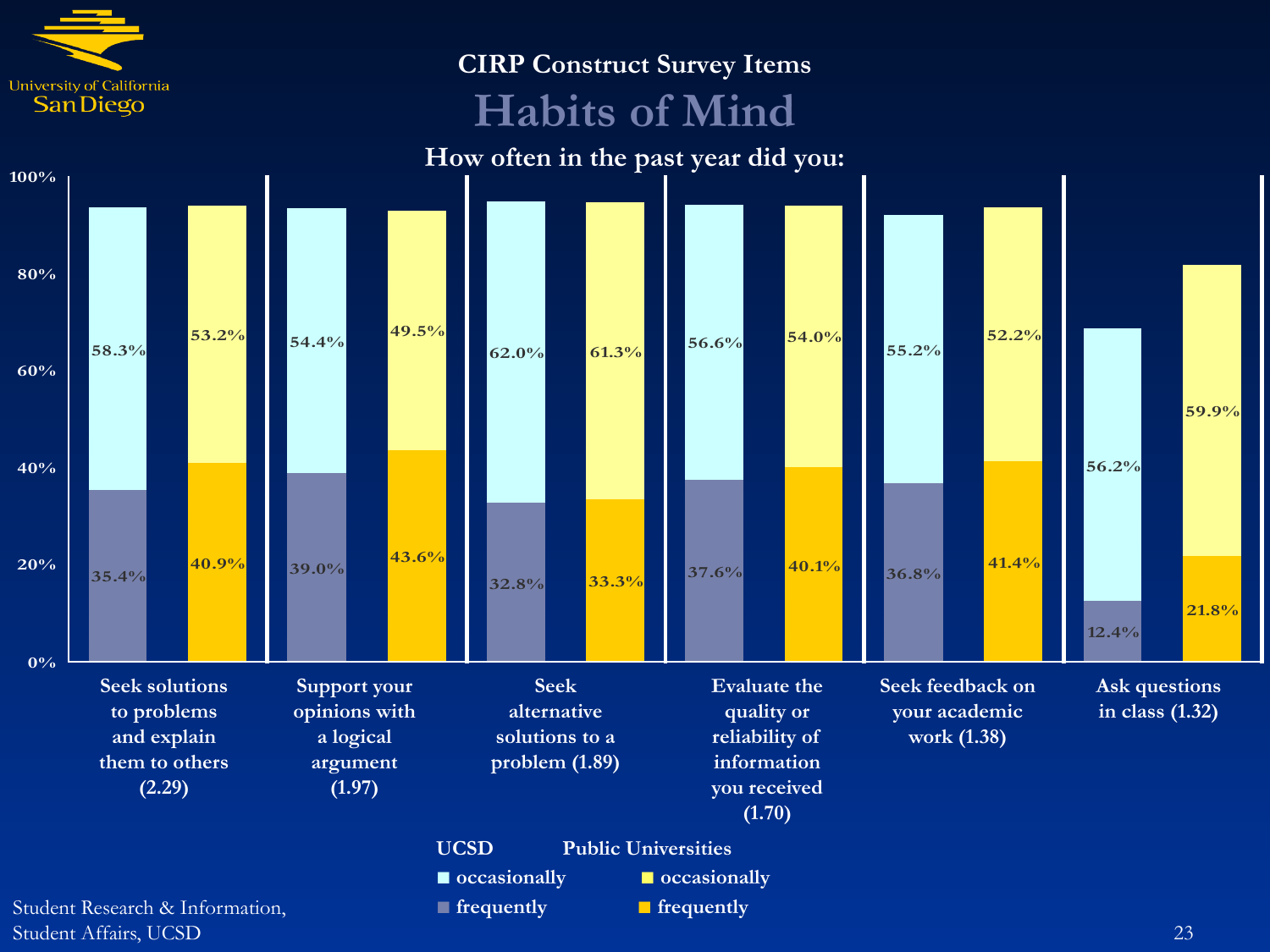

#### **CIRP Construct Survey Items**

# **Habits of Mind**



■ **occasionally** ■ **■ occasionally ■ frequently ■ frequently**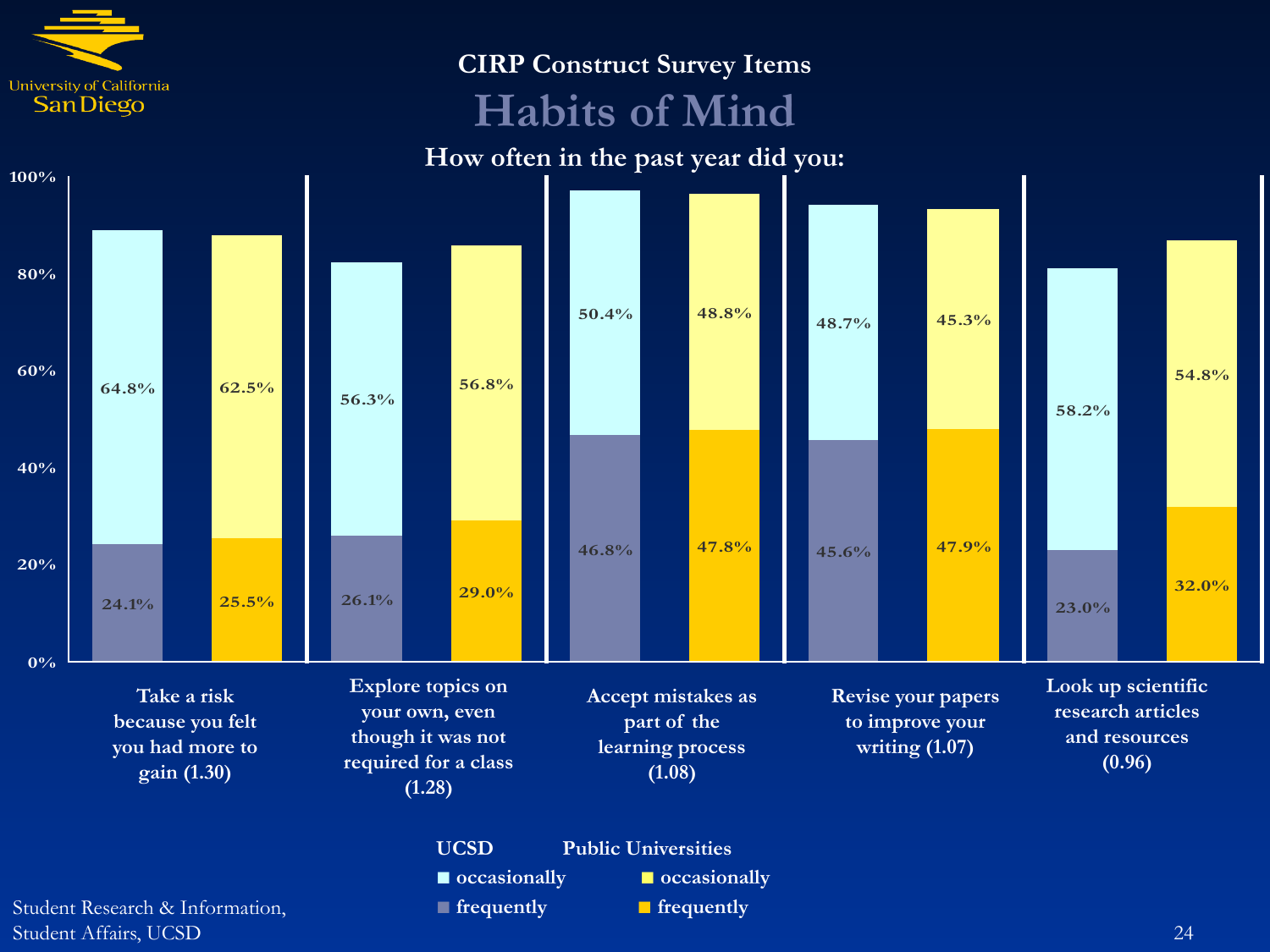

# **CIRP Construct Academic Self-Concept**

**Academic Self-Concept is a unified measure of students' beliefs about their abilities and confidence in academic environments.**



**High Academic Self-Concept**

**"High" represents students who scored one-half standard deviation or more above the mean (i.e., higher than 55).**

Student Research & Information, Student Affairs, UCSD 25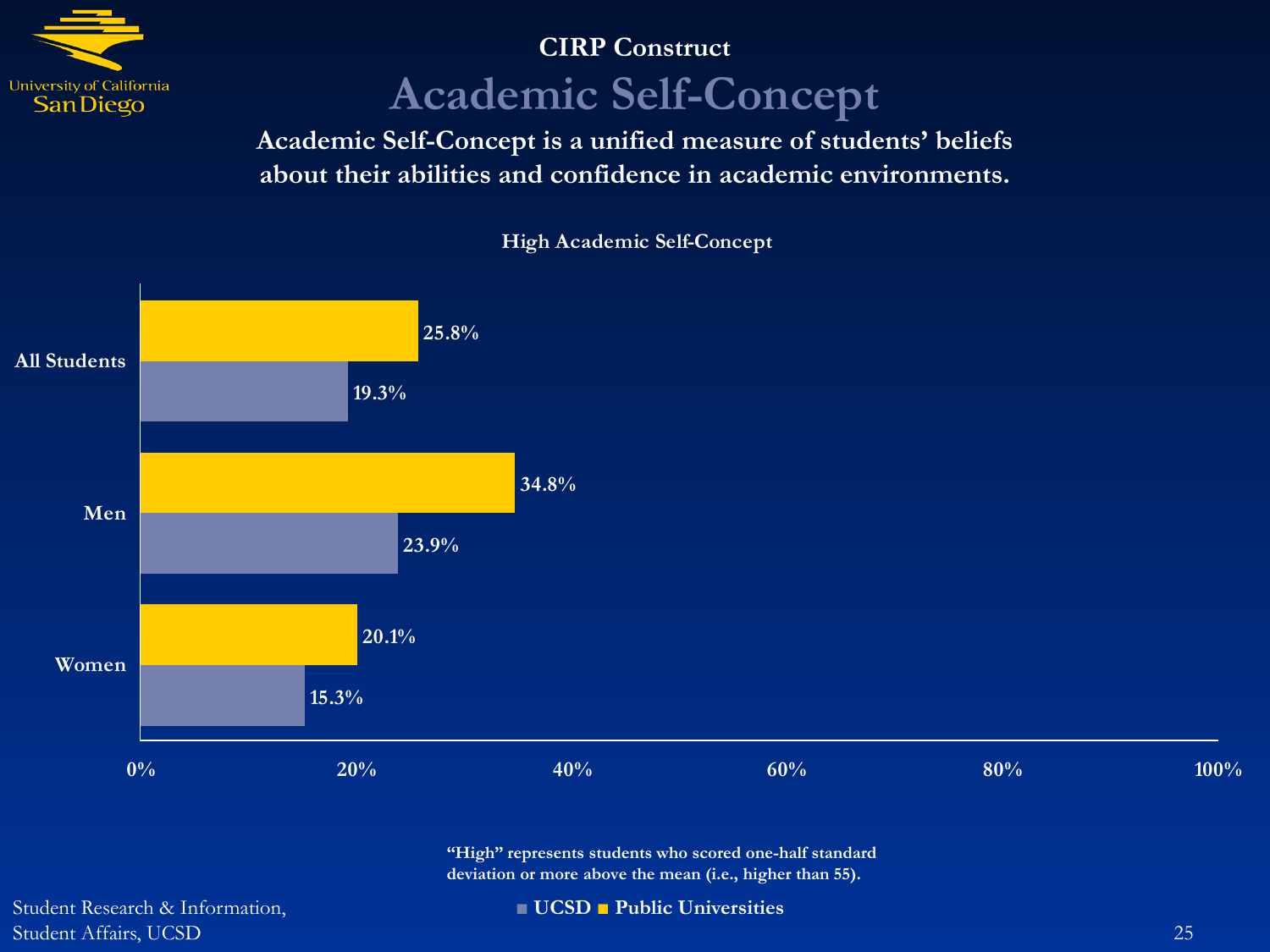

# **CIRP Construct Survey Items Academic Self-Concept**

**Rate yourself on each of the following traits as compared with the average person your age:**



**■ highest 10% ■ highest 10%**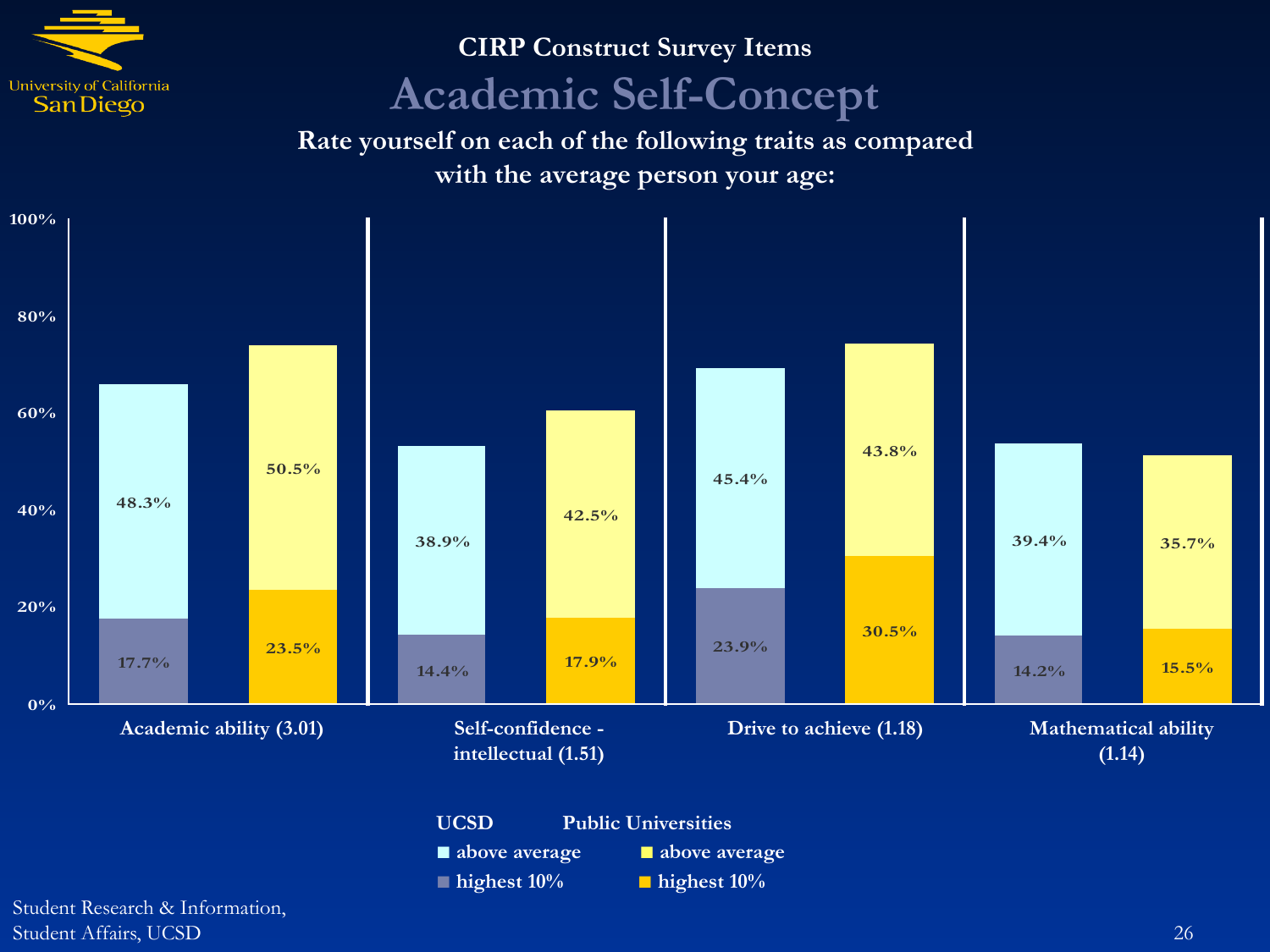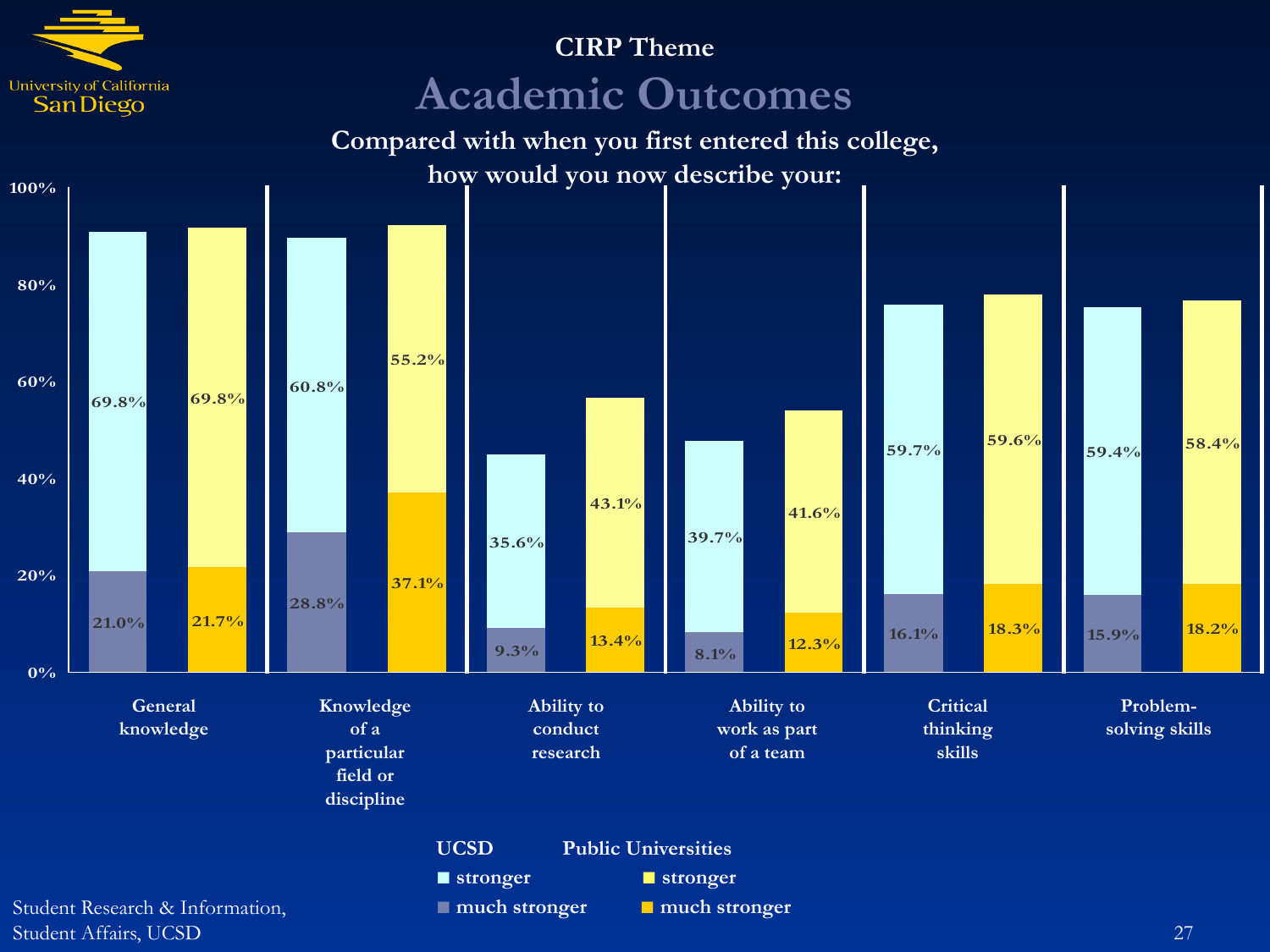

# **CIRP Theme Academic Outcomes**



**Felt: That your courses inspired you to think in new ways (frequently/occasionally)**

**Act in Past Year: Applied concepts from courses to everyday life (frequently/occasionally)**

**Self-Rating: Writing ability (highest 10%/abover average)**

**UCSD Public Universities**

**■ occasionally/above average ■ occasionally/above average**

**■ frequently/highest 10% ■ frequently/highest 10%**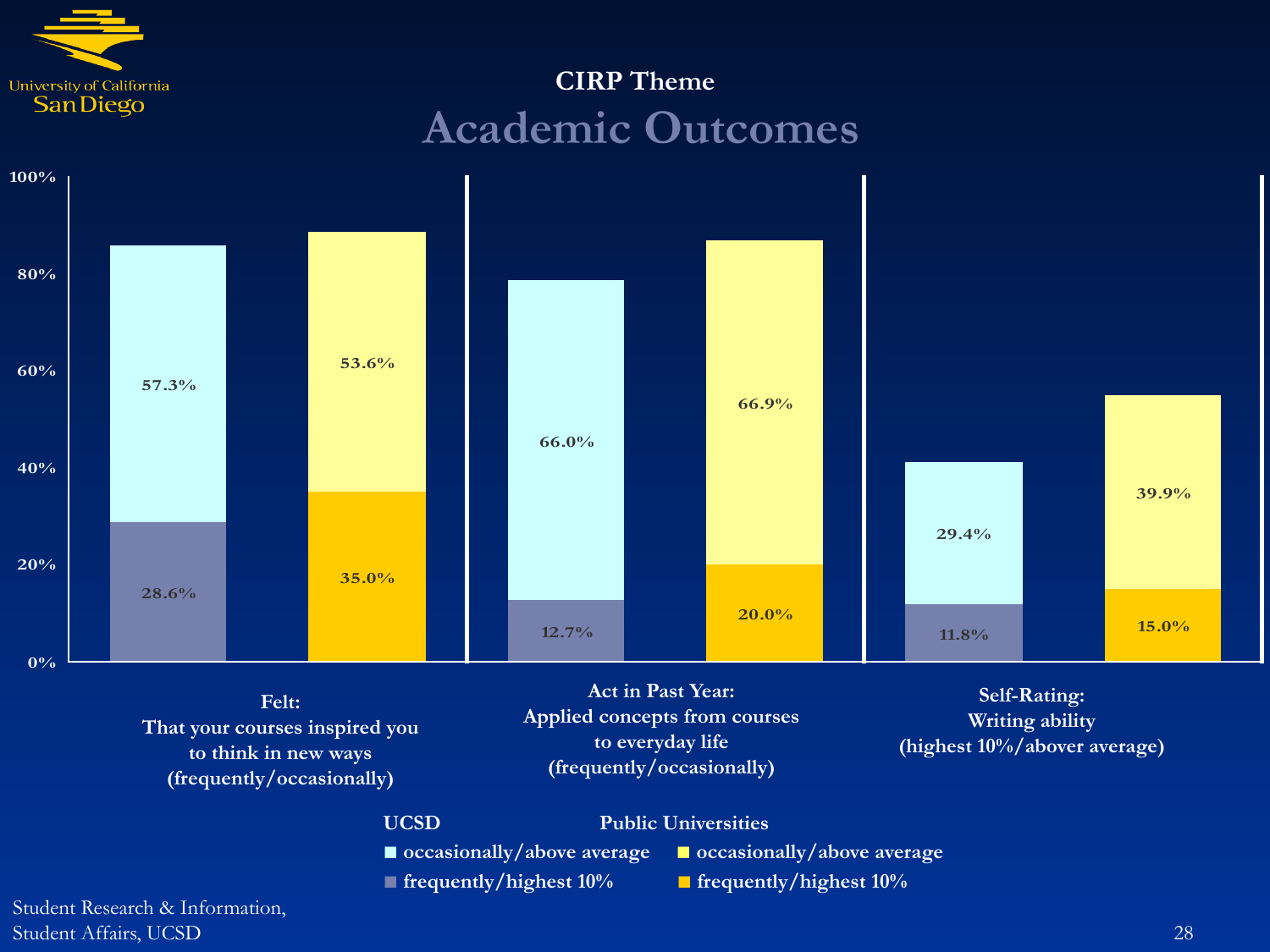<span id="page-28-0"></span>

# **Academic Environment**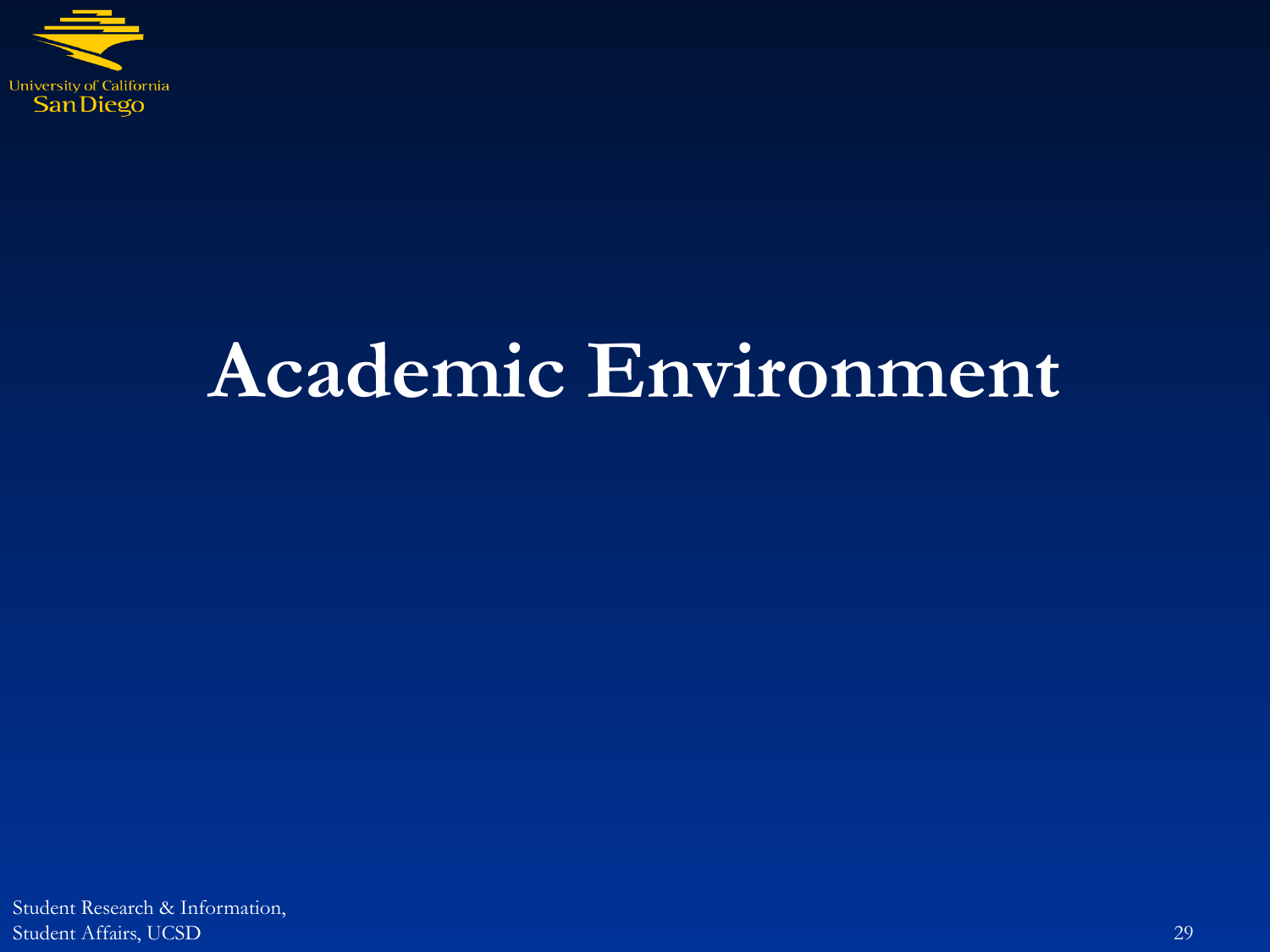

#### **CIRP Construct**

# **Student-Faculty Interaction**

*Student-Faculty Interaction* **measures the amount and type of interactions students have with faculty that is appropriate for the first year of college, as well as satisfaction with these issues.**



**High Student-Faculty Interaction**

**"High" represents students who scored one-half standard deviation or more above the mean (i.e., higher than 55).**

Student Research & Information, Student Affairs, UCSD 30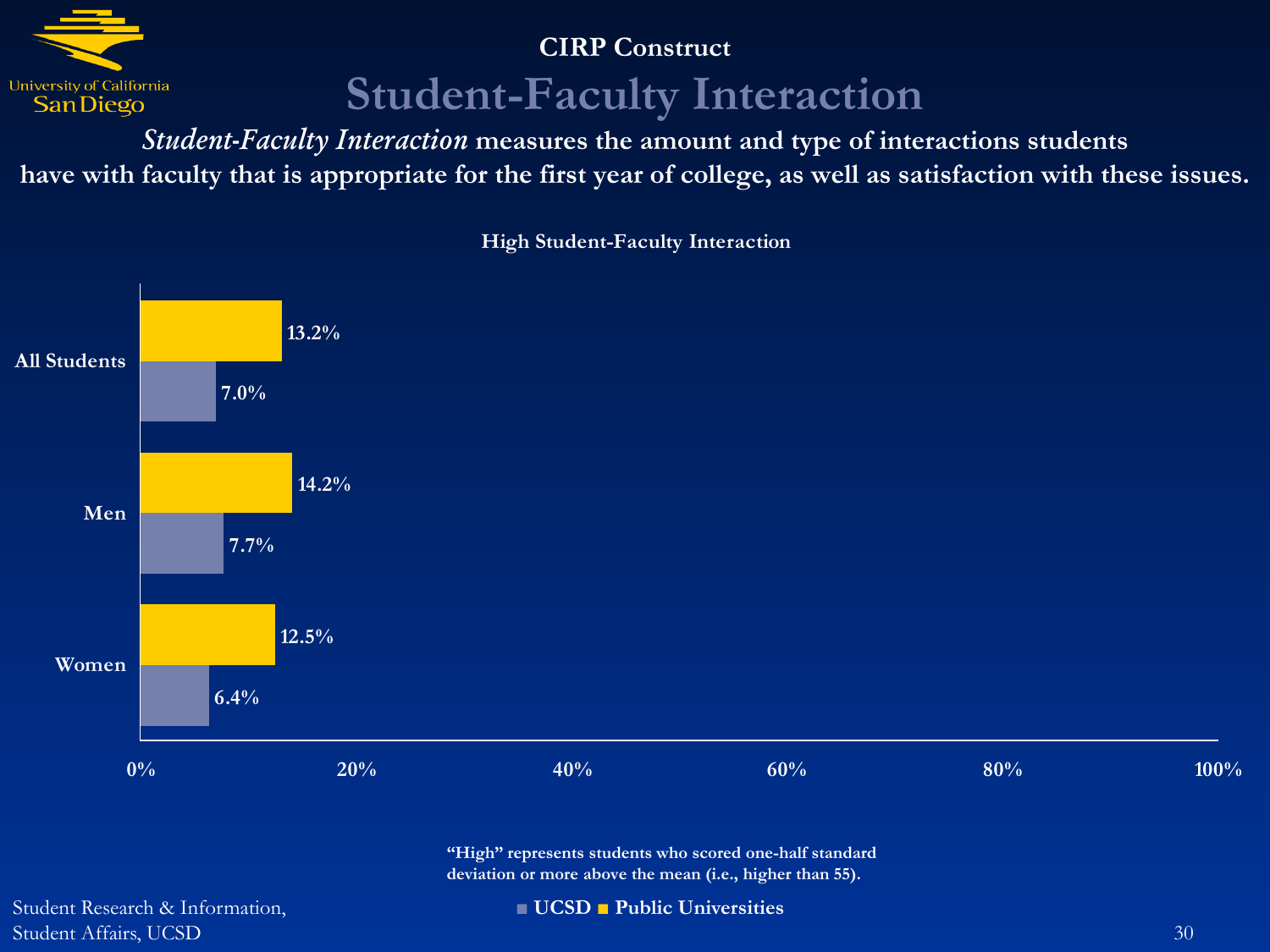

# **CIRP Construct Survey Items Student-Faculty Interaction**

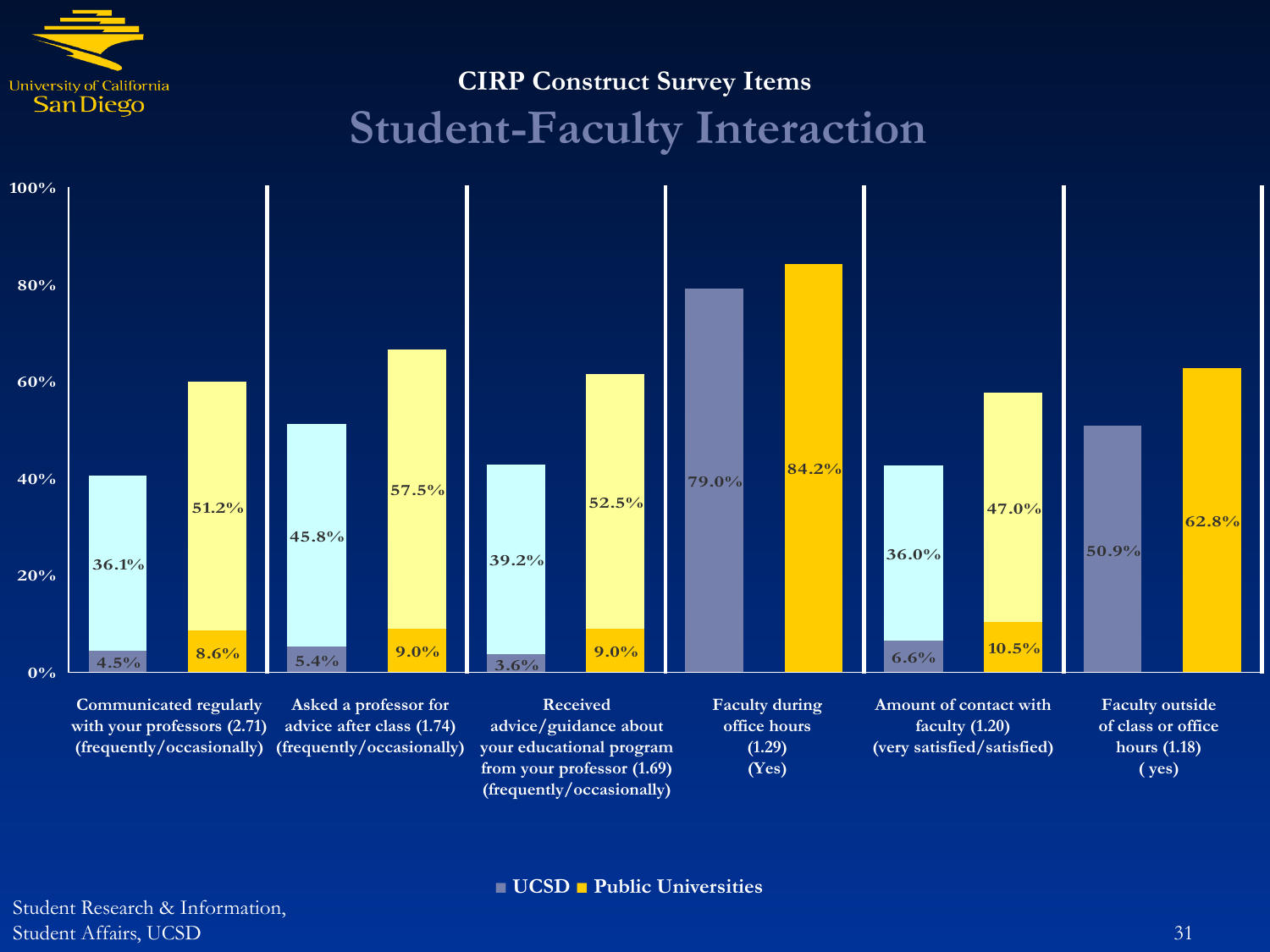

# **CIRP Theme Interaction with Faculty**

#### **How often have you:**

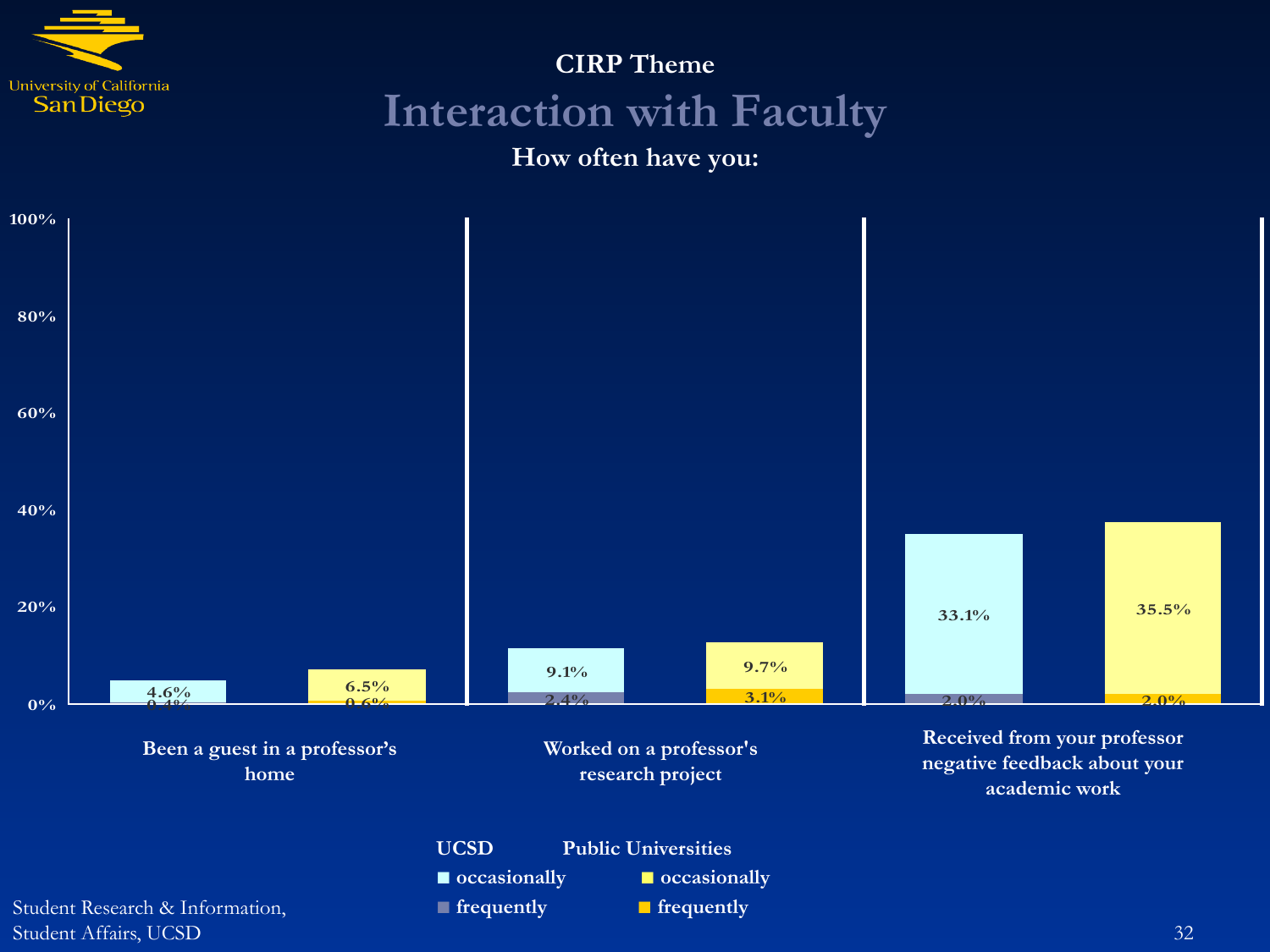

# **CIRP Theme Interaction with Faculty**

**Hours per Week – "Talking with professors outside of class"**



**■ UCSD ■ Public Universities**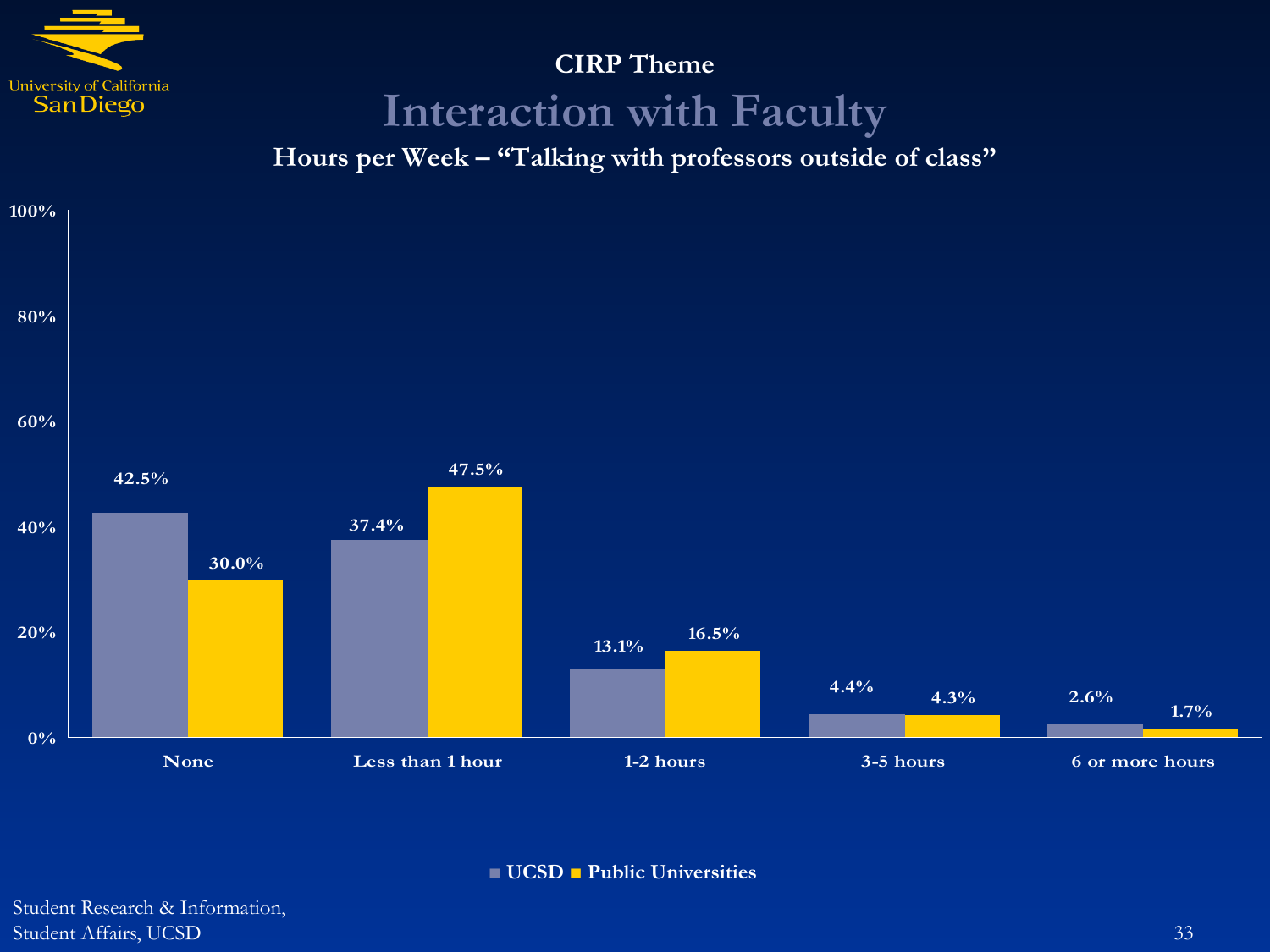

# **CIRP Theme Interaction with Faculty**

**Agreement – "Faculty here are interested in students' academic problems"**



**■ UCSD ■ Public Universities**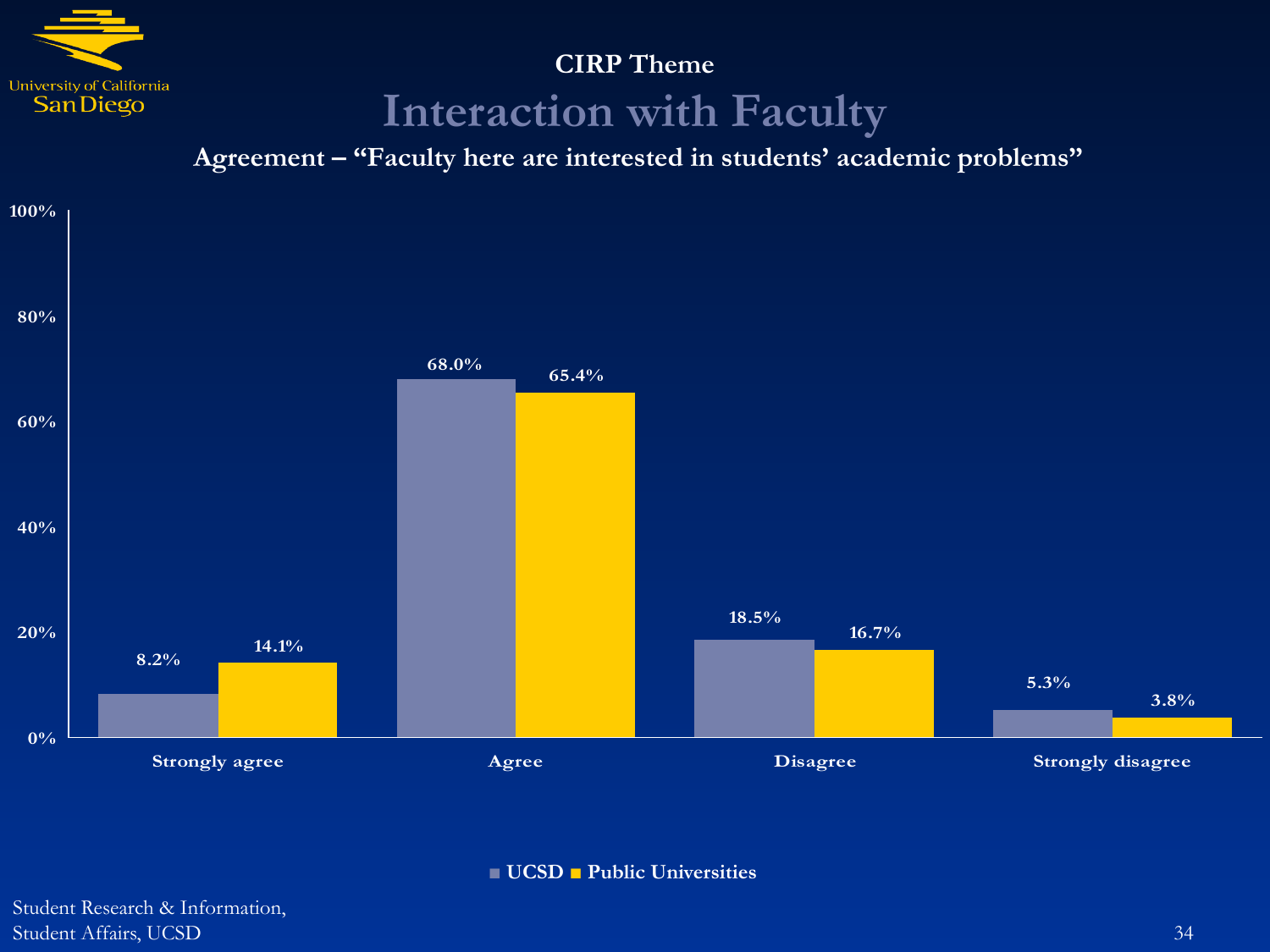

**100%**

## **CIRP Theme Interaction with Faculty**

**"Taken a course or first-year seminar designed to connect faculty and students in focused academic inquiry"**



**■ UCSD ■ Public Universities**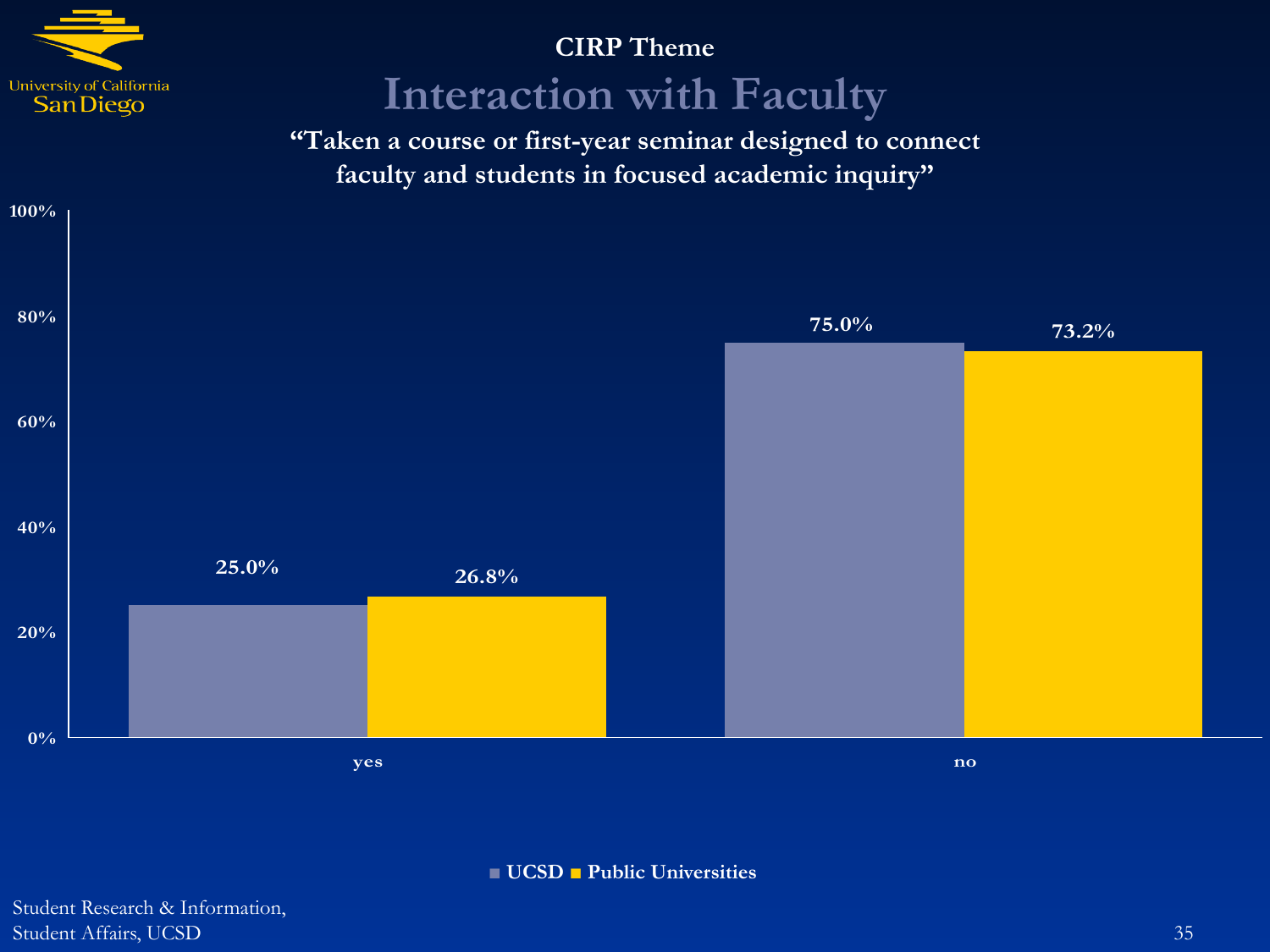

# **CIRP Theme Active and Collaborative Learning**

**Since entering this college, how often you have:**

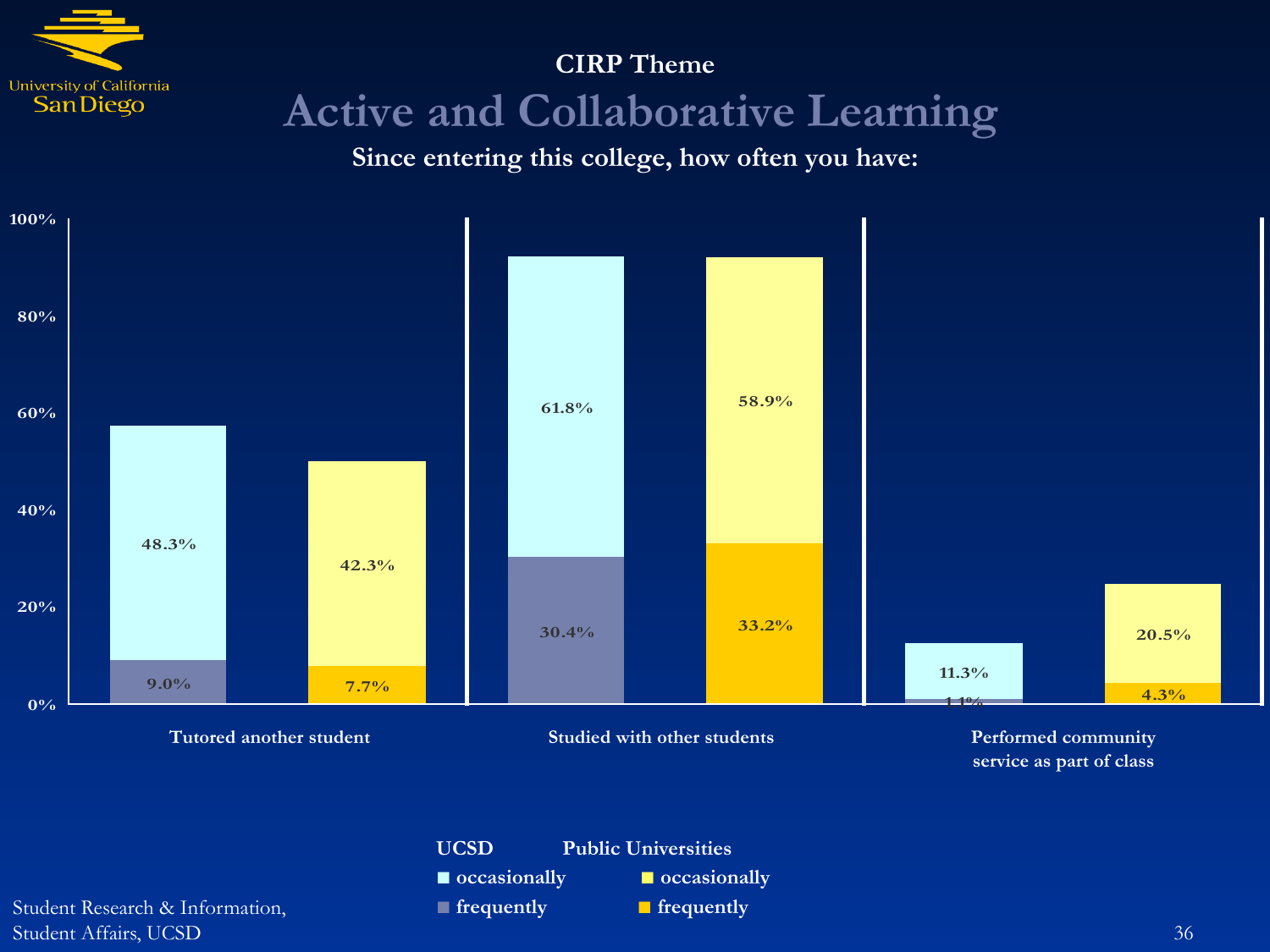

### **Active and Collaborative Learning**

**To what extent have you experienced the following with a student from a racial/ethnic group other than your own?**



**outside of class**

**UCSD Public Universities** ■ **often ■ often** ■ **very often** ■ **very often**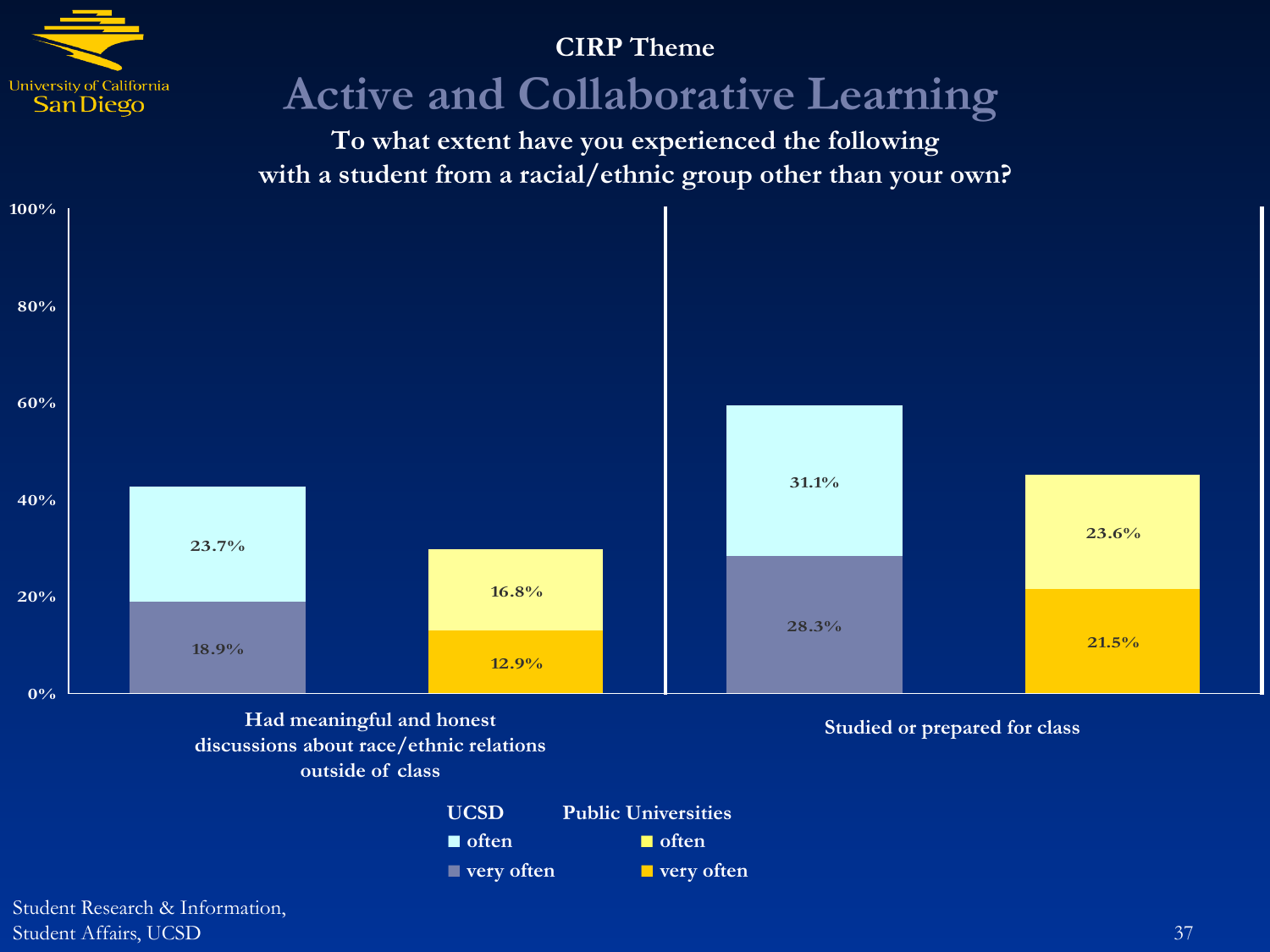

### **CIRP Theme Active and Collaborative Learning**

### **How often in the past year did you:**



■ **frequently** ■ **Frequently**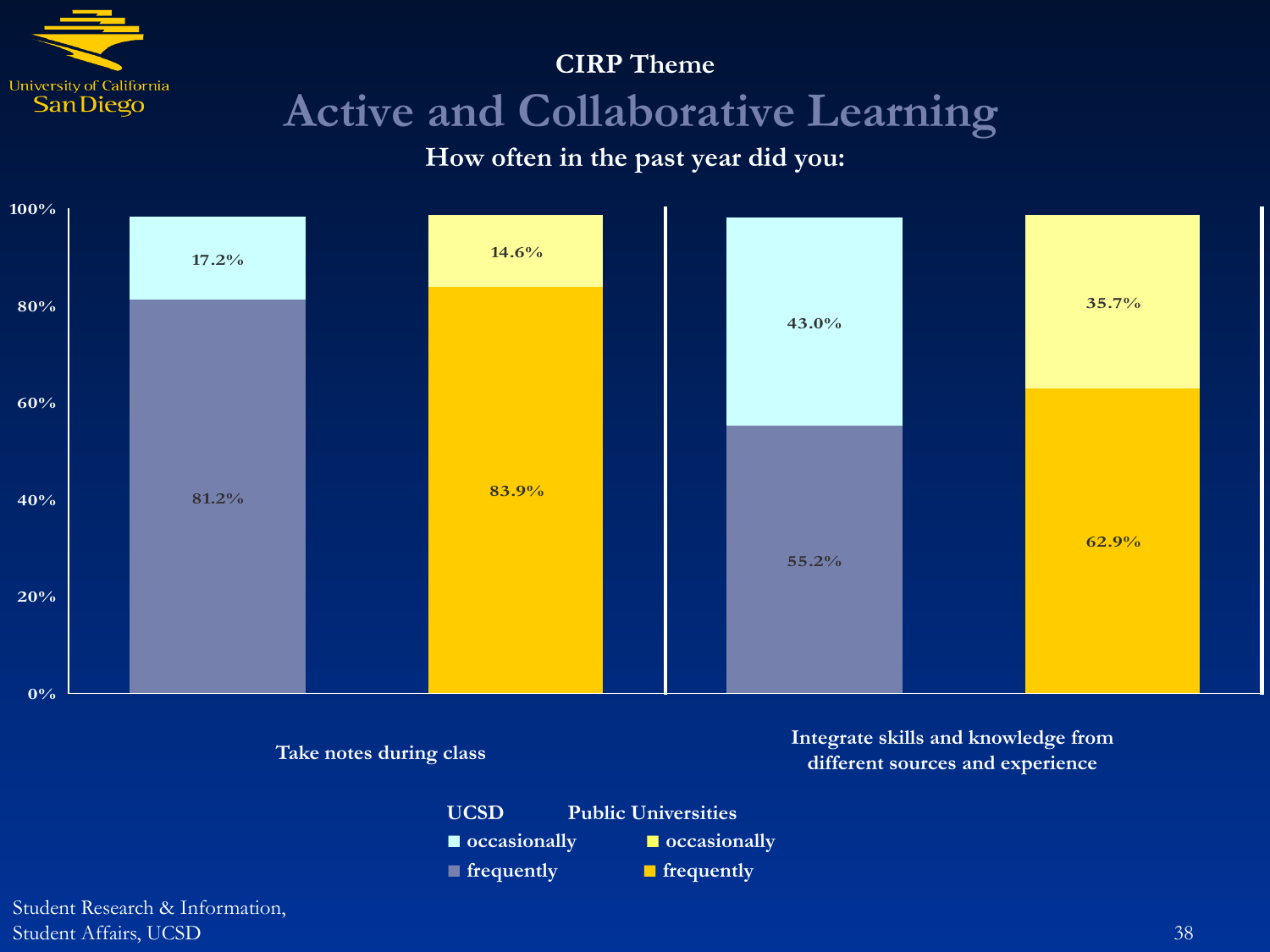

Student Affairs, UCSD 39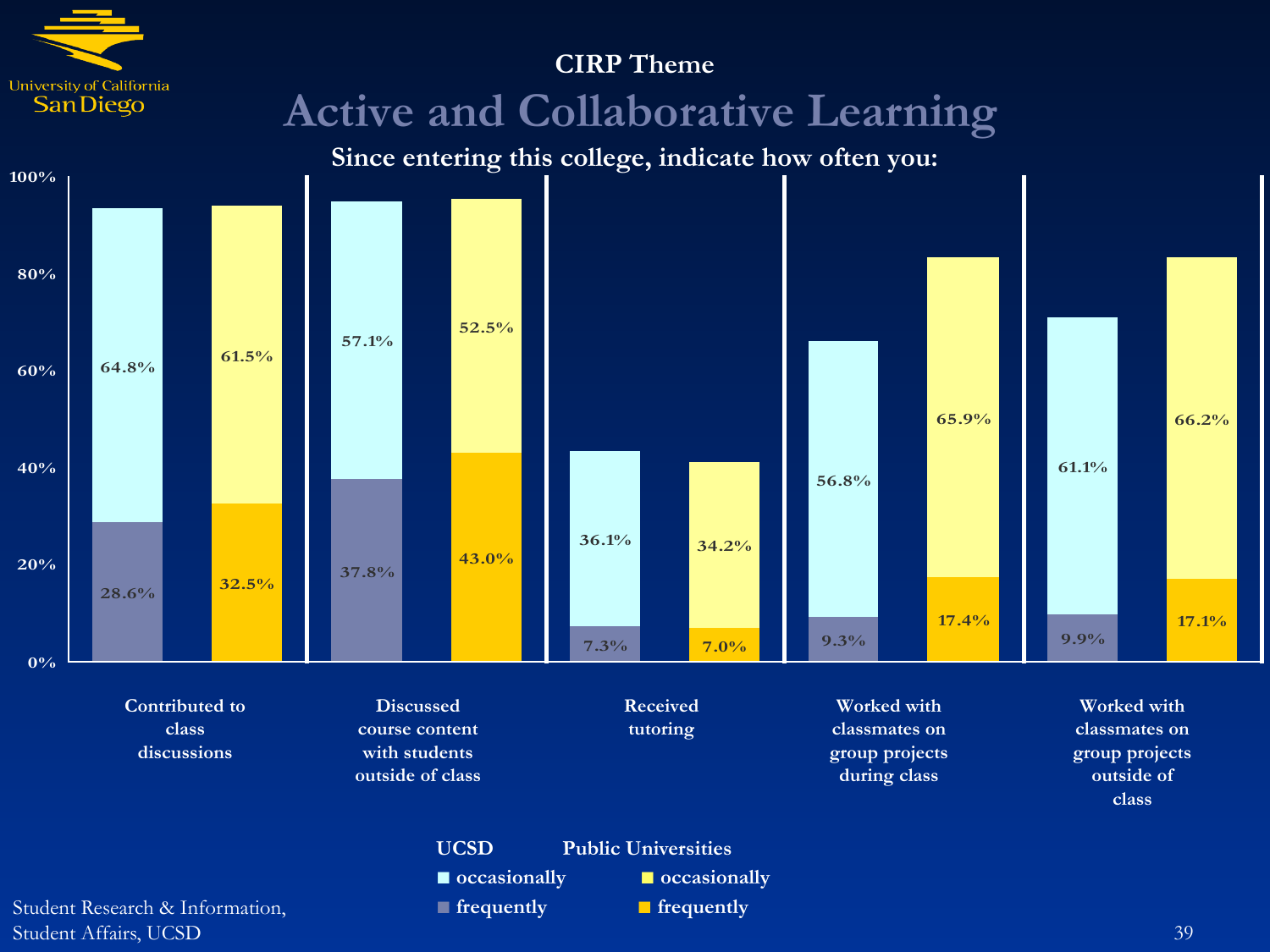

### **Written and Oral Communication**

**Rate yourself on each of the following traits as compared with the average person your age:**



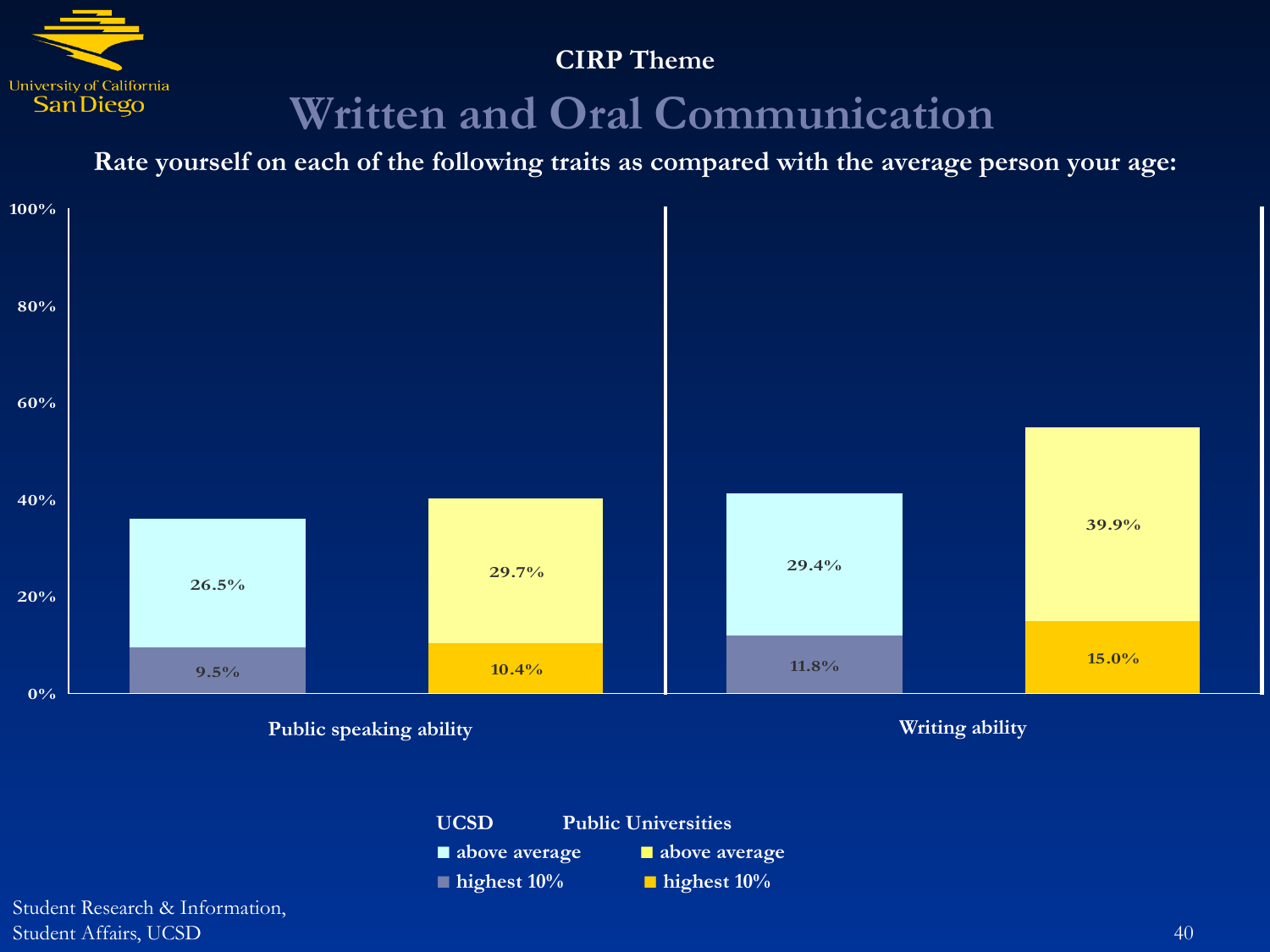

**CIRP Construct**

### **Academic Disengagement**

*Academic Disengagement* **measures the extent to which students engage in behaviors that are inconsistent with academic success.**

**12.6% 11.4% 12.0% 22.7% 19.0% 21.2% Women Men All Students**

#### **Low Academic Disengagement**

**"Low" represents students who scored one-half standard deviation or more below the mean (i.e., lower than 45).**

**0% 20% 40% 60% 80% 100%**

Student Research & Information, Student Affairs, UCSD 41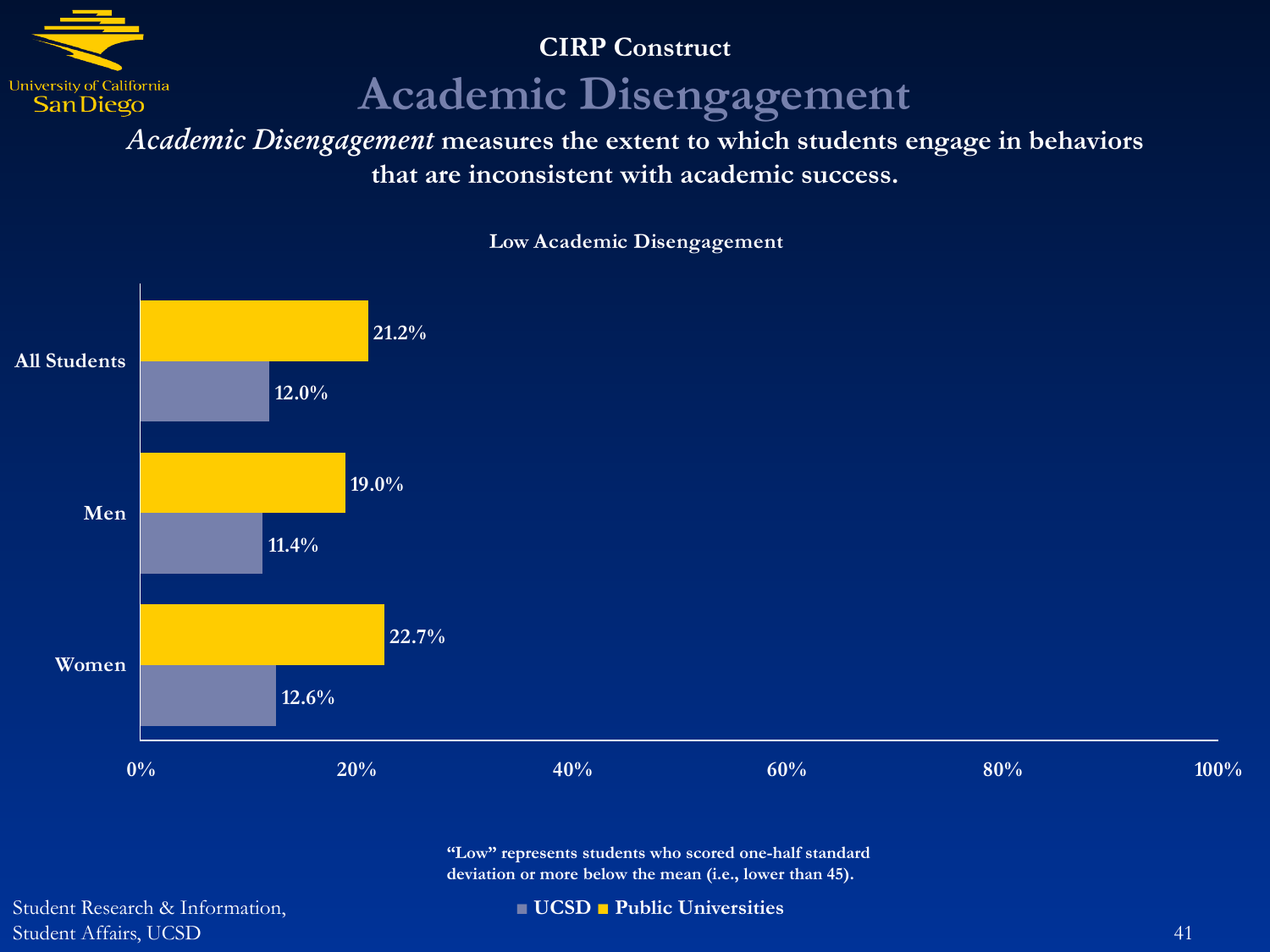

#### **CIRP Construct Survey Items**

### **Academic Disengagement**

**Since entering this college, how often have you:**

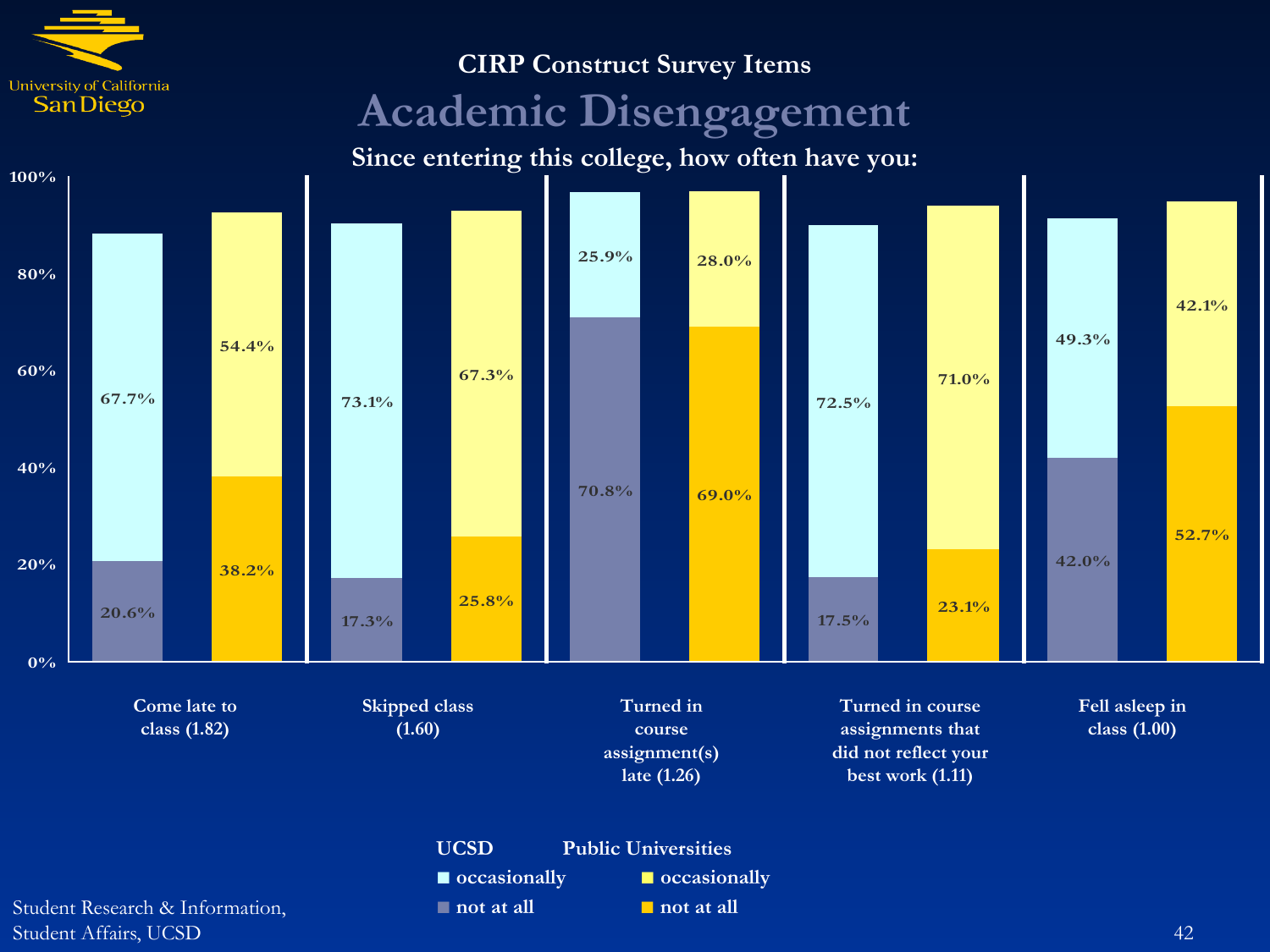

### **CIRP Theme Academic Enhancement Experiences**

**Self Change – "Ability to work as part of a team"**



**■ UCSD ■ Public Universities**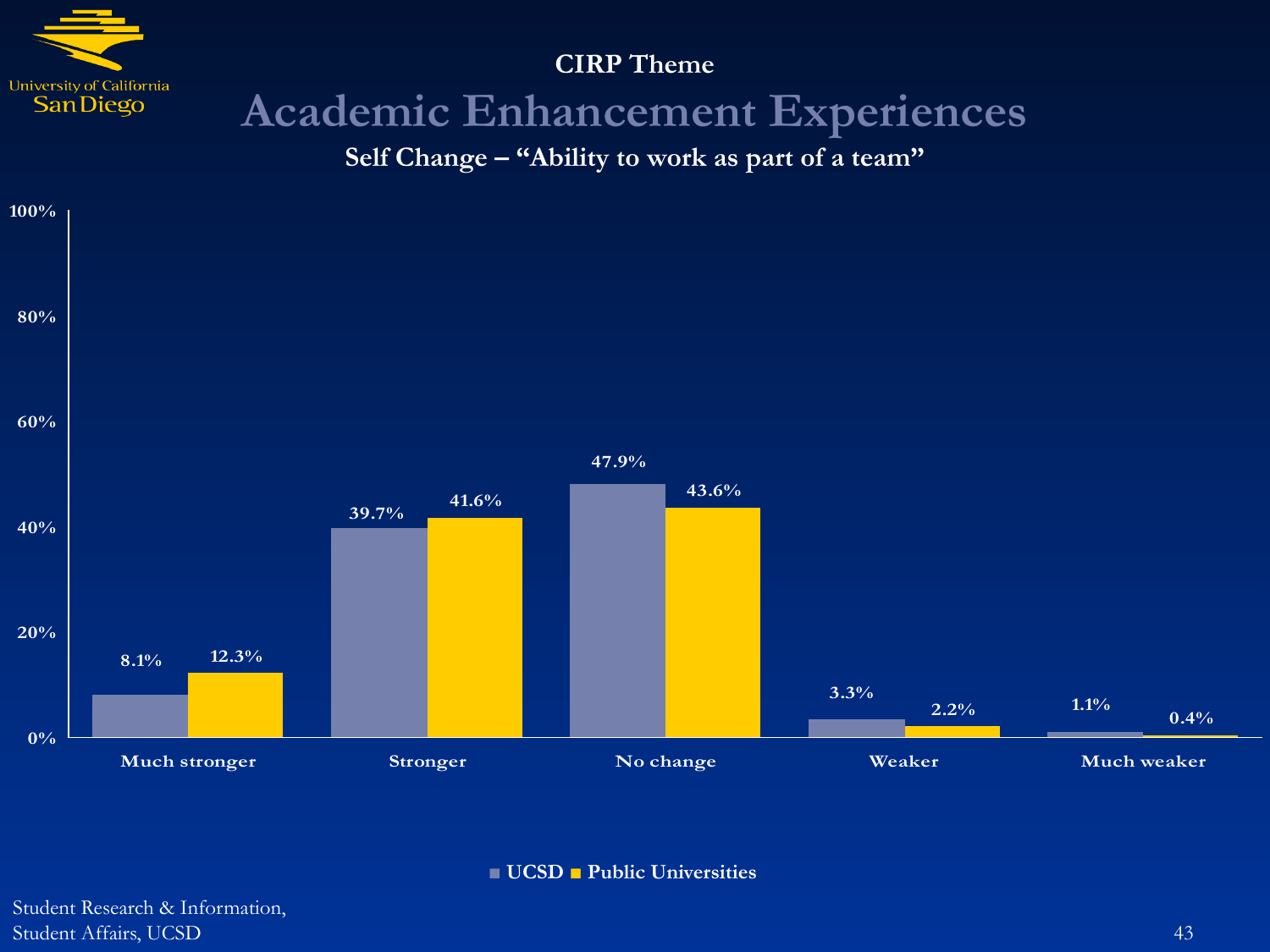

Student Research & Information, Student Affairs, UCSD 44

#### **■ UCSD ■ Public Universities**

**community, linked courses)**

**academics**

**inquiry**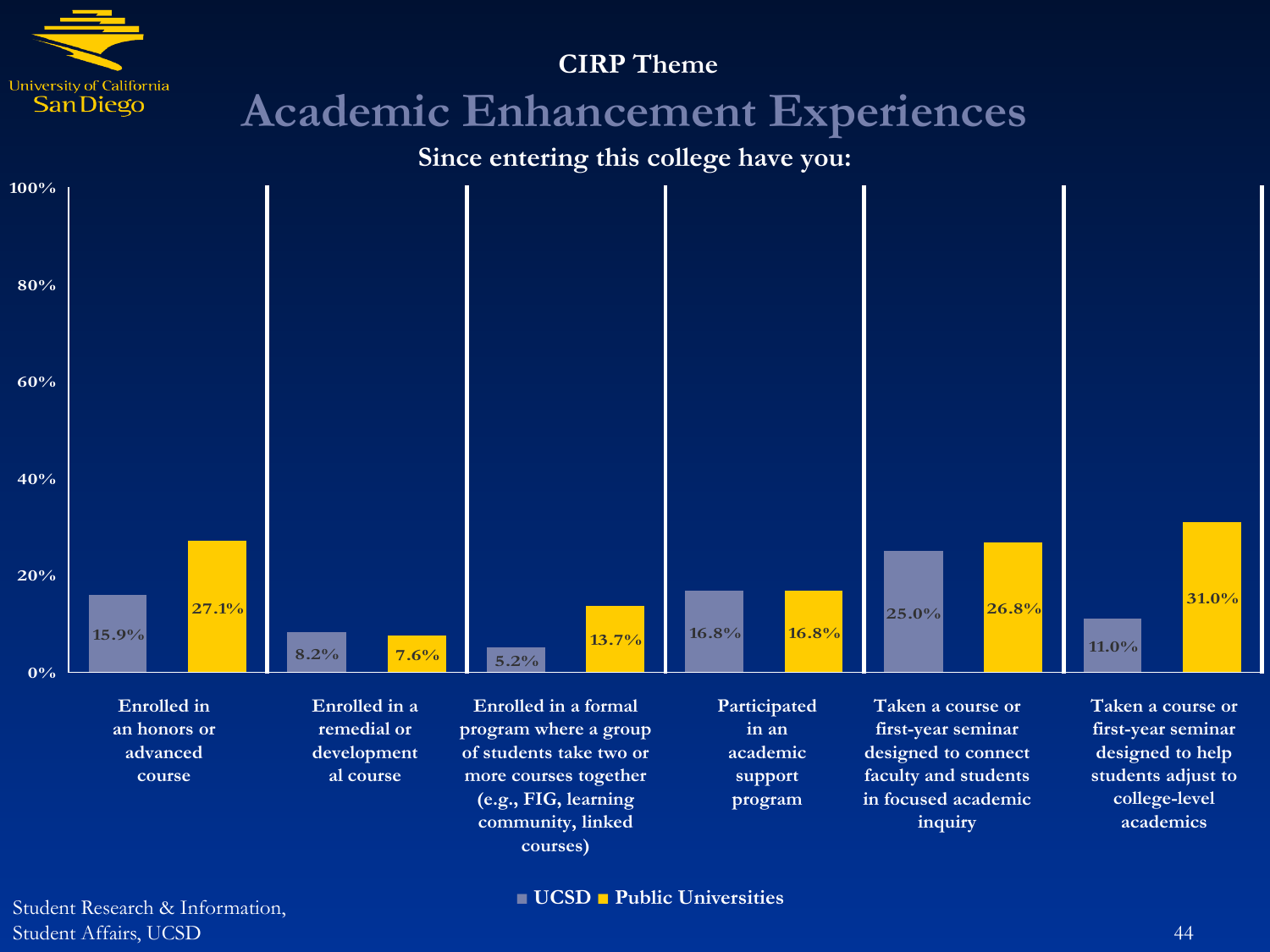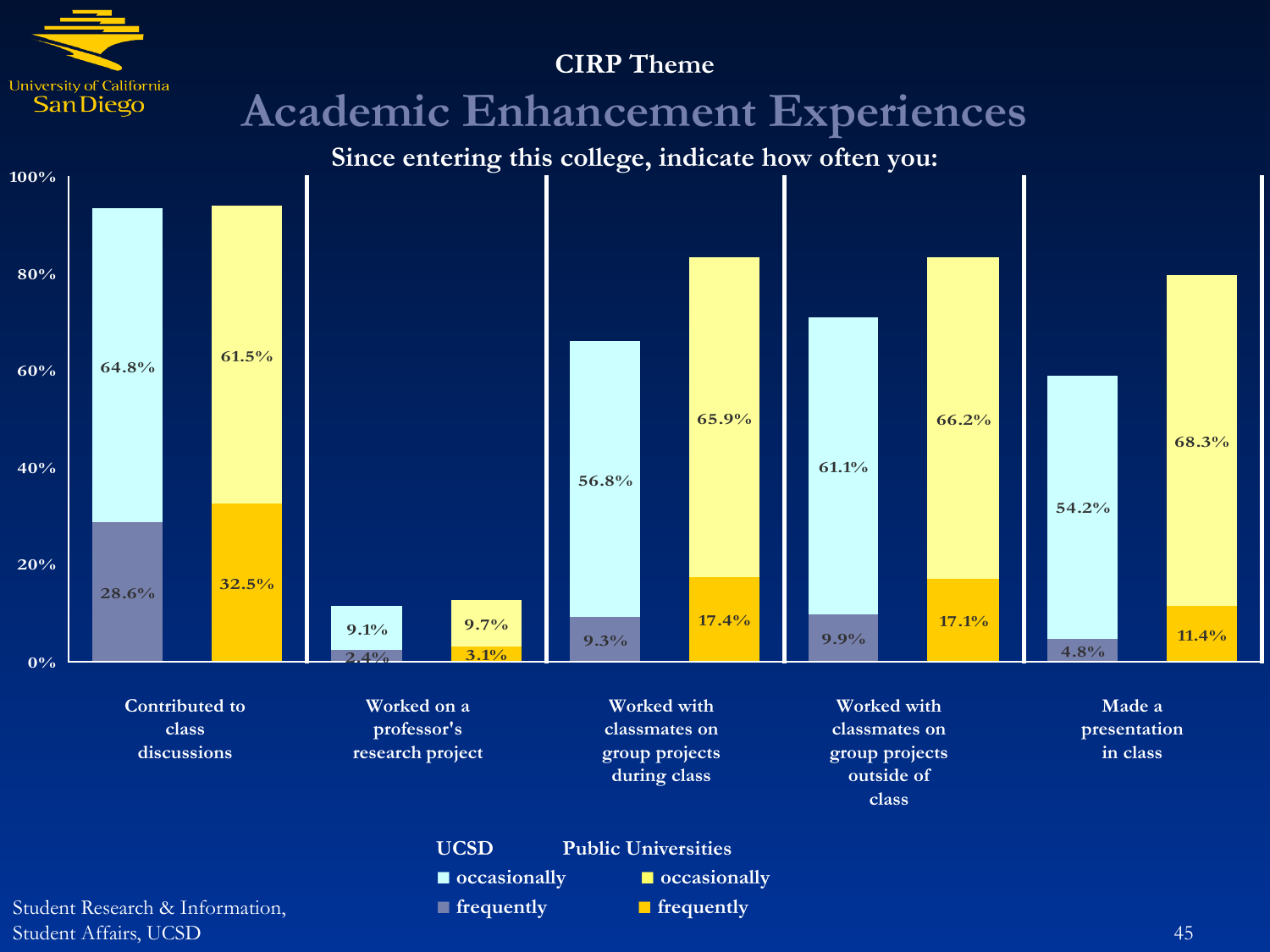

## **Satisfaction**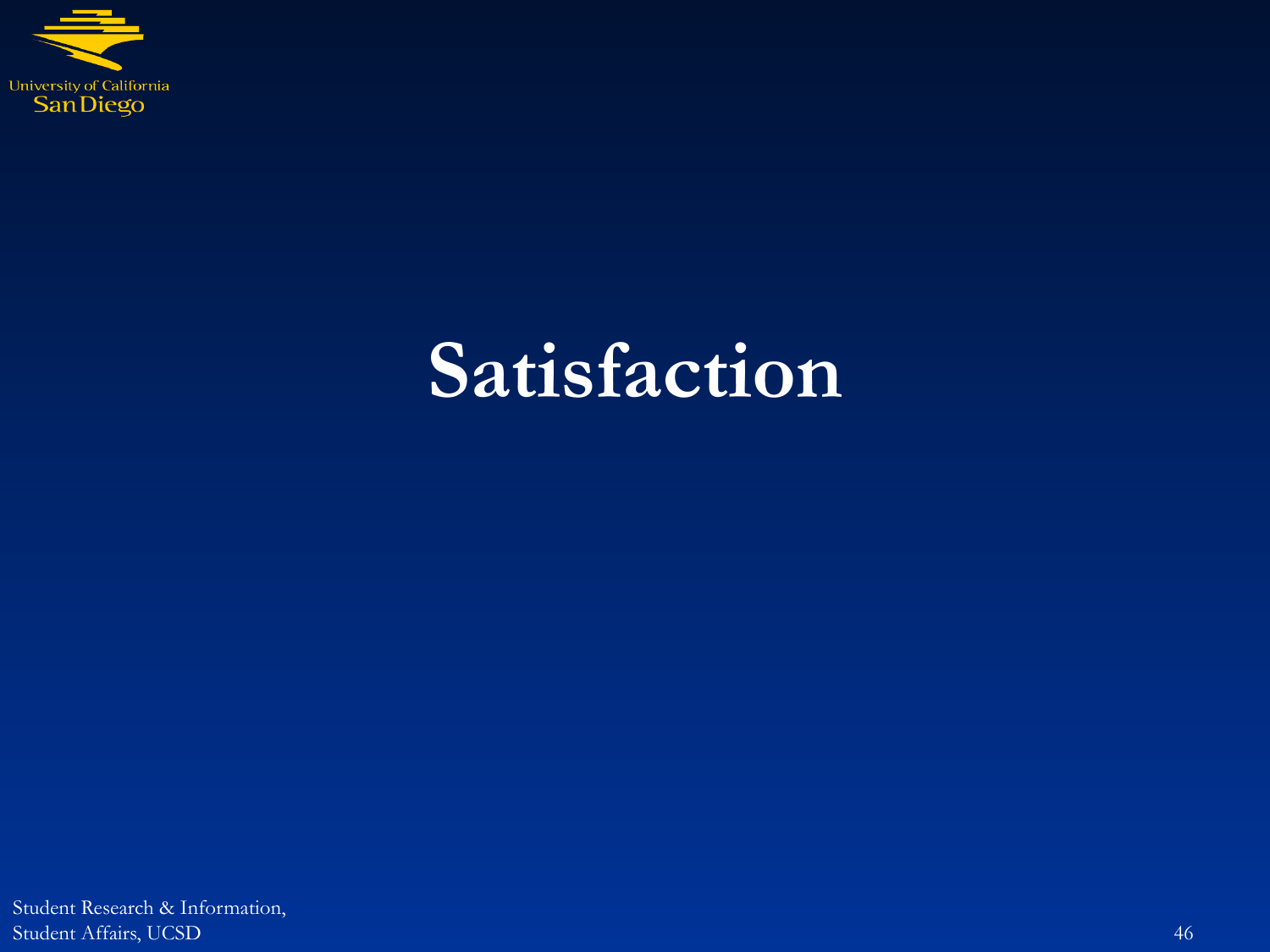

### **CIRP Construct Overall Satisfaction**

*Overall Satisfaction* **is a unified measure of students' satisfaction with the college experience.**



**High Overall Satisfaction**

**"High" represents students who scored one-half standard deviation or more above the mean (i.e., higher than 55).**

Student Research & Information, Student Affairs, UCSD 47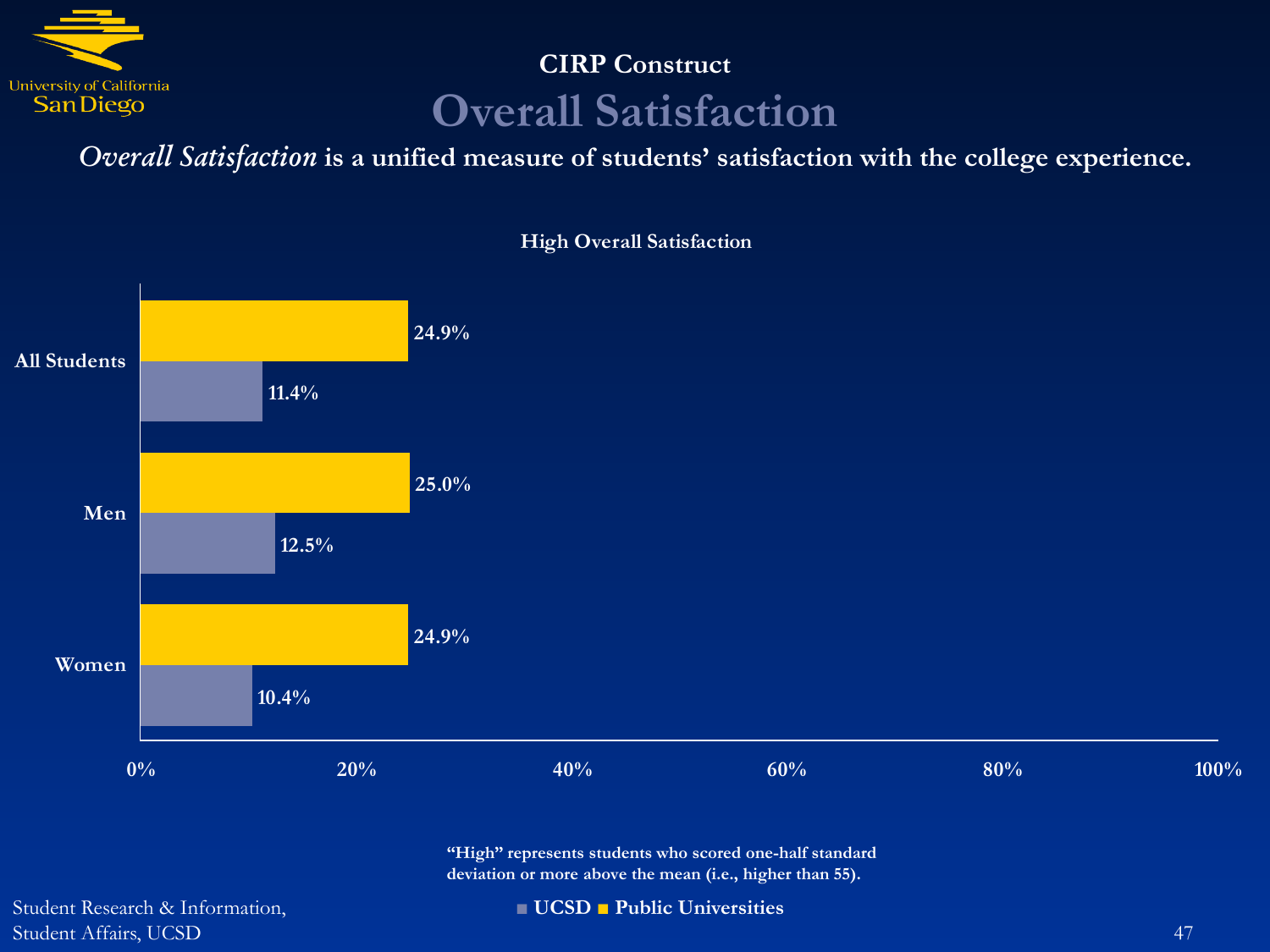

### **CIRP Construct Survey Items Overall Satisfaction**

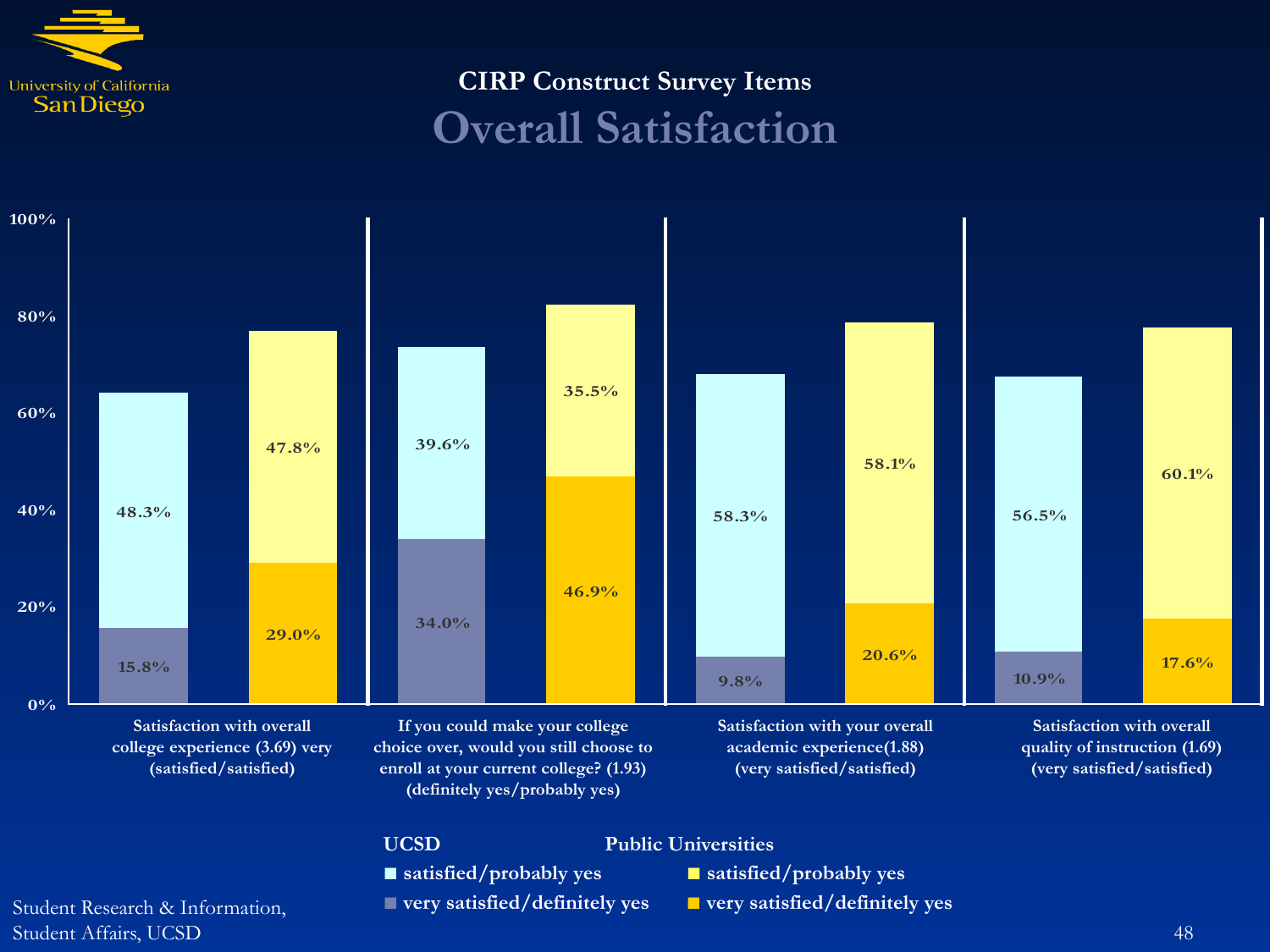

**CIRP Construct**

**Satisfaction with Coursework**

*Satisfaction with Coursework* **measures the extent to which students see their coursework as relevant, useful and applicable to their academic success and future plans.**



**High Satisfaction with Coursework**

**"High" represents students who scored one-half standard deviation or more above the mean (i.e., higher than 55).**

Student Research & Information, Student Affairs, UCSD 49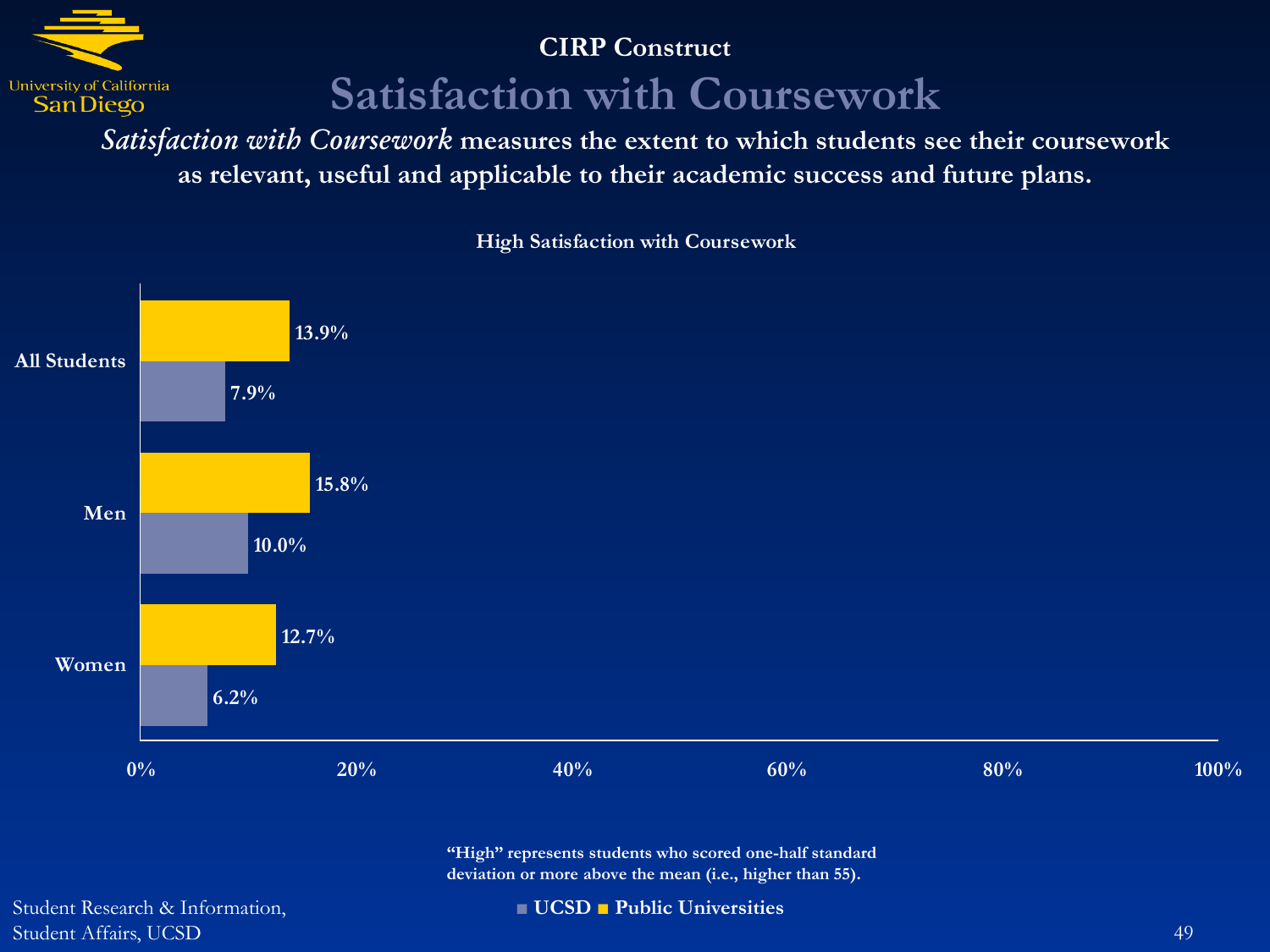

### **CIRP Construct Survey Items Satisfaction with Coursework**

**Please rate your satisfaction with your college in each area:**



Student Affairs, UCSD 50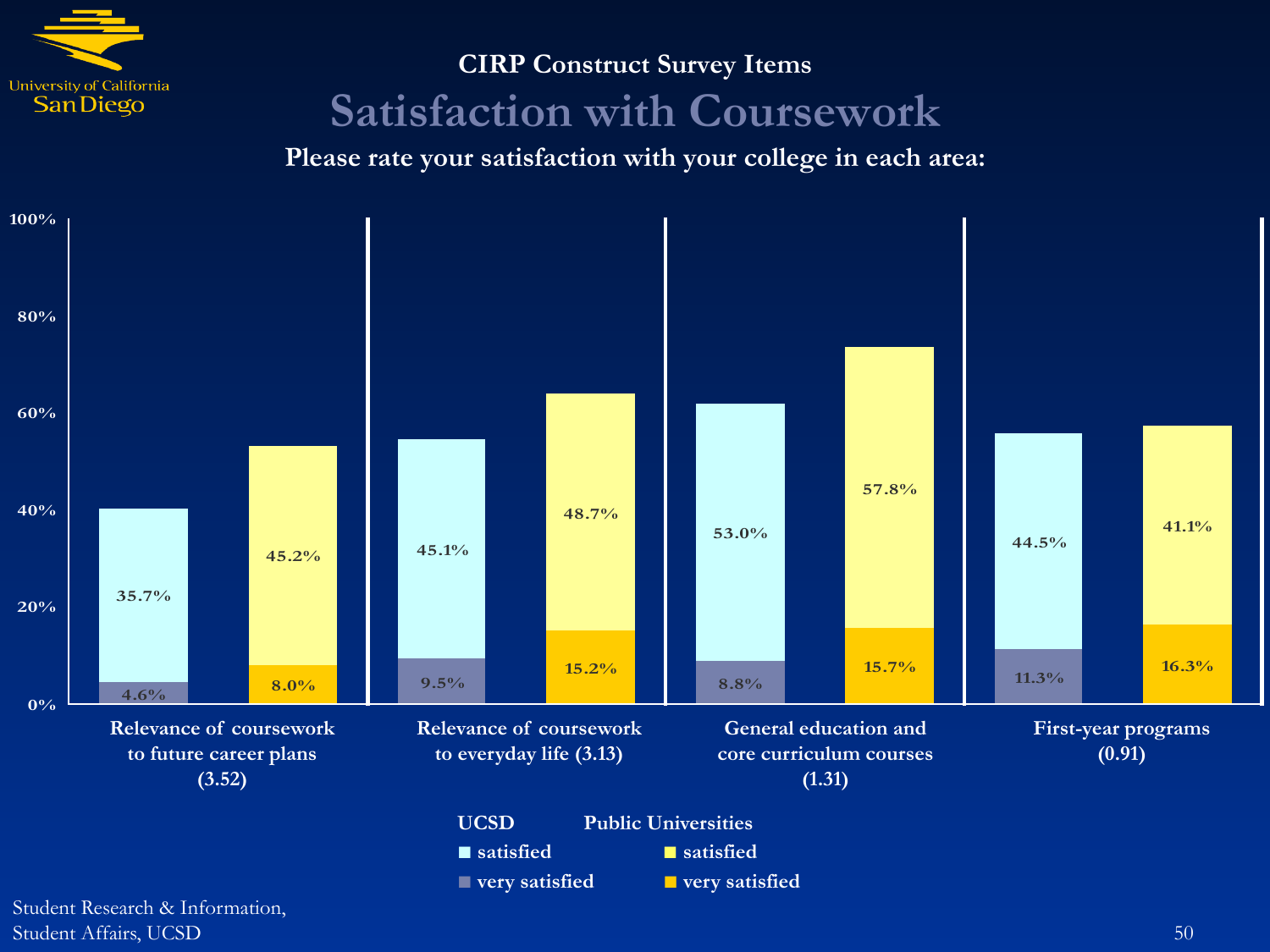### University of Califor<sup>®</sup> at isfaction with Academic Support and Courses





Student Research & Information, Student Affairs, UCSD 51 and 1992 and 1993 and 1993 and 1993 and 1993 and 1993 and 1993 and 1993 and 1993 and 1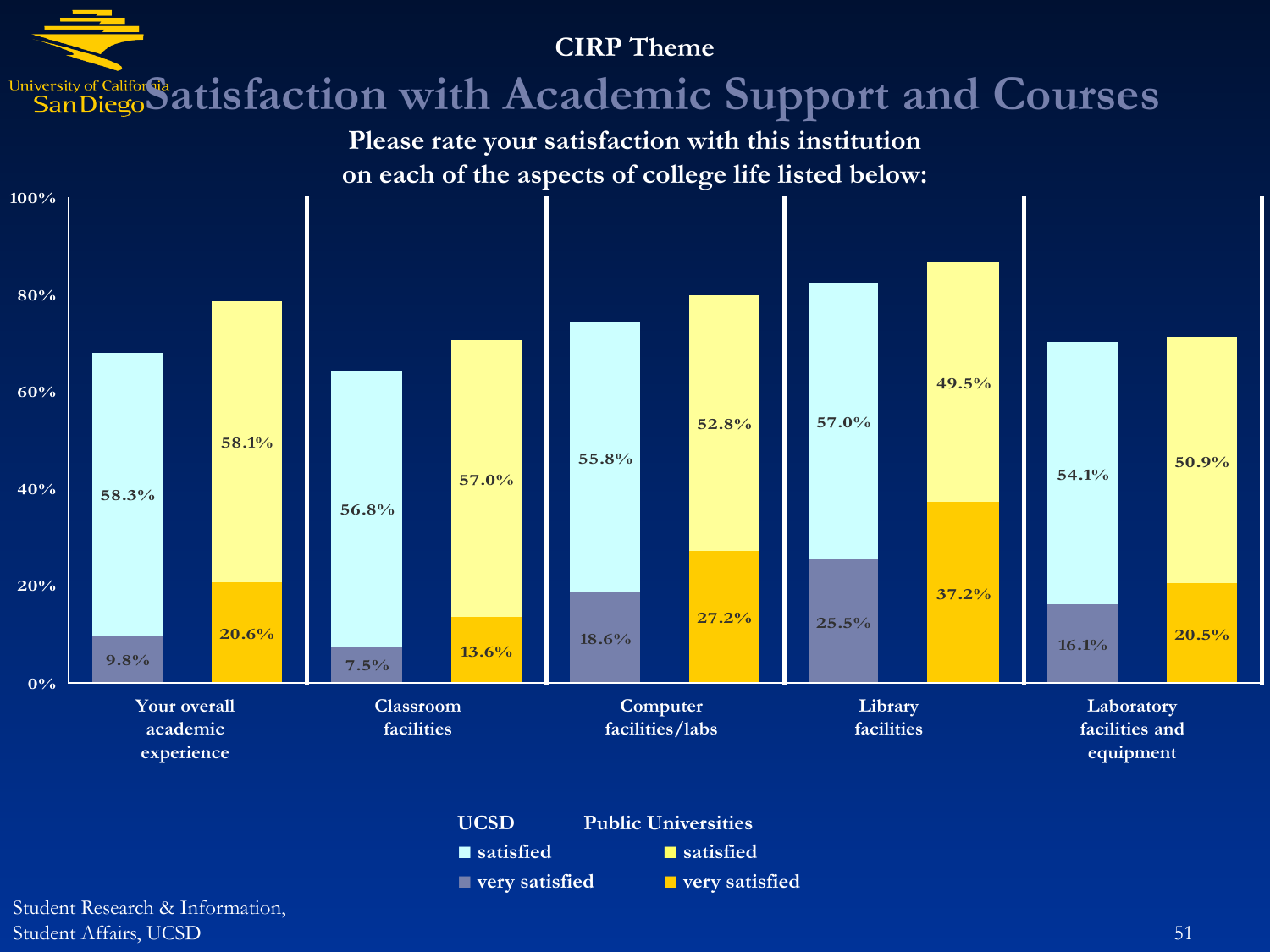### University of Califor<sup>®</sup> at isfaction with Academic Support and Courses

**Please rate your satisfaction with this institution on each of the aspects of college life listed below:**



Student Affairs, UCSD 52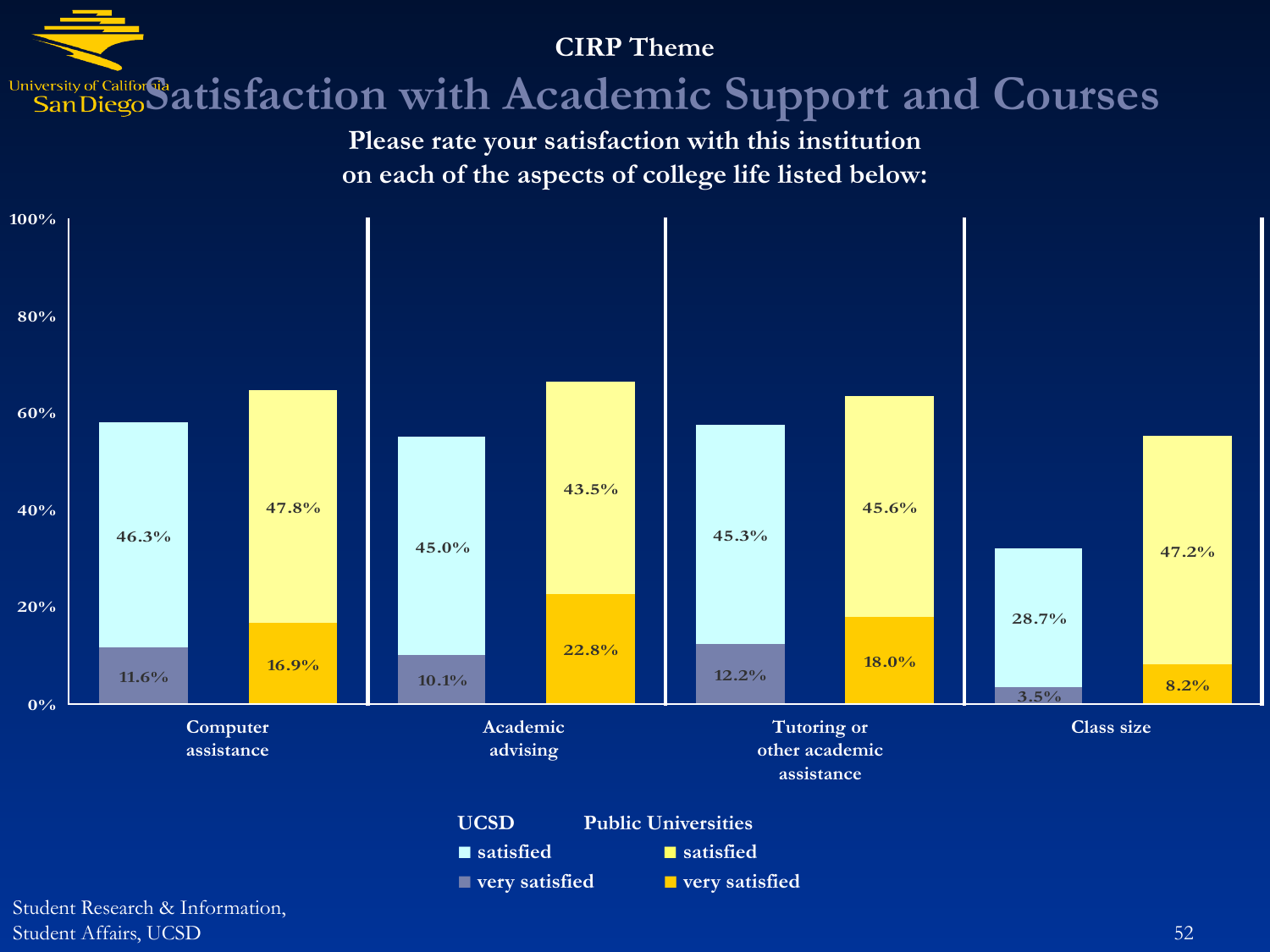

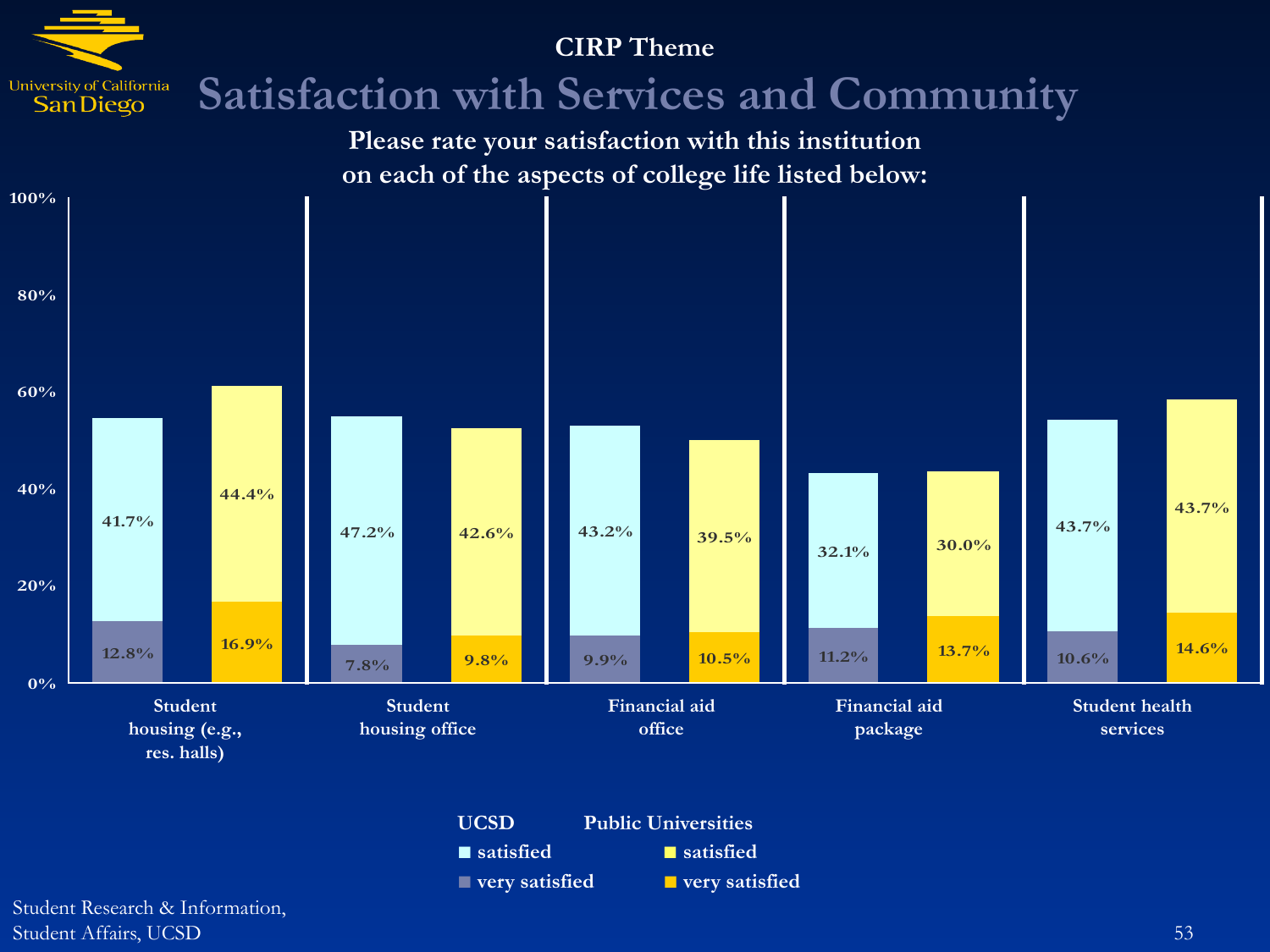

## **Satisfaction with Services and Community**

**Please rate your satisfaction with this institution on each of the aspects of college life listed below:**



Student Affairs, UCSD 54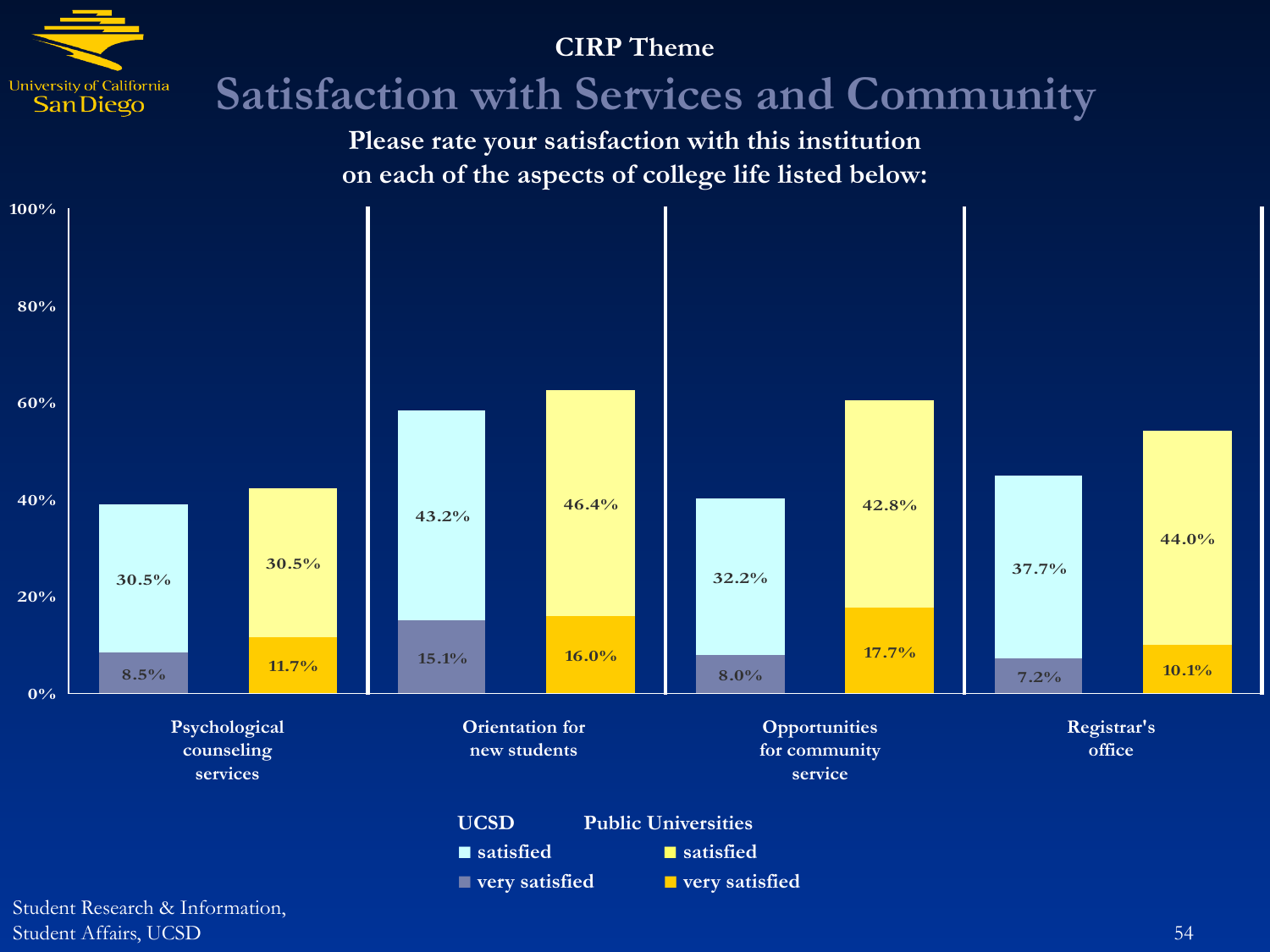

**UCSD Public Universities ■ satisfied ■ satisfied** ■ **very satisfied** ■ **■ very satisfied**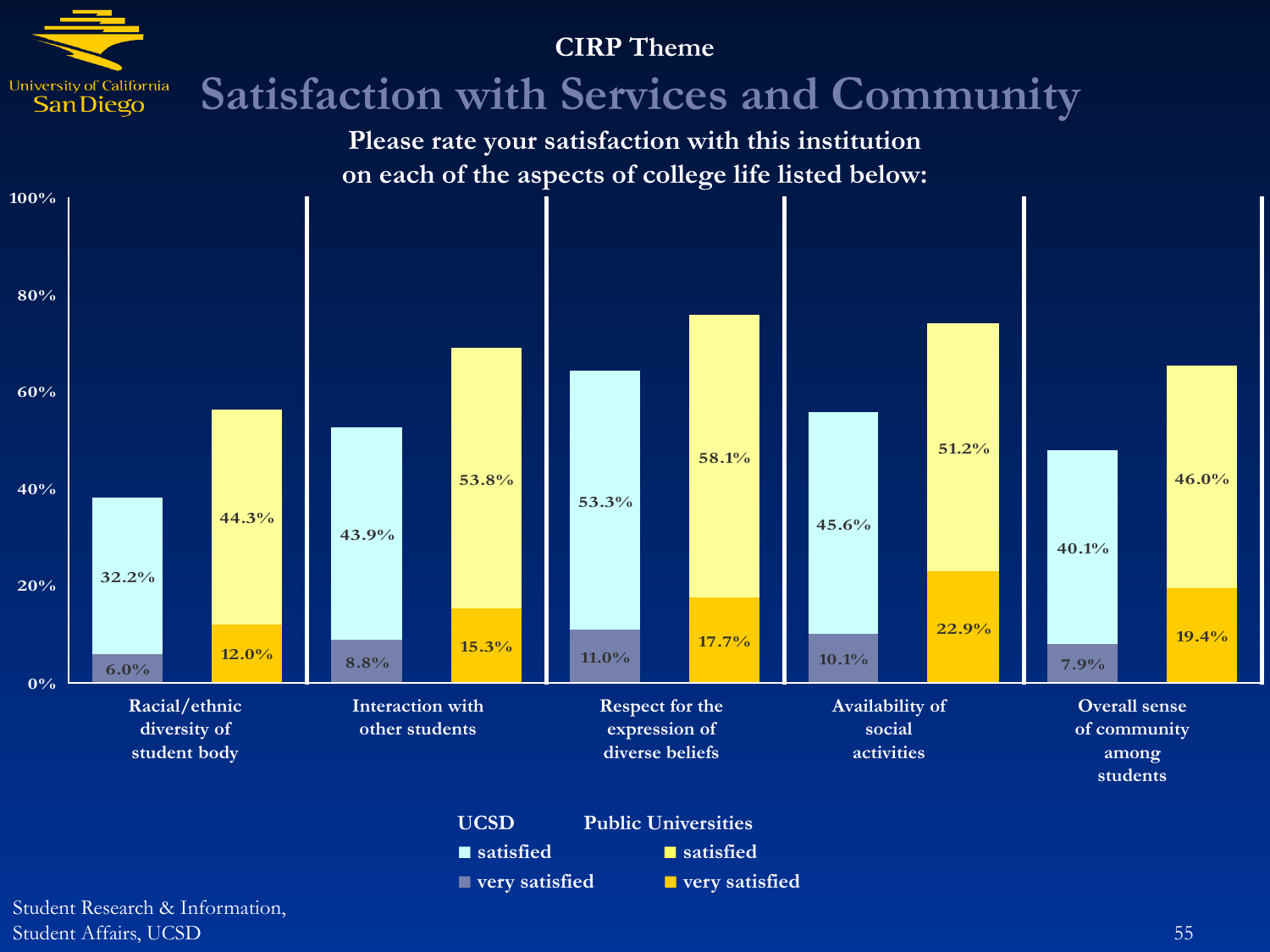

## **Satisfaction with Services and Community**

**Ease – "Utilize campus services available to student"**



**■ UCSD ■ Public Universities**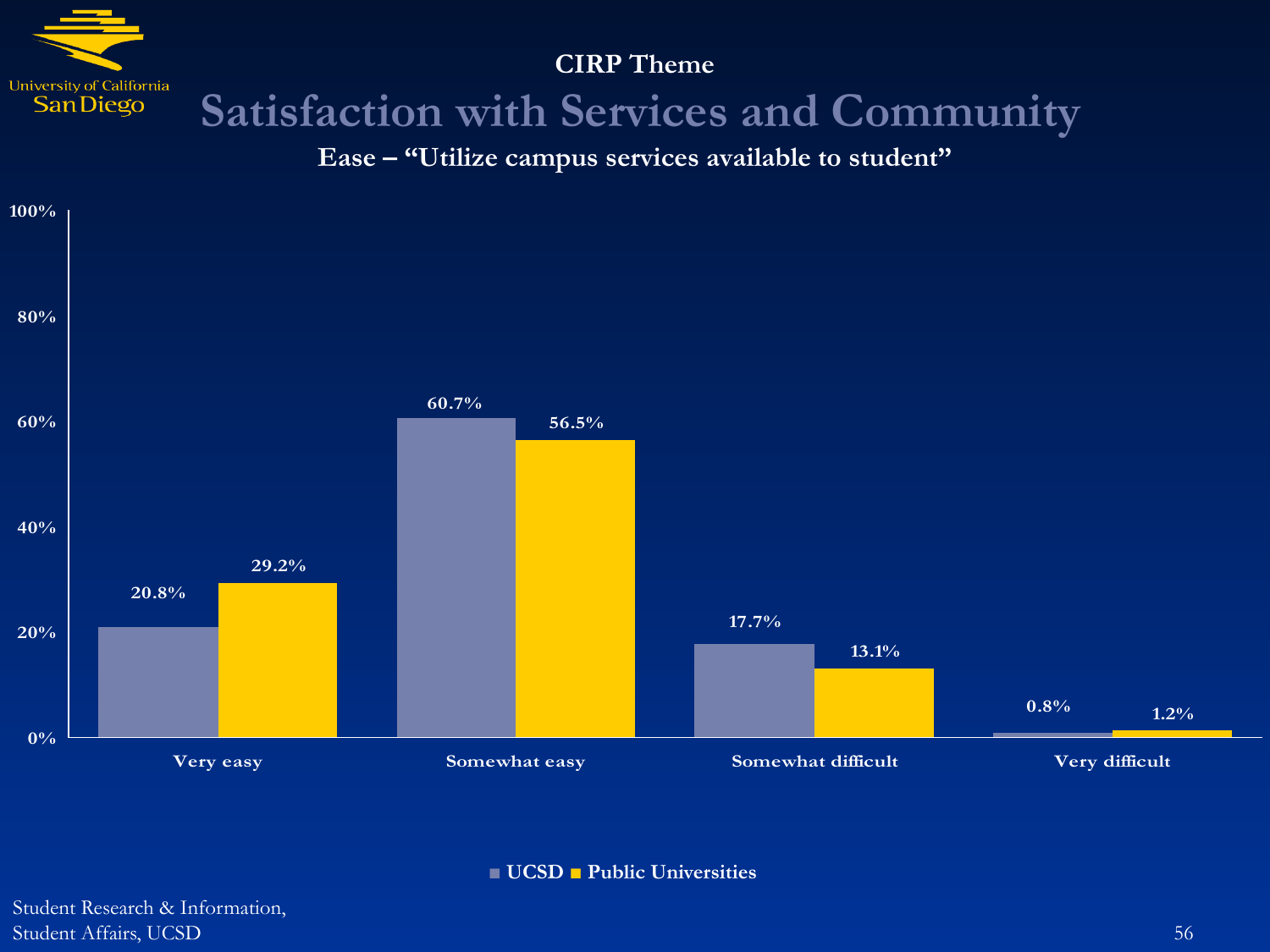

## **Civic Engagement Outcomes**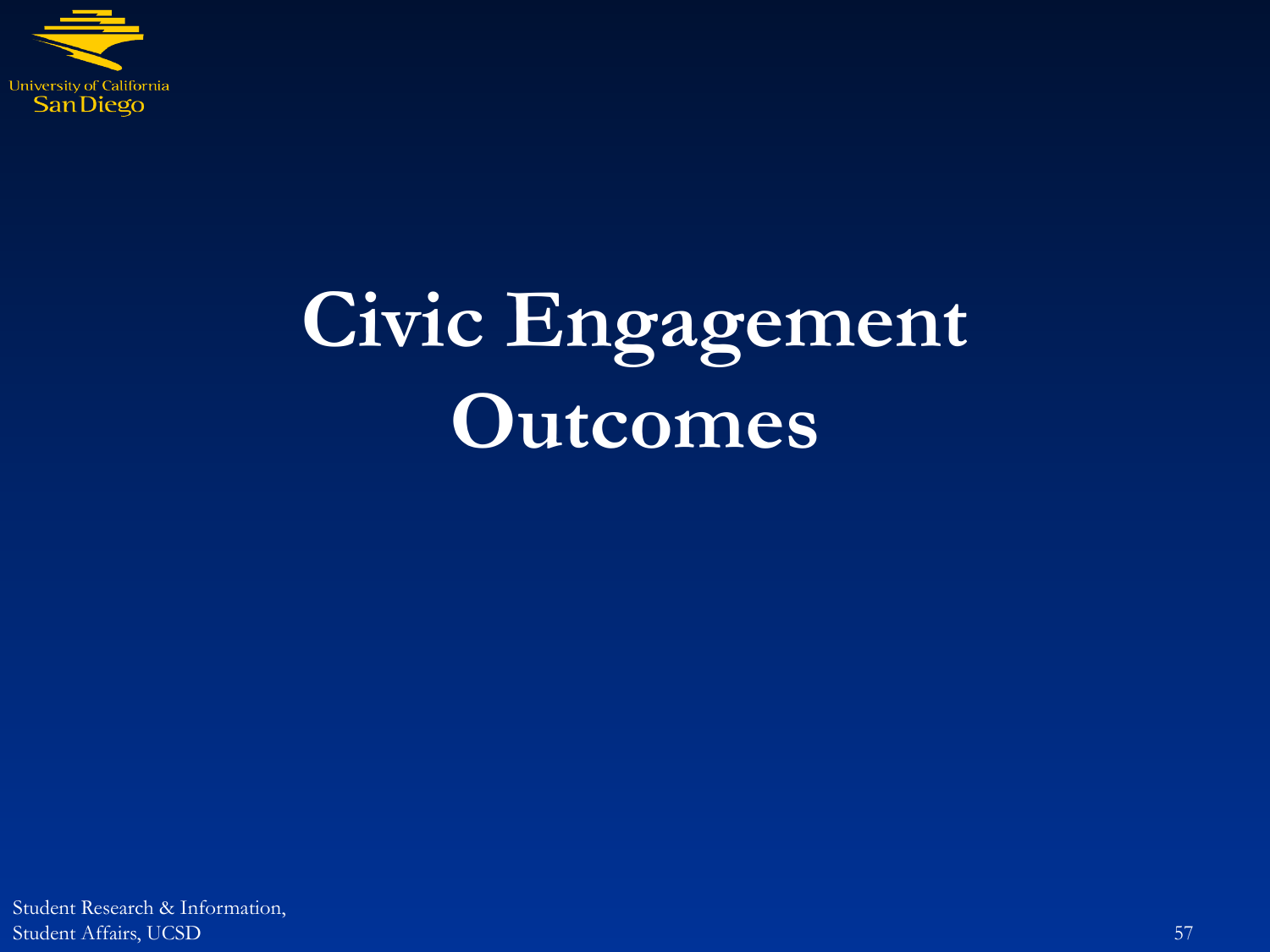

### **CIRP Construct**

### **Civic Awareness**

*Civic Awareness* **measures changes in students' understanding of the issues facing their community, nation, and the world.**



**High Civic Awareness**

**"High" represents students who scored one-half standard deviation or more above the mean (i.e., higher than 55).**

Student Research & Information, Student Affairs, UCSD 58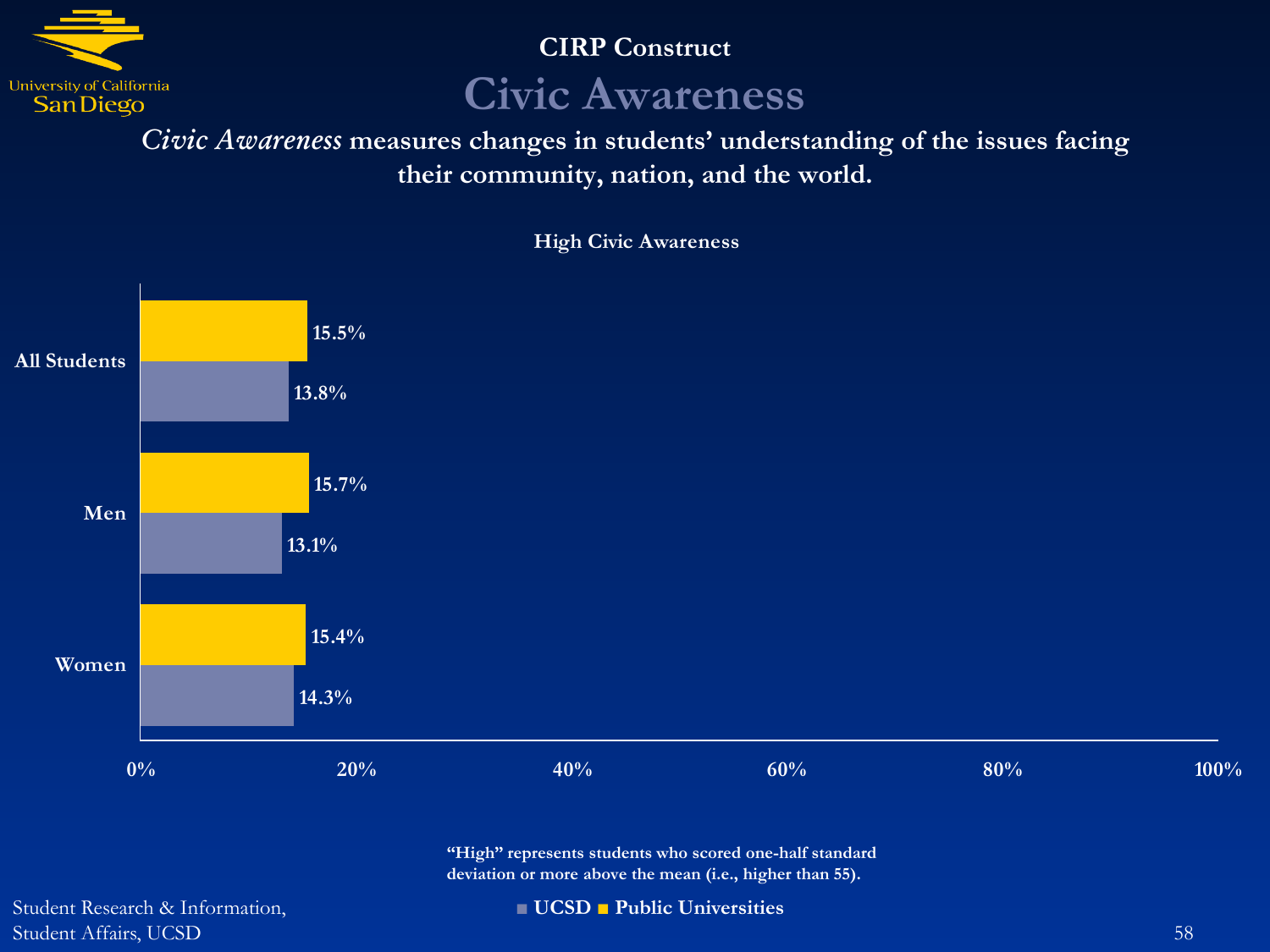

**CIRP Construct Survey Items Civic Awareness**

**Compared with when you first entered this college, how would you now describe your:**

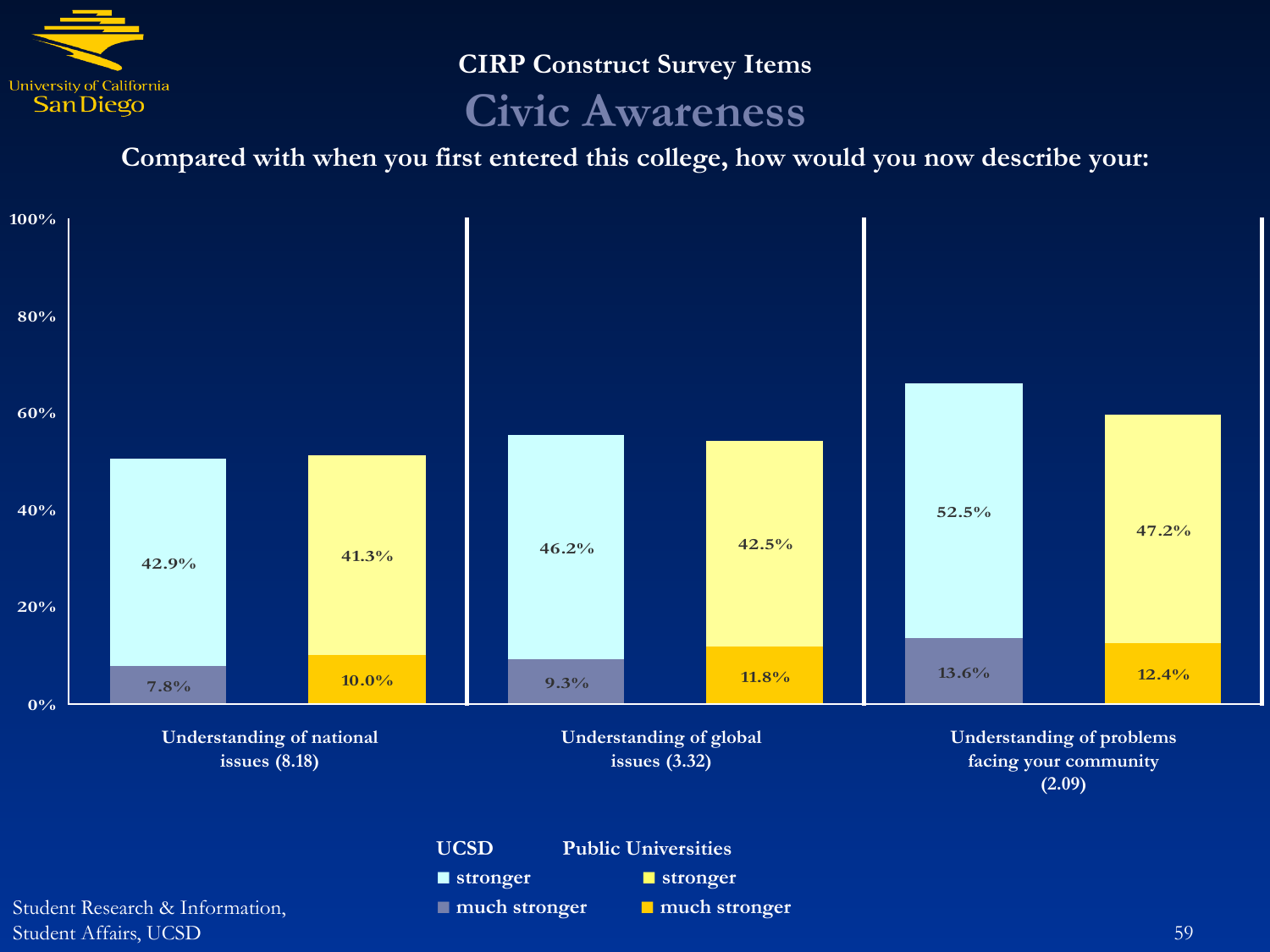

**CIRP Construct**

### **Social Agency**

*Social Agency* **measures the extent to which students' value political and social involvement as a personal goal.**



**High Social Agency**

**"High" represents students who scored one-half standard deviation or more above the mean (i.e., higher than 55).**

Student Research & Information, Student Affairs, UCSD 600 and the contract of the contract of the contract of the contract of the contract of the contract of the contract of the contract of the contract of the contract of the contract of the contract of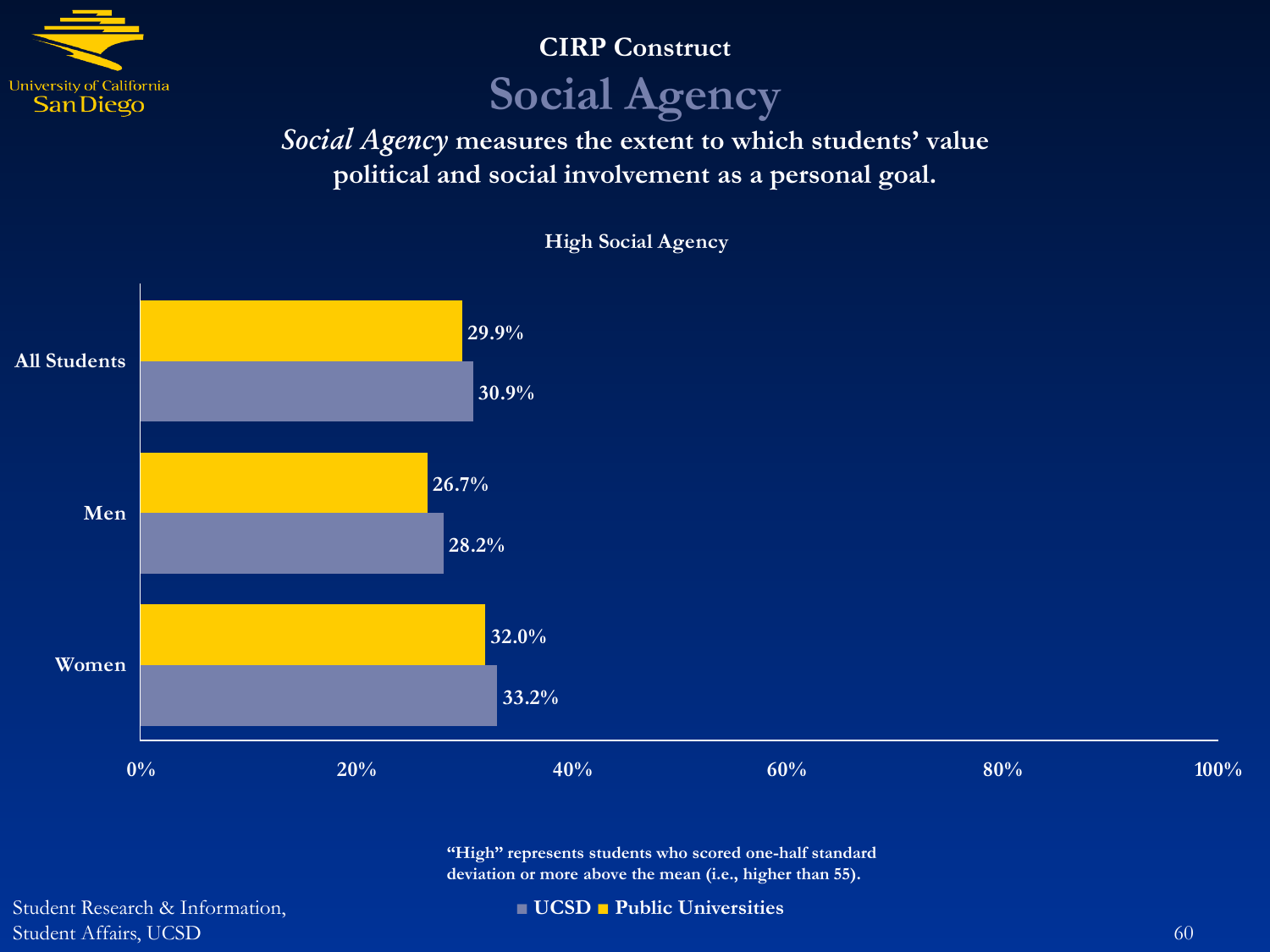

**CIRP Construct Survey Items**

### **Social Agency**

**Indicate the importance to you personally of each of the following:**



**UCSD Public Universities ■ very important ■ very important ■ very important ■ essential**

Student Research & Information, Student Affairs, UCSD 61 (61) 61 (61) 61 (61) 61 (61) 61 (61) 61 (61) 61 (61) 61 (61) 61 (61) 61 (61) 61 (61) 61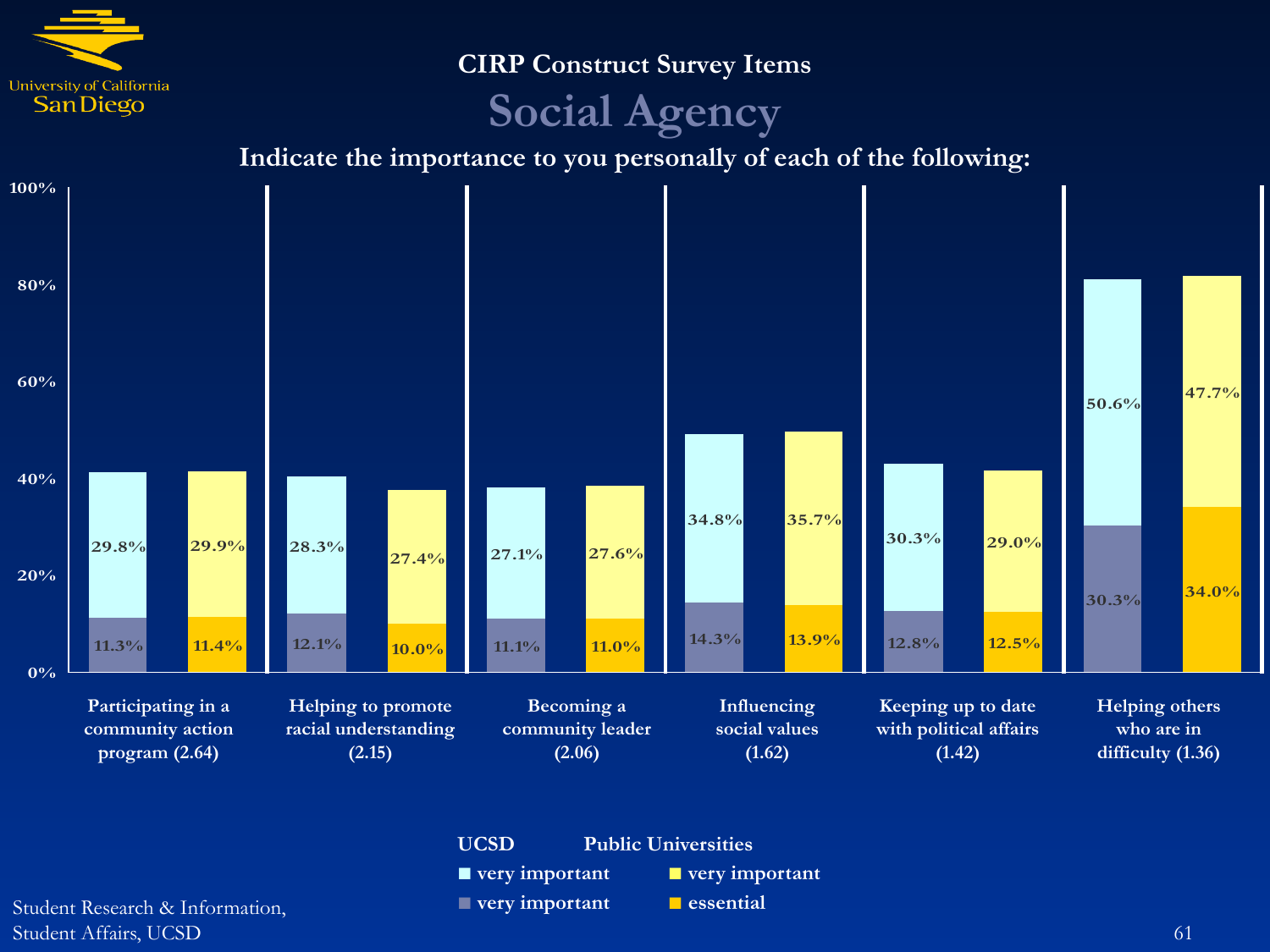

**CIRP Construct**

### **Leadership**

*Leadership* **is a unified measure of students' beliefs about their leadership development and capability and their experiences as a leader.**



**High Leadership**

**"High" represents students who scored one-half standard deviation or more above the mean (i.e., higher than 55).**

Student Research & Information, Student Affairs, UCSD 62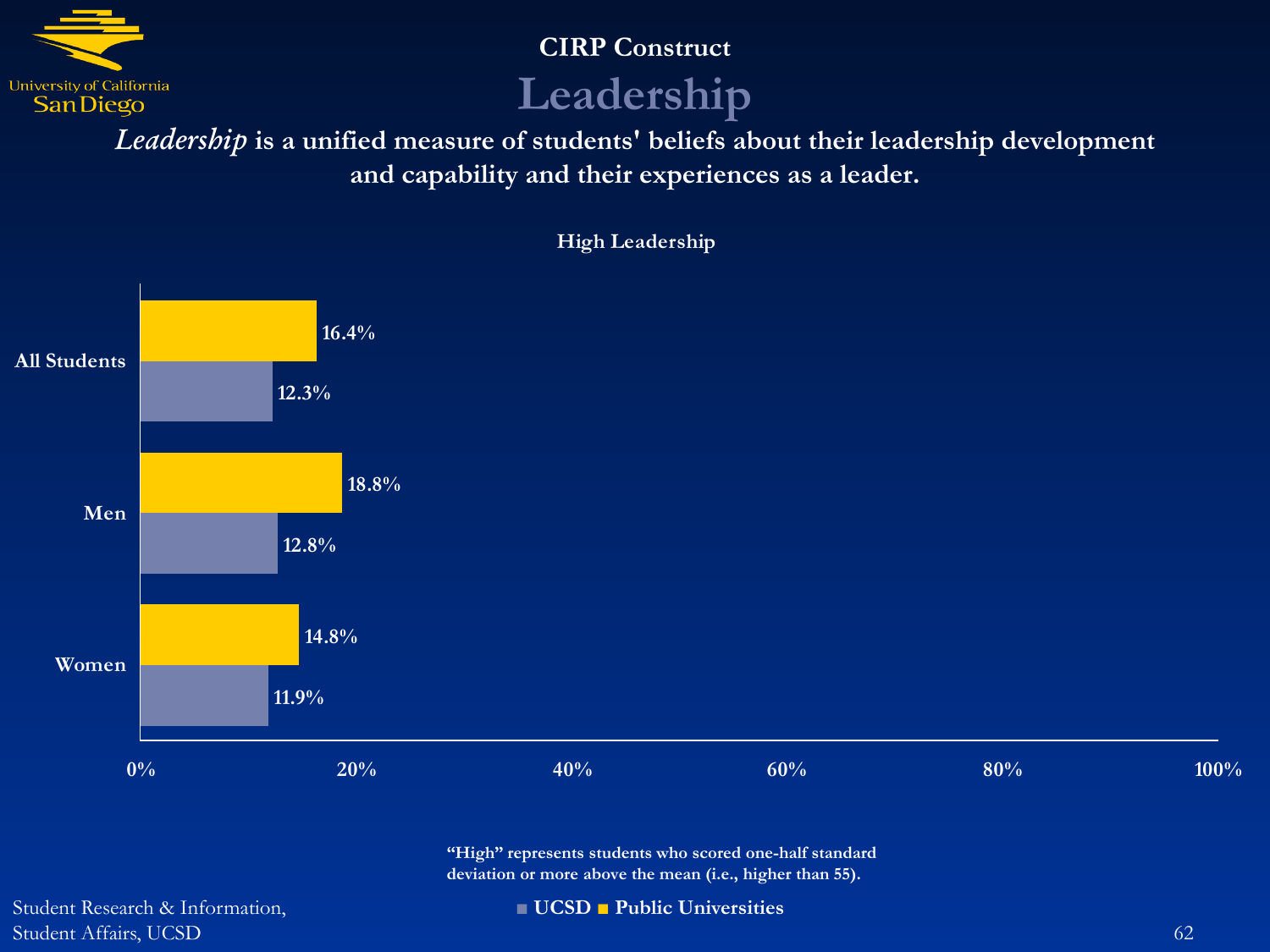

**CIRP Construct Survey Items**





**■ UCSD ■ Public Universities**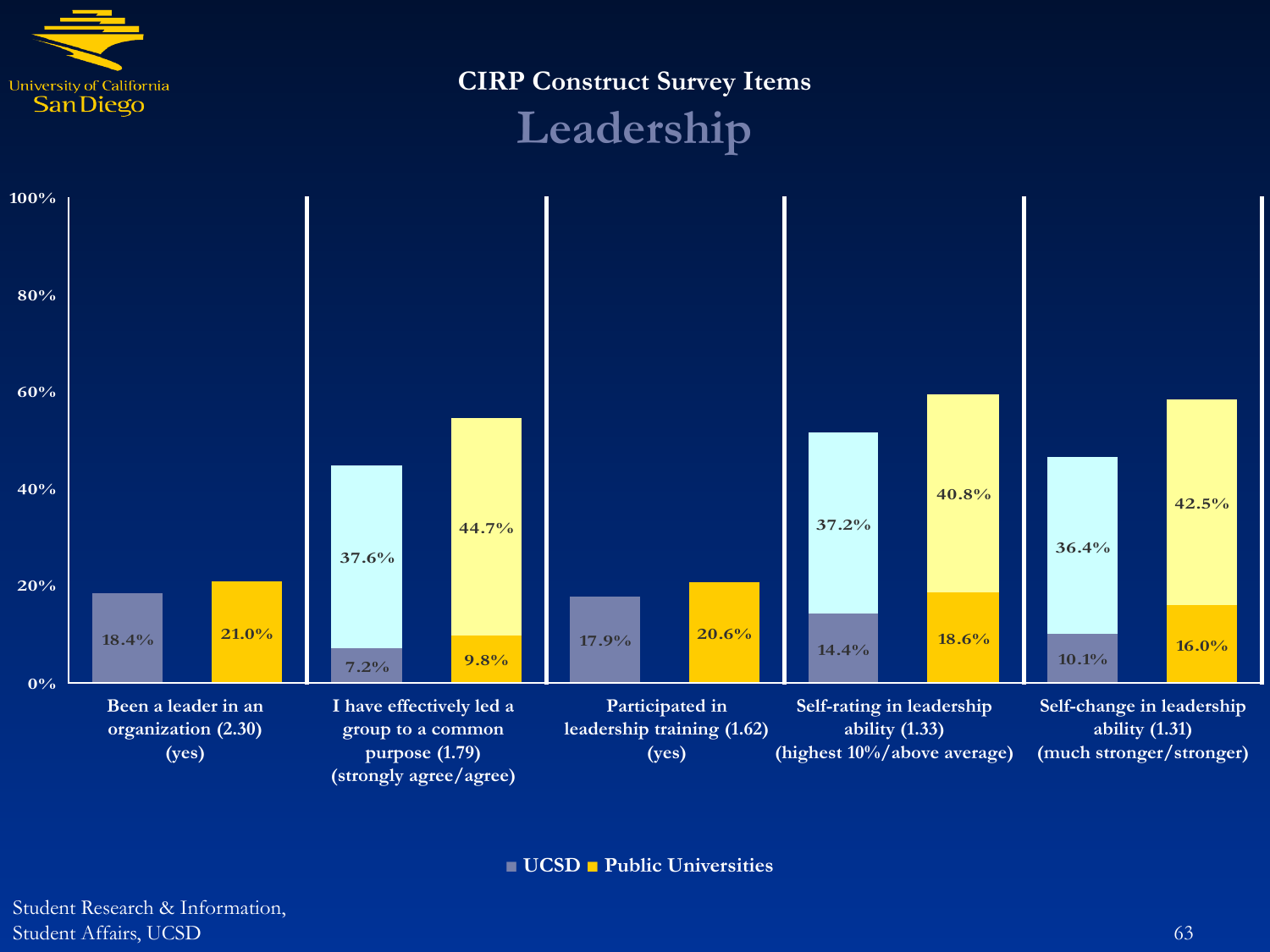

# **Civic Engagement Experiences and Beliefs**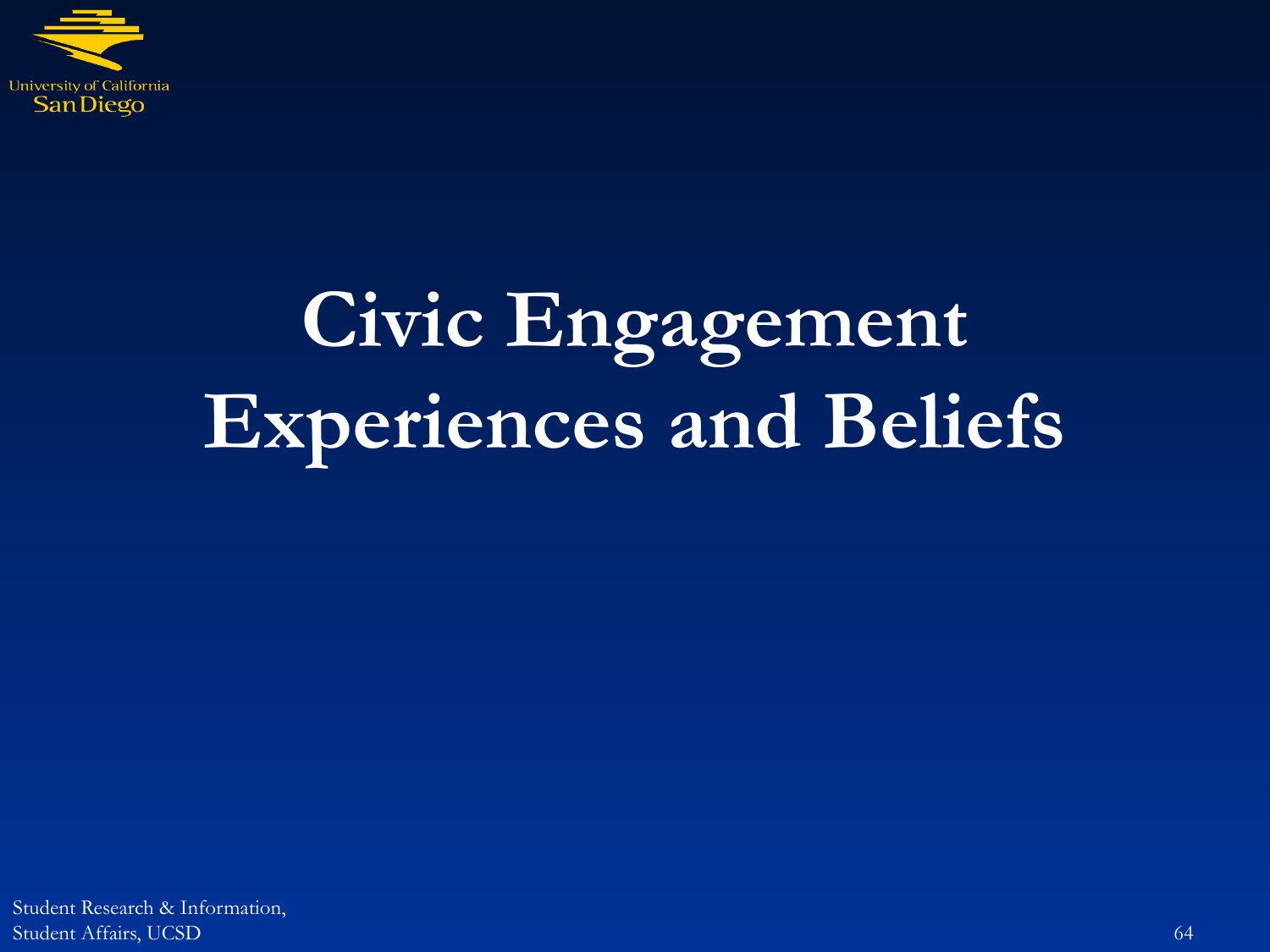

### **CIRP Theme Civic Engagement**

**Since entering college, indicate how often you:**

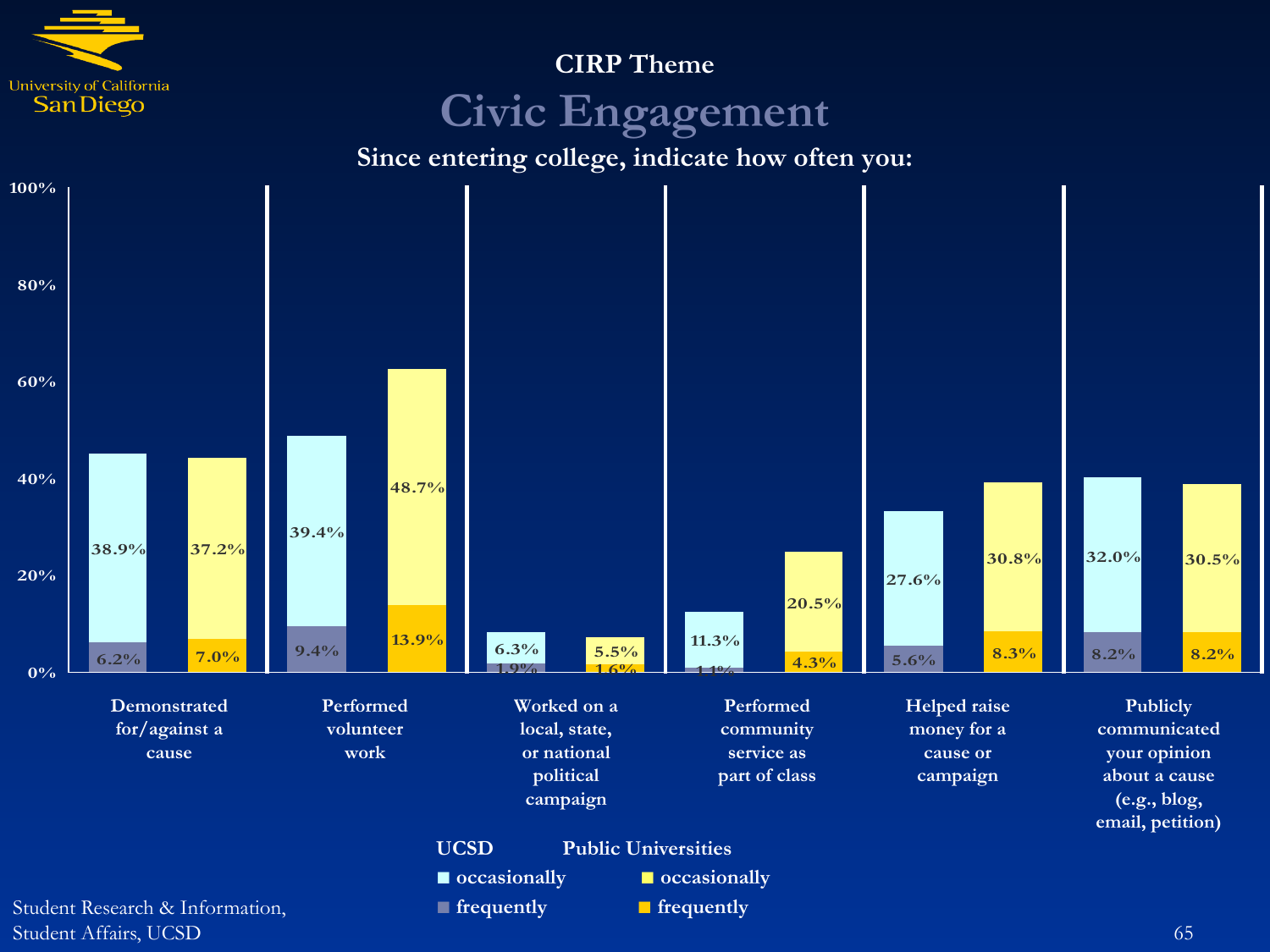

### **CIRP Theme Civic Engagement**

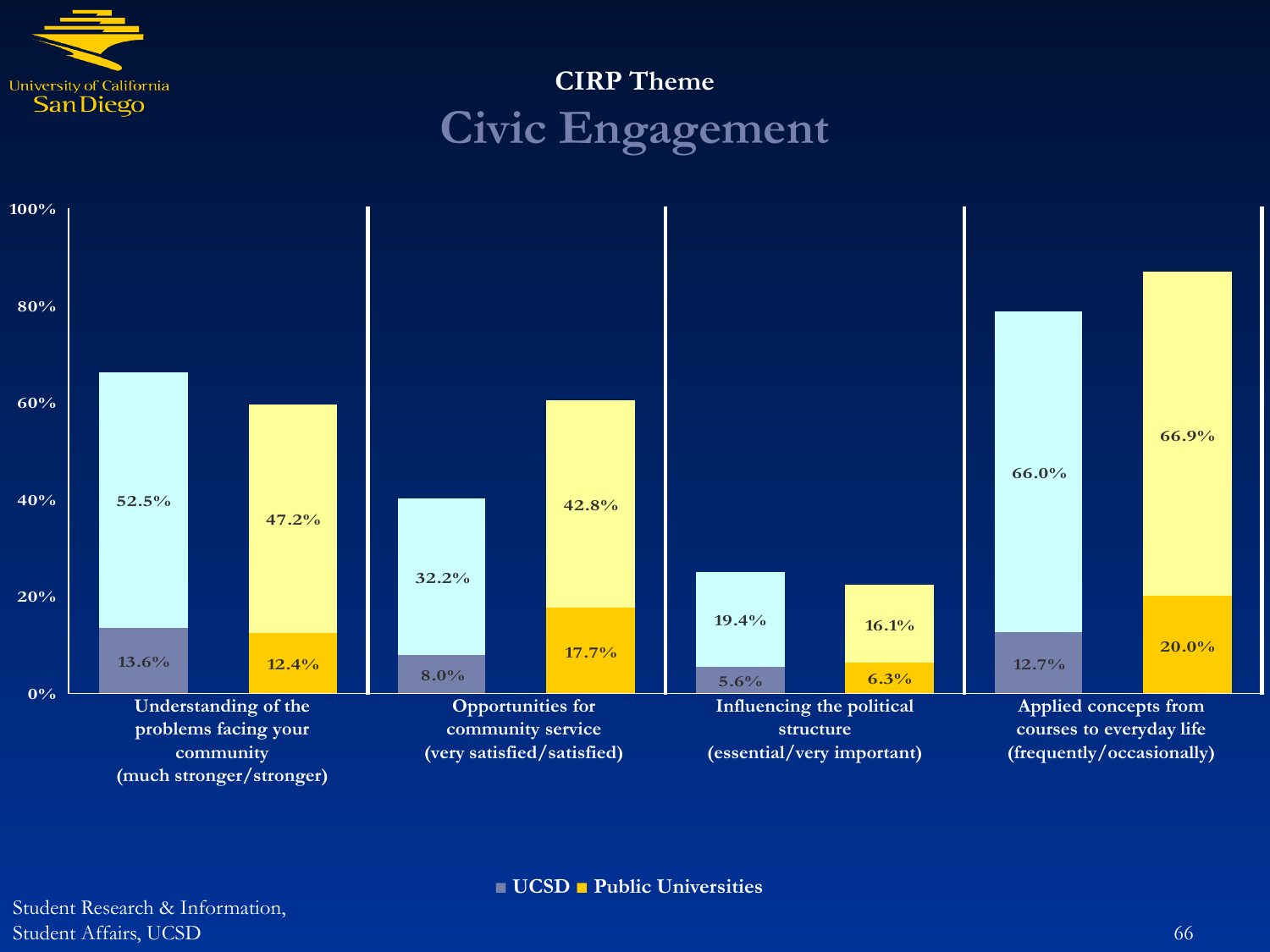

### **Civic Engagement**

|                                                     | <b>UCSD</b> | <b>Public Universities</b> |
|-----------------------------------------------------|-------------|----------------------------|
| Participated in volunteer or community service work | $42.8\%$    | $59.7\%$                   |

**Hours per Week: Volunteer Work**

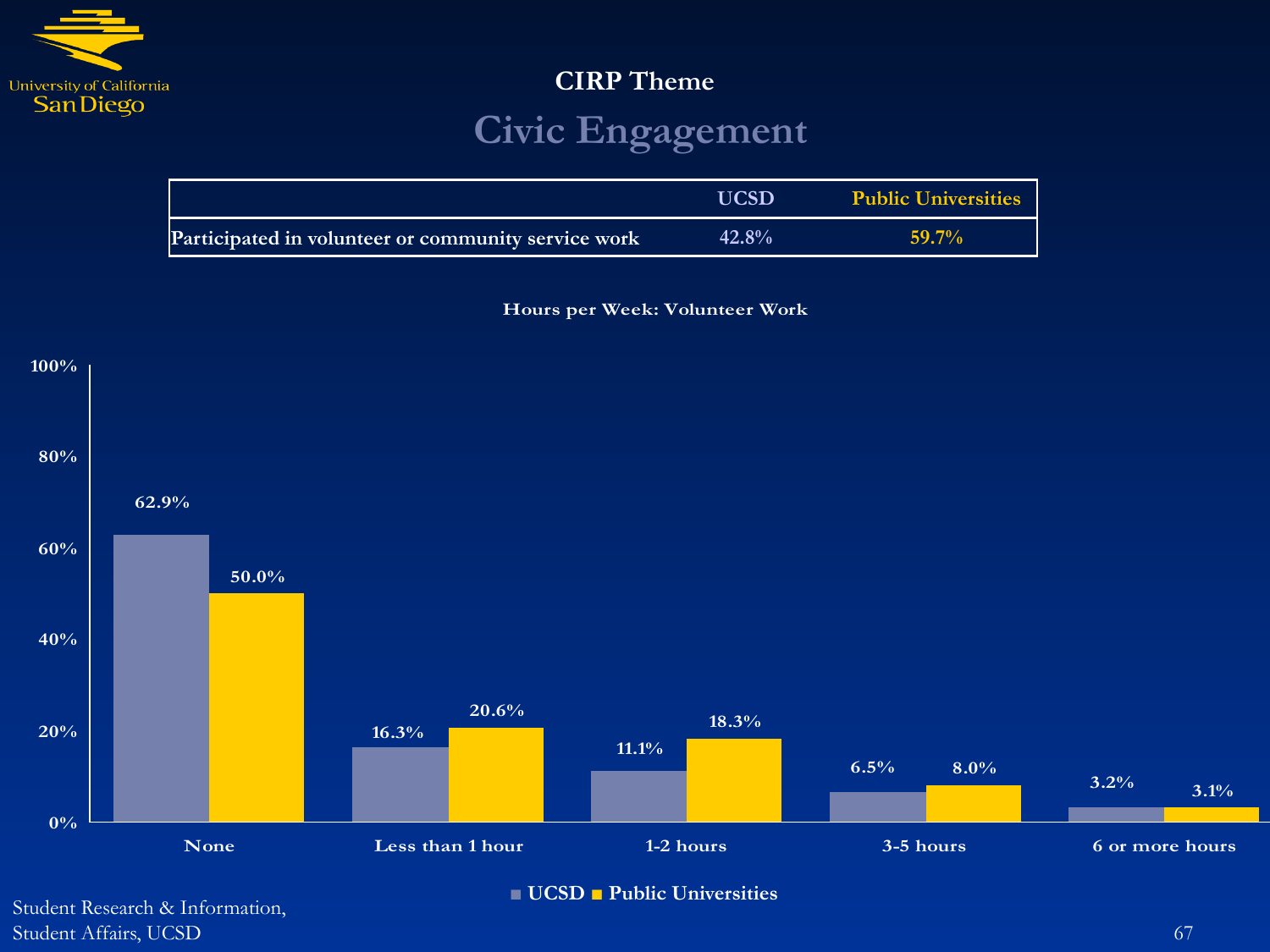

## **Diversity Outcomes**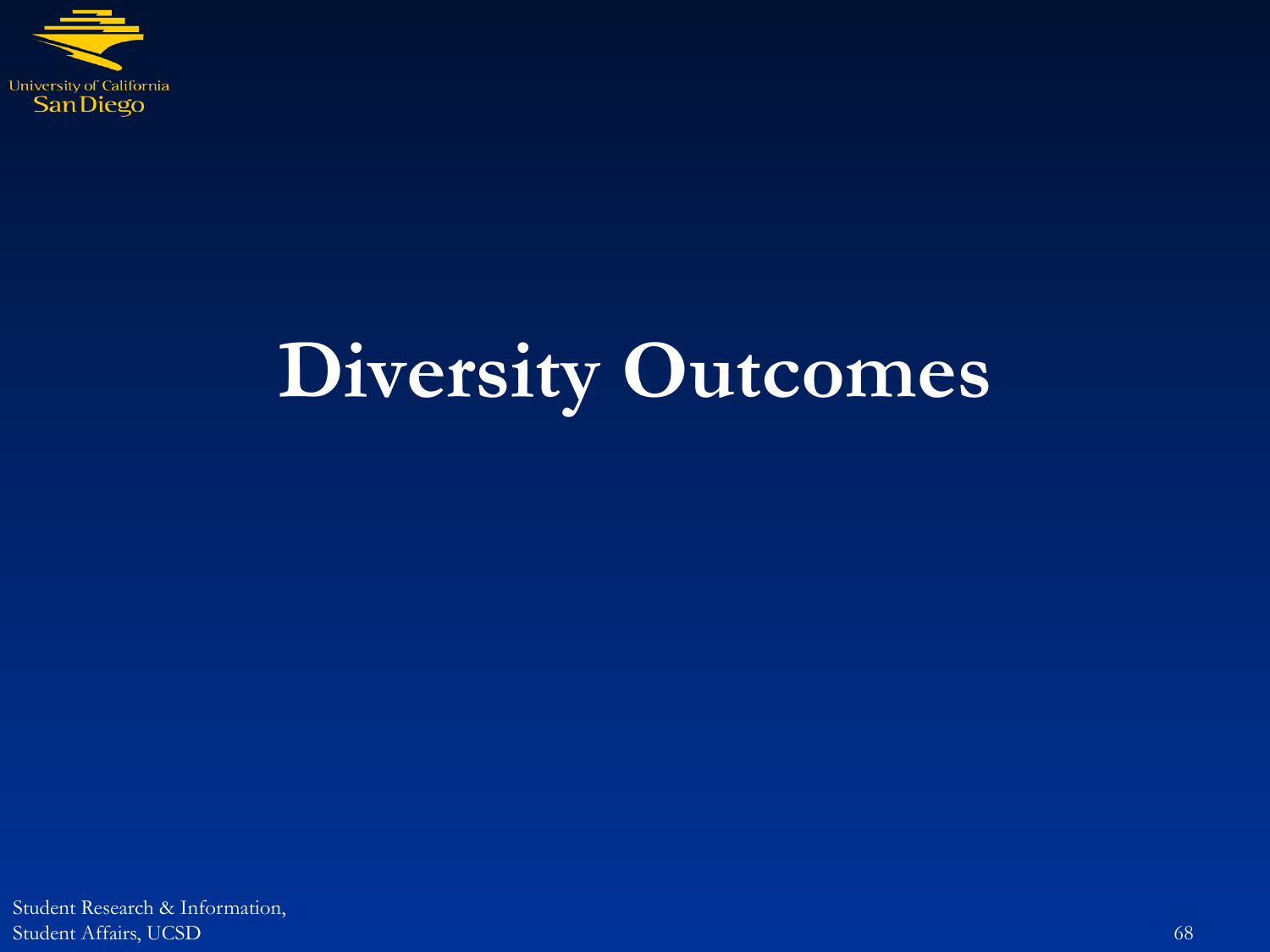

### **CIRP Construct Pluralistic Orientation**

*Pluralistic Orientation* **measures skills and dispositions appropriate for living and working in a diverse society.**



**High Pluralistic Orientation**

**"High" represents students who scored one-half standard deviation or more above the mean (i.e., higher than 55).**

Student Research & Information, Student Affairs, UCSD 69 (69) 2012 12:30 12:30 12:30 12:30 12:30 12:30 12:30 12:30 12:30 12:30 12:30 12:30 12:30 12:30 12:30 12:30 12:30 12:30 12:30 12:30 12:30 12:30 12:30 12:30 12:30 12:30 12:30 12:30 12:30 12:30 12:30 1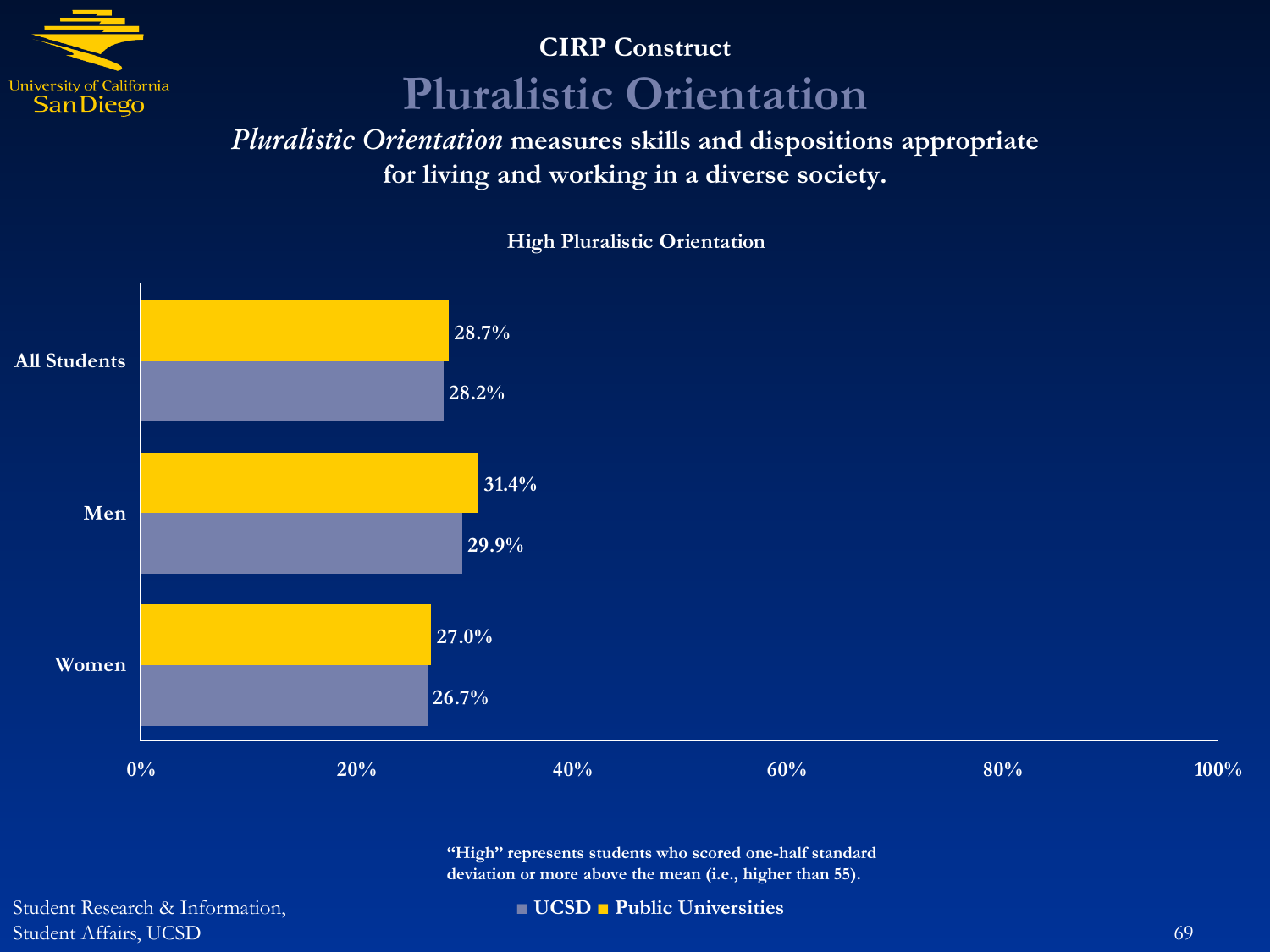

## **CIRP Construct Survey Items**

## **Pluralistic Orientation**

**Rate yourself on each of the following traits as compared with the average person your age:**



**■ above average ■ above average ■ highest 10% ■ highest 10%**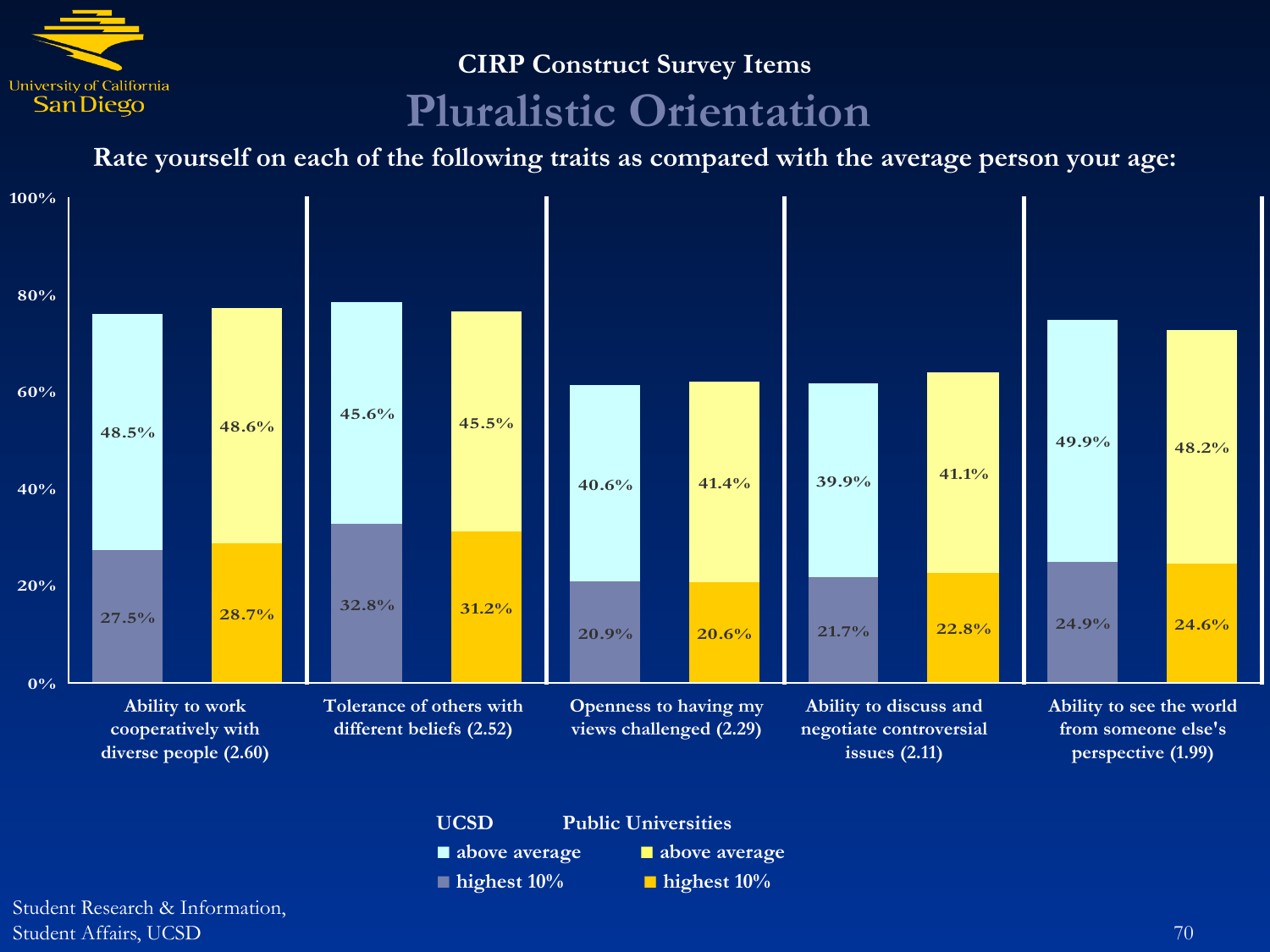

# **Diversity Experiences and Beliefs**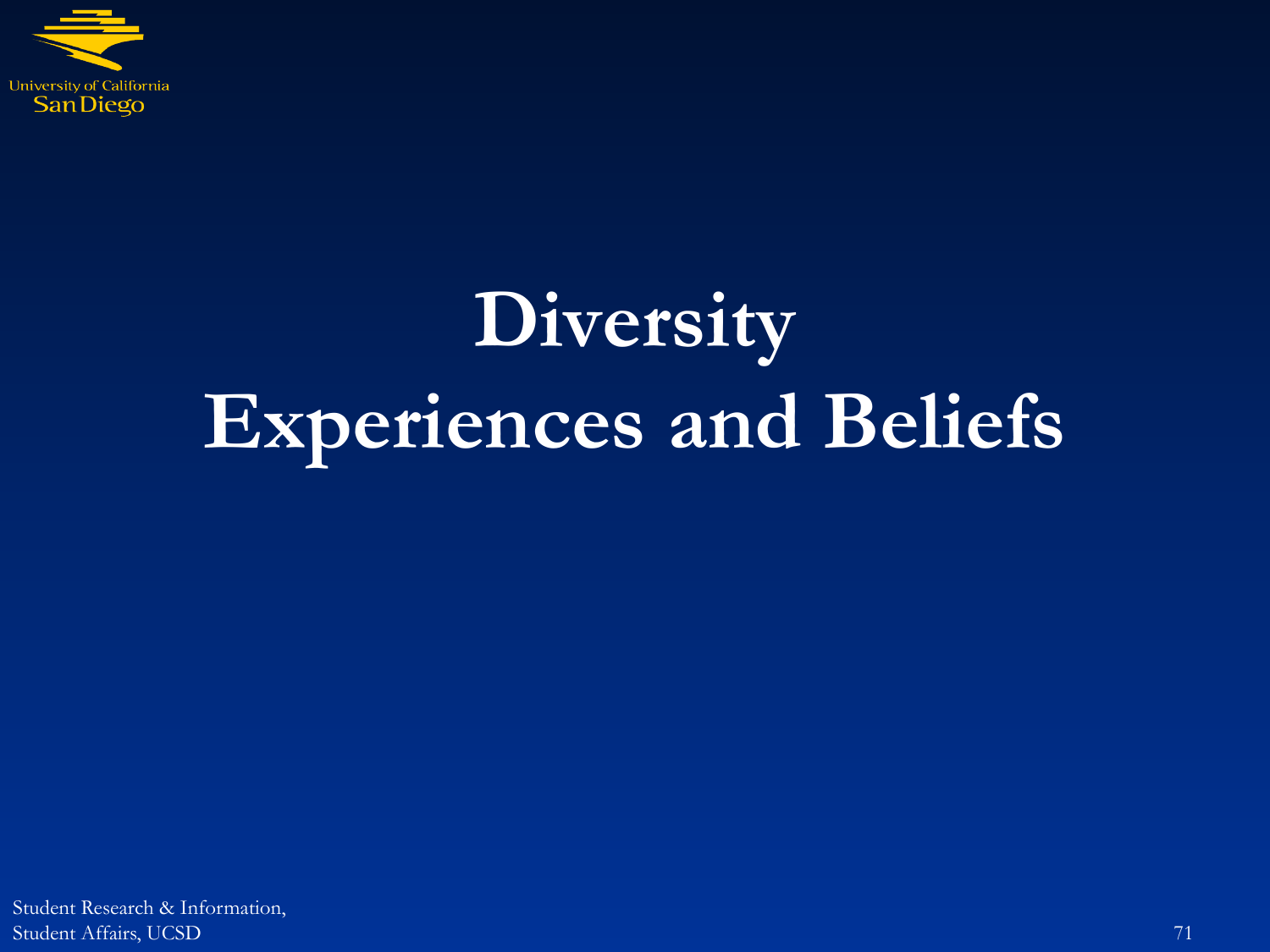

#### **CIRP Construct**

### **Positive Cross-Racial Interaction**

*Positive Cross-Racial Interaction* **is a unified measure of students' level of positive interaction with diverse peers.**



**High Positive Cross-Racial Interaction**

**44.4% 0% 20% 40% 60% 80% 100% Women**

> **"High" represents students who scored one-half standard deviation or more above the mean (i.e., higher than 55).**

Student Research & Information, Student Affairs, UCSD 72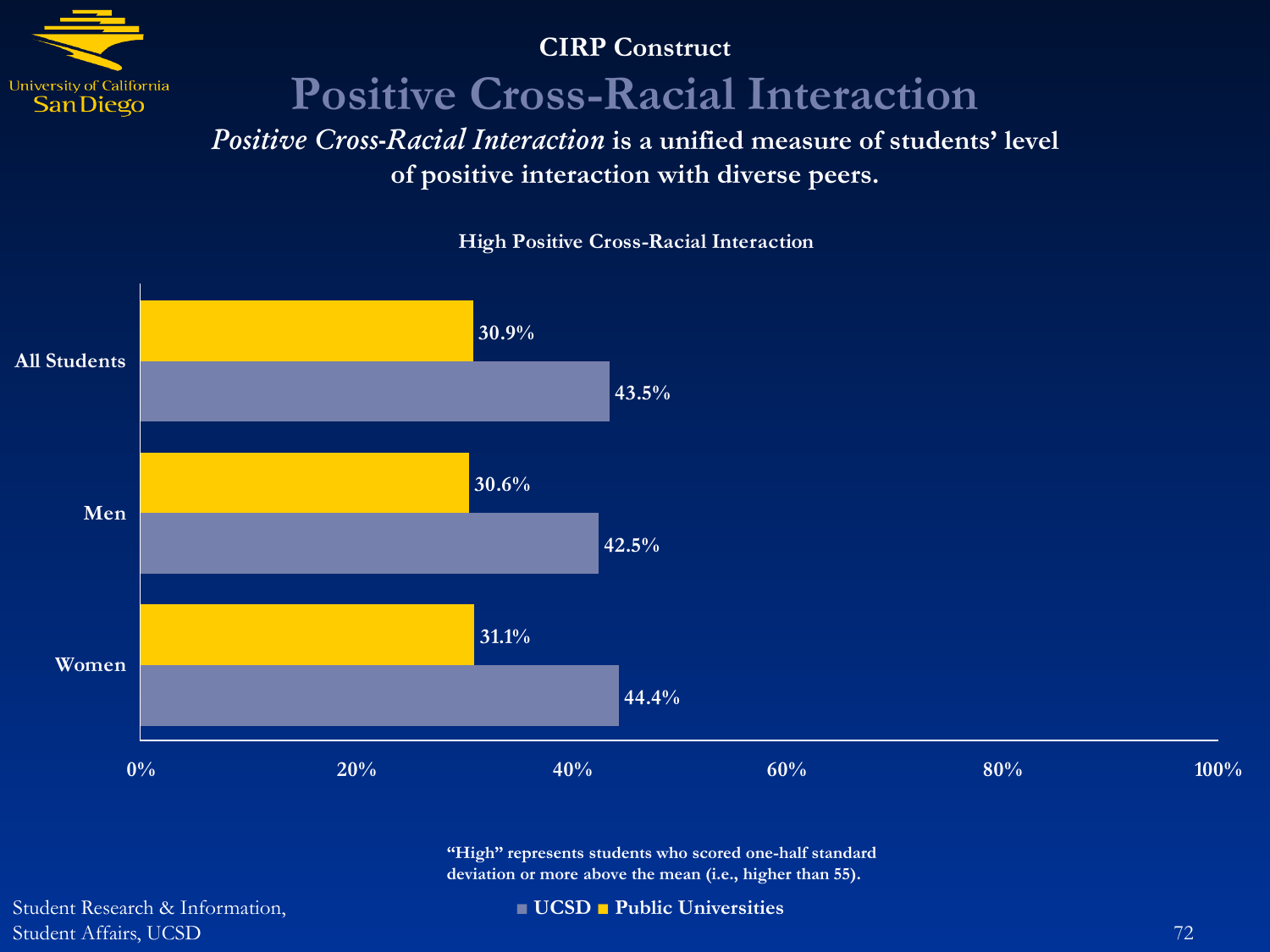

### **CIRP Construct Survey Items Positive Cross-Racial Interaction**

**To what extent have you experienced the following with students from a racial/ethnic group other than your own:**

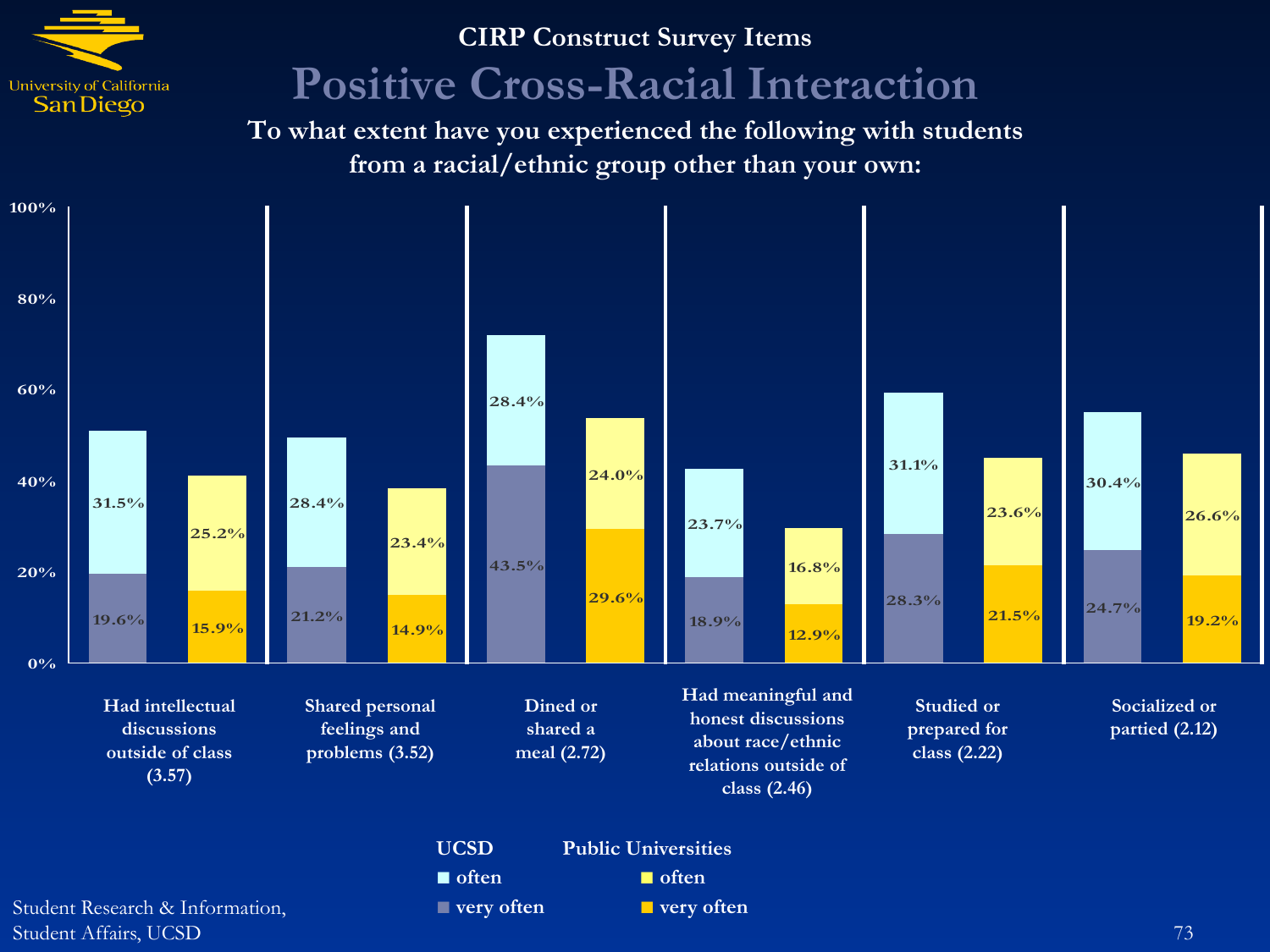

#### **CIRP Construct**

**Negative Cross-Racial Interaction**

*Negative Cross-Racial Interaction* **is a unified measure of students' level of negative interaction with diverse peers.**



**Low Negative Cross-Racial Interaction**

**"Low" represents students who scored one-half standard deviation or more below the mean (i.e., lower than 45).**

Student Research & Information, Student Affairs, UCSD 74

**■ UCSD ■ Public Universities**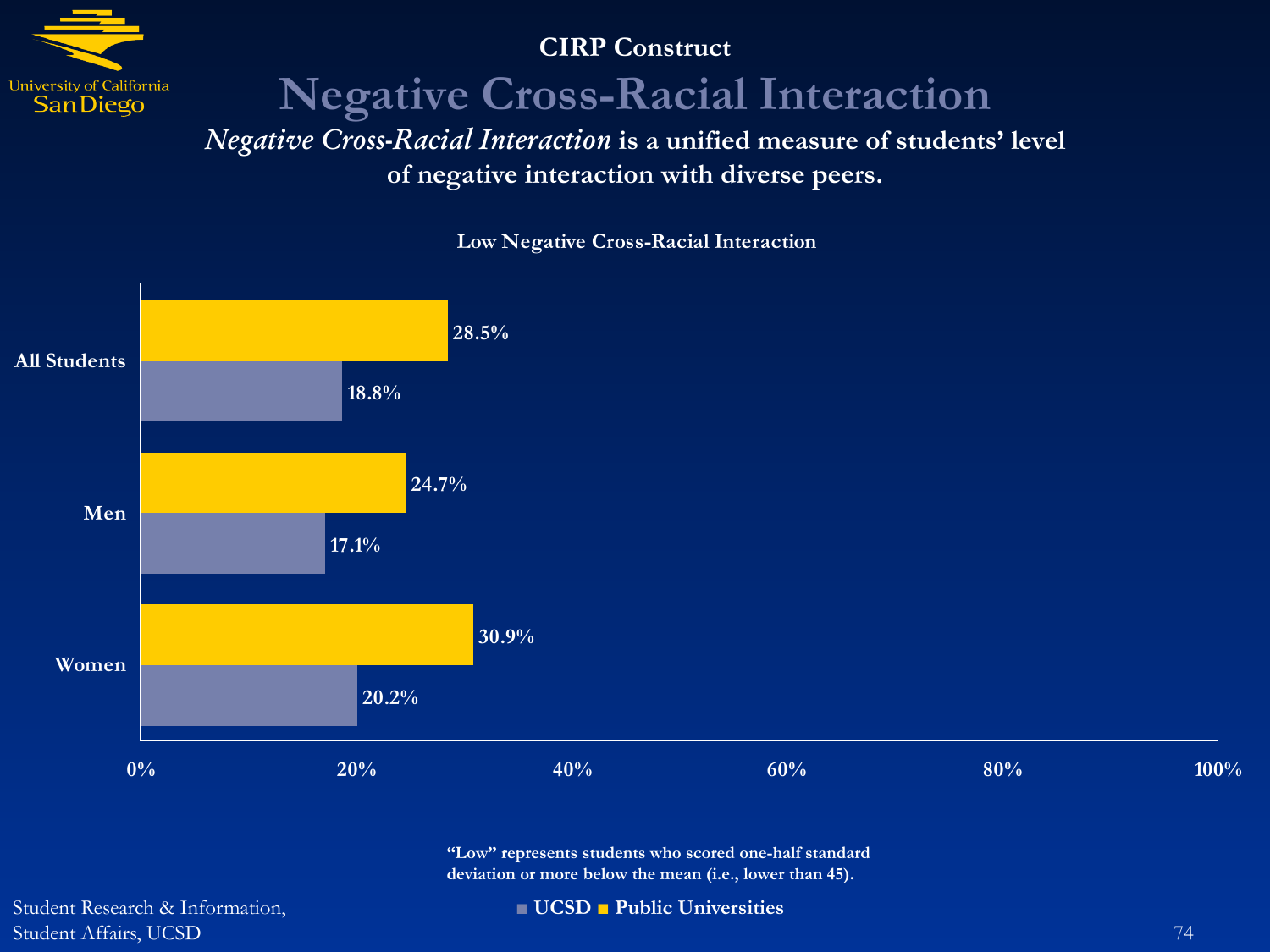

**100%**

## **CIRP Construct Survey Items Negative Cross-Racial Interaction**

**To what extent have you experienced the following with students from a racial/ethnic group other than your own:**

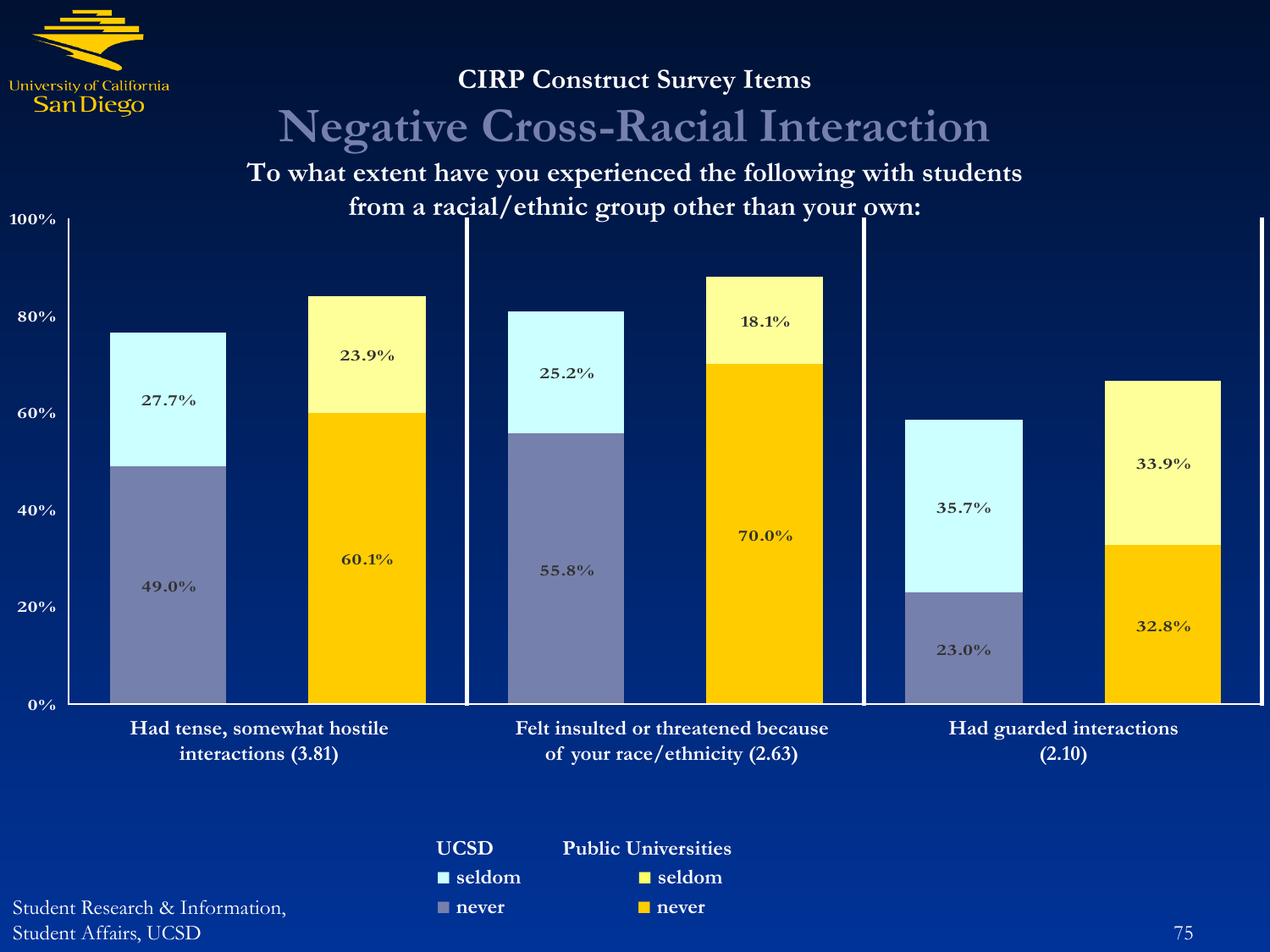

### **CIRP Theme**

### **Diversity**

**Please indicate the extent to which you agree or disagree with the following statements: I have felt discriminated against based on my…**



| <b>UCSD</b>                   | <b>Public Universities</b> |                       |  |
|-------------------------------|----------------------------|-----------------------|--|
| $\blacksquare$ agree          |                            | $\blacksquare$ agree  |  |
| $\blacksquare$ strongly agree |                            | <b>Strongly agree</b> |  |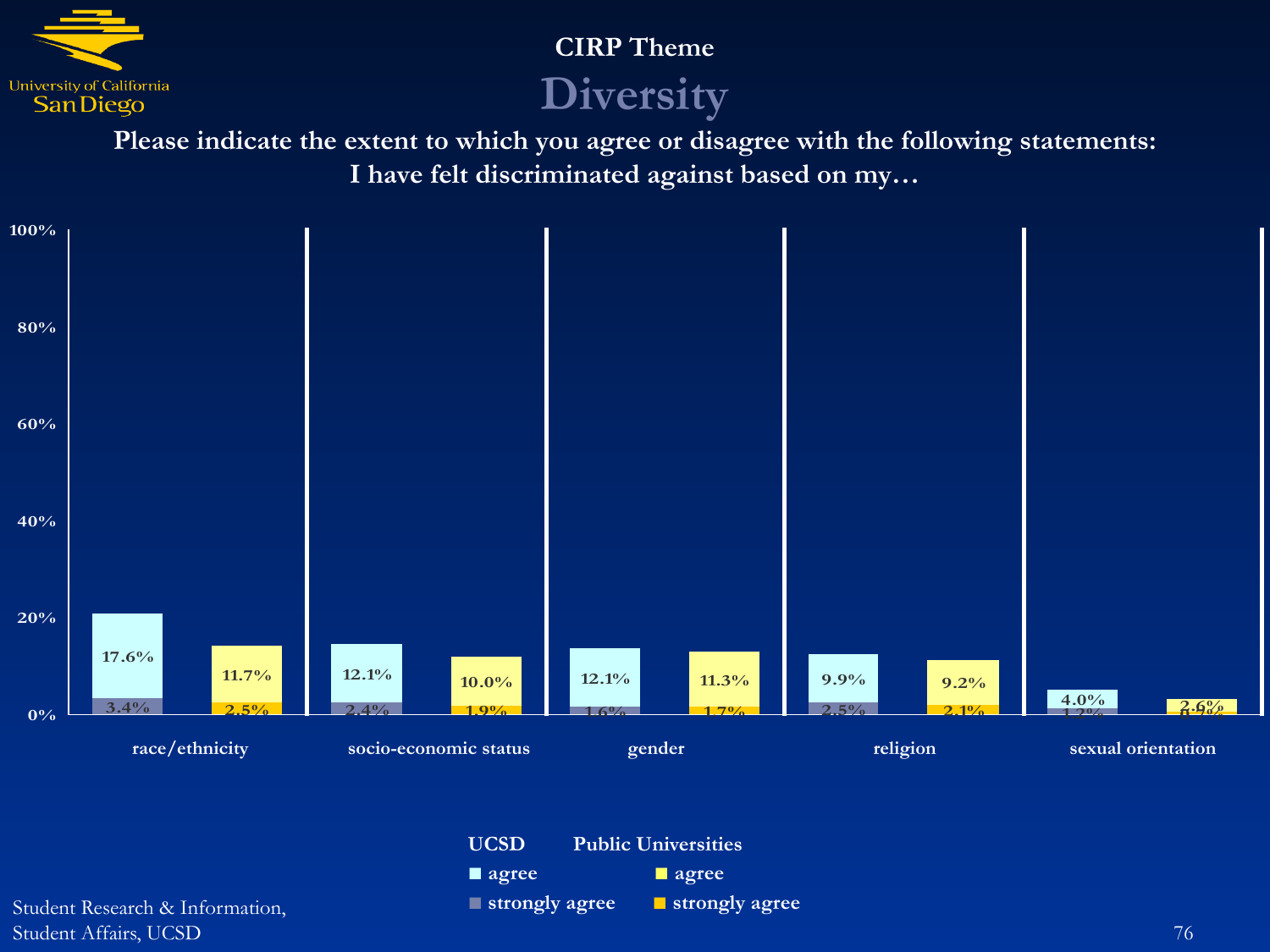

### **CIRP Theme Diversity**

**Please indicate the extent to which you agree or disagree with the following statements:**

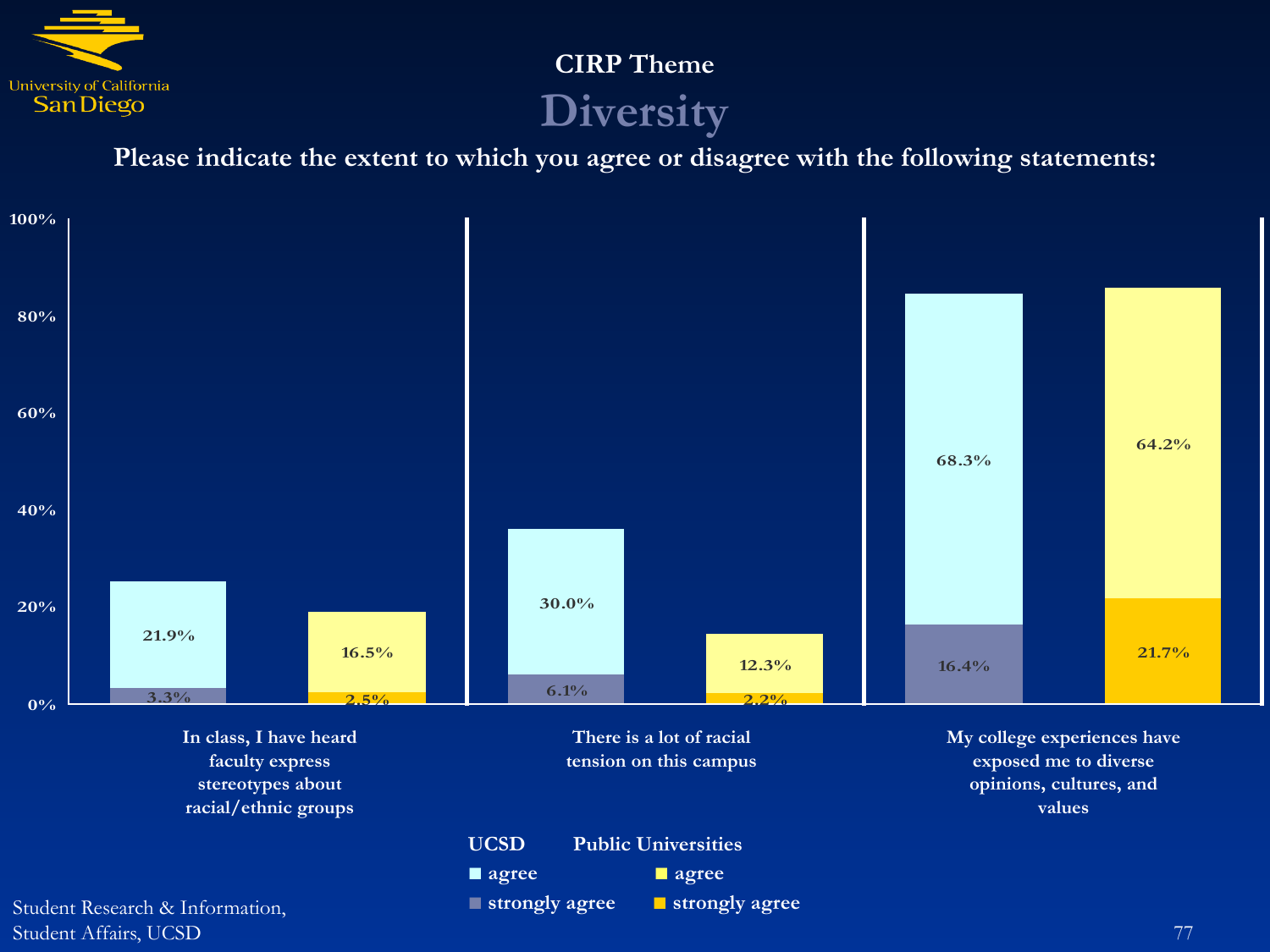

### **CIRP Theme Diversity**

**Please rate your satisfaction with this institution on each of the aspects of college life listed below.**

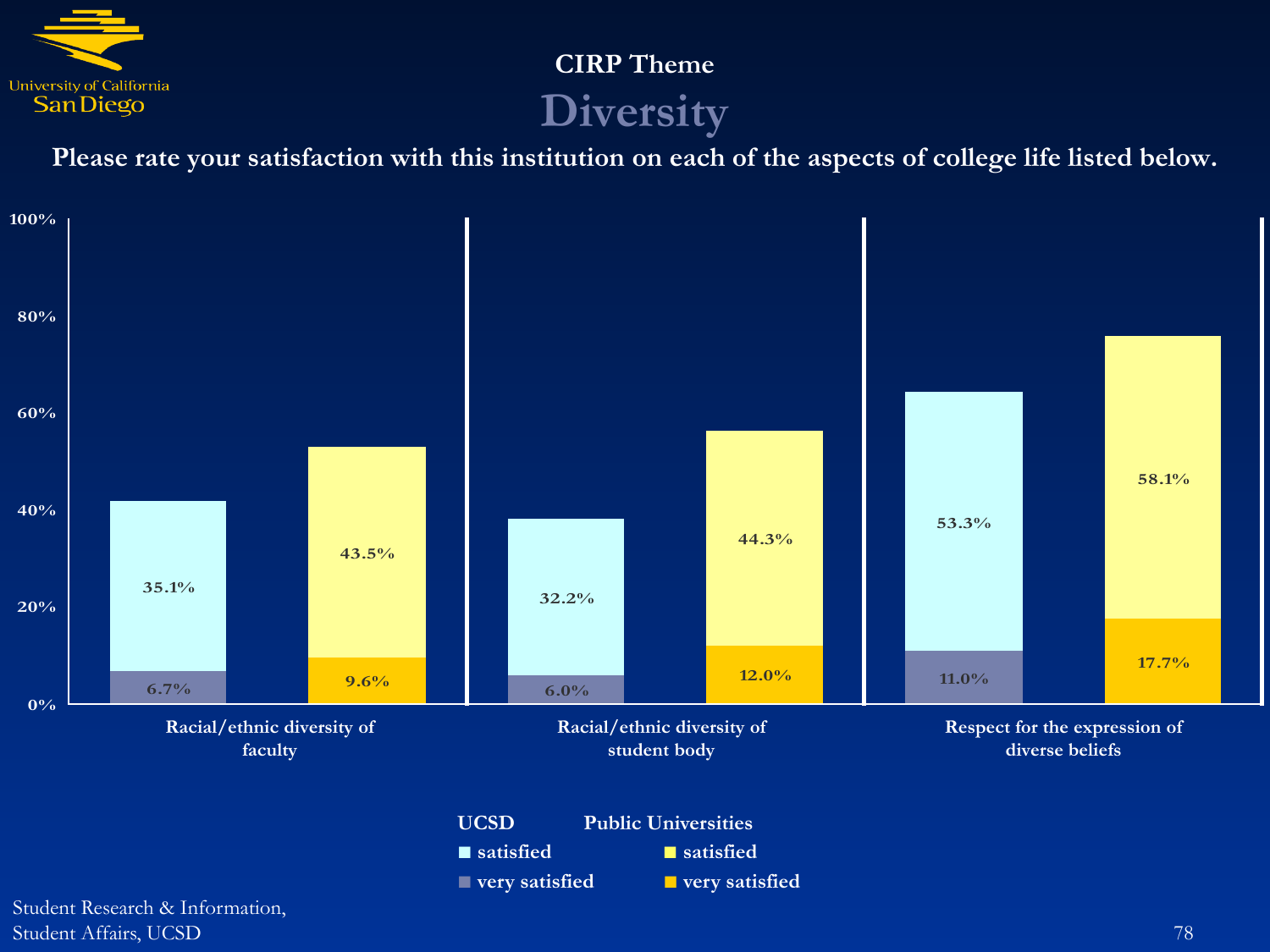

### **CIRP Theme Diversity**

|                                              | <b>UCSD</b> | <b>Public Universities</b> |
|----------------------------------------------|-------------|----------------------------|
| Had a roommate of a different race/ethnicity | $65.6\%$    | $38.2\%$                   |



Student Research & Information, Student Affairs, UCSD 79

**■ UCSD ■ Public Universities**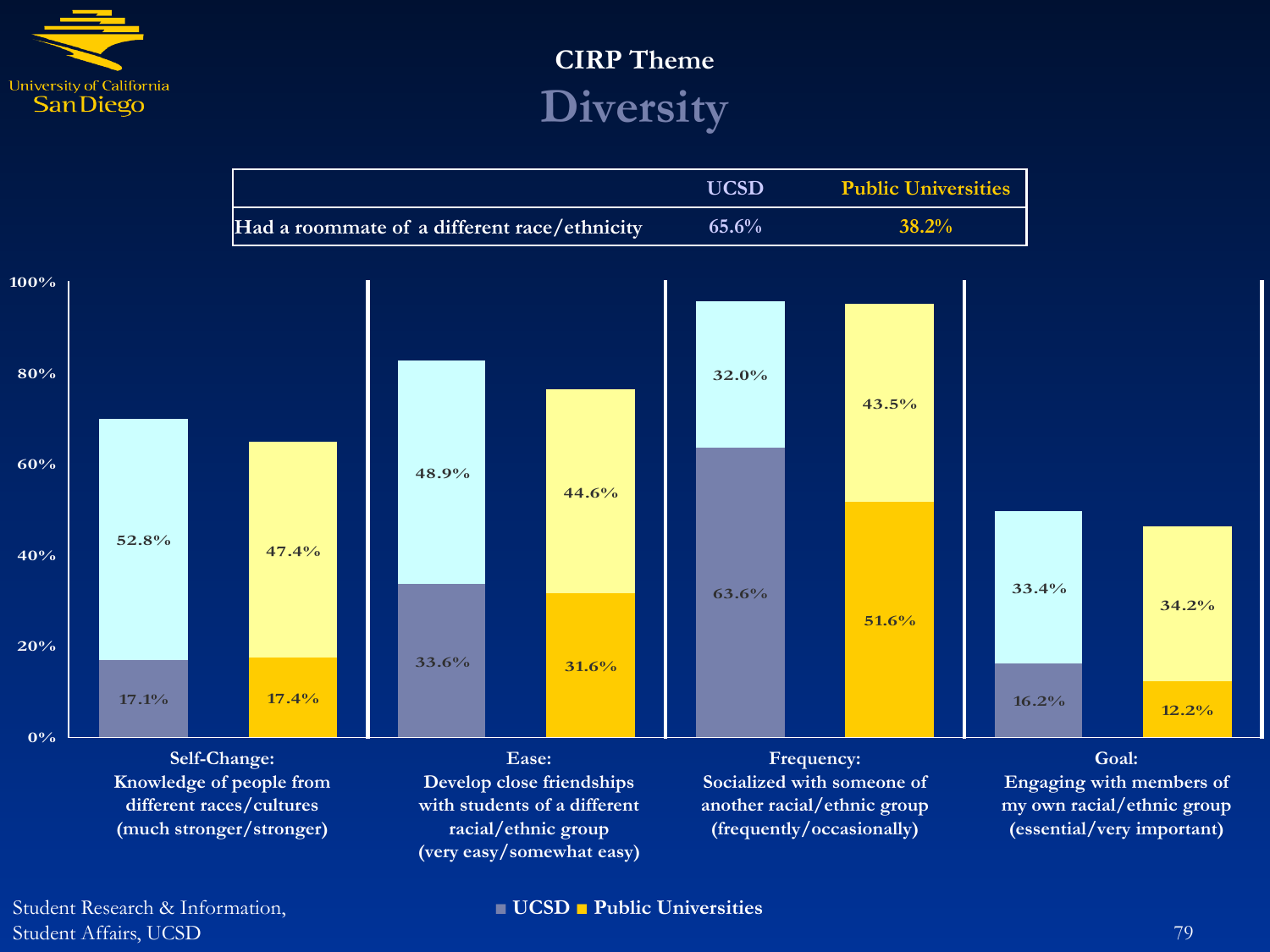

# **Campus Climate**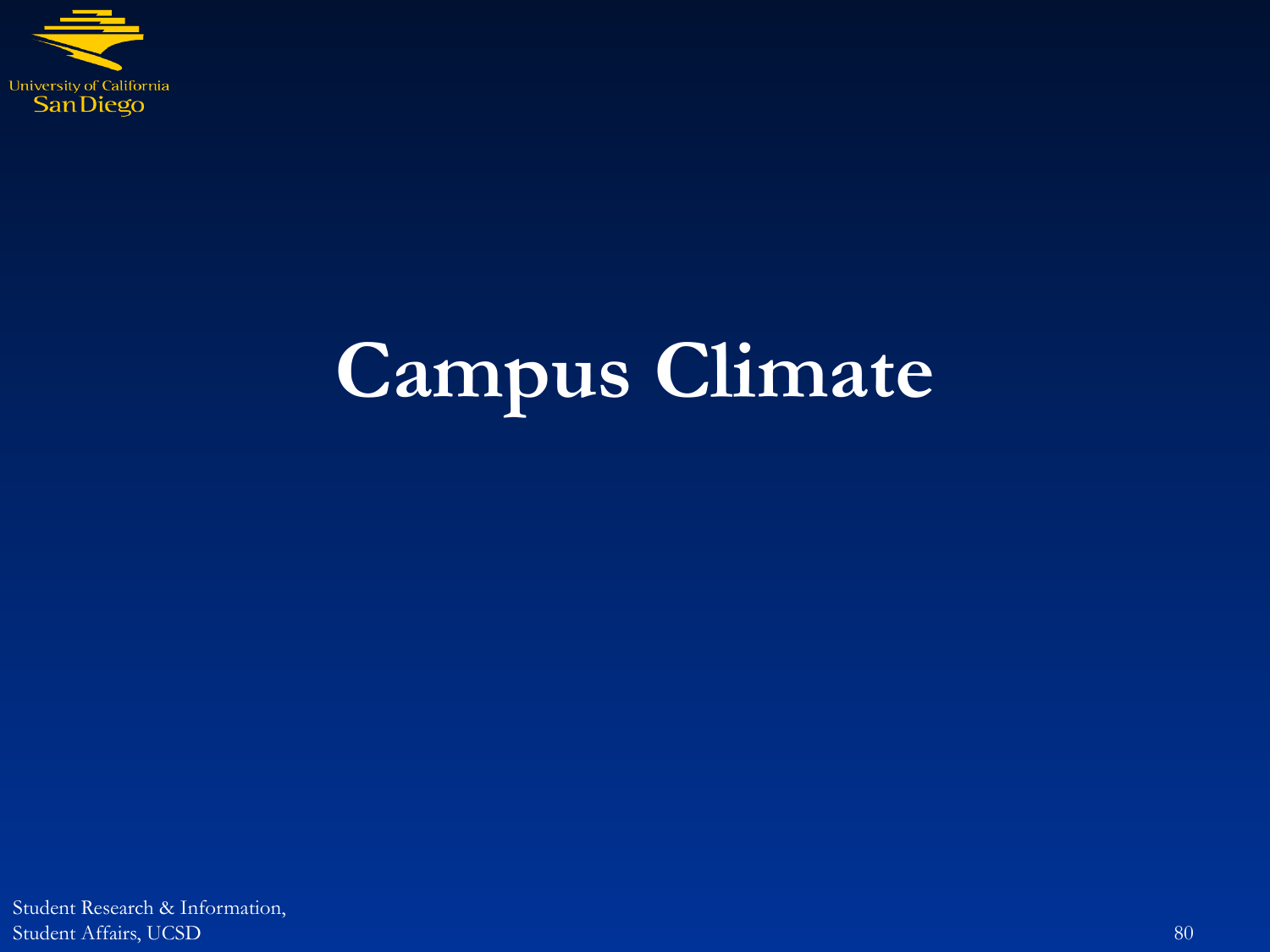

### **CIRP Construct**

### **Sense of Belonging**

*Sense of Belonging* **measures the extent to which students feel a sense of academic and social integration on campus.**



#### **High Sense of Belonging**

**"High" represents students who scored one-half standard deviation or more above the mean (i.e., higher than 55).**

Student Research & Information, Student Affairs, UCSD 81

**■ UCSD ■ Public Universities**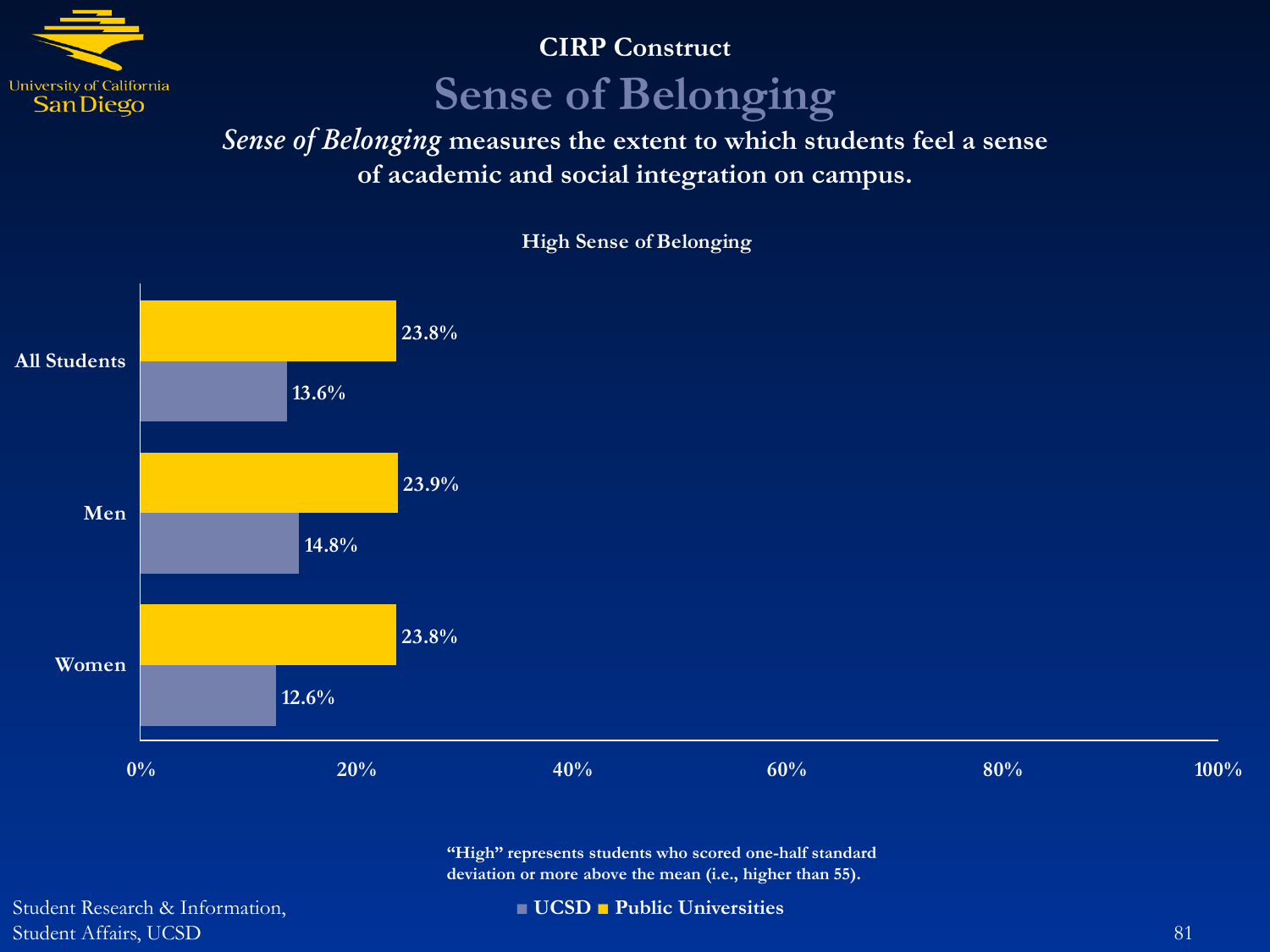

### **CIRP Construct Survey Items Sense of Belonging**

**Please indicate the extent to which you agree or disagree with the following statements:**

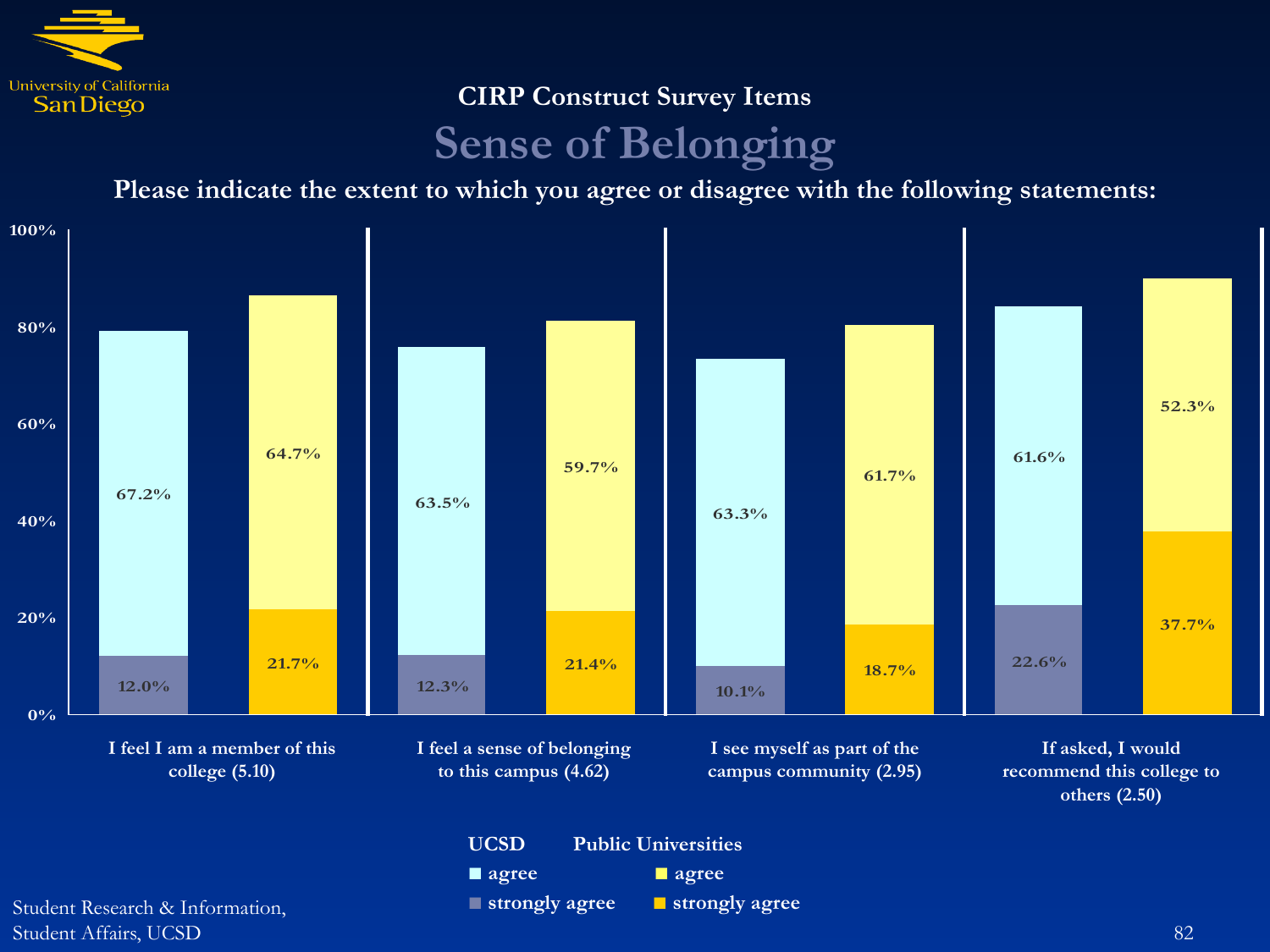

## **Campus Climate**





**■ UCSD ■ Public Universities**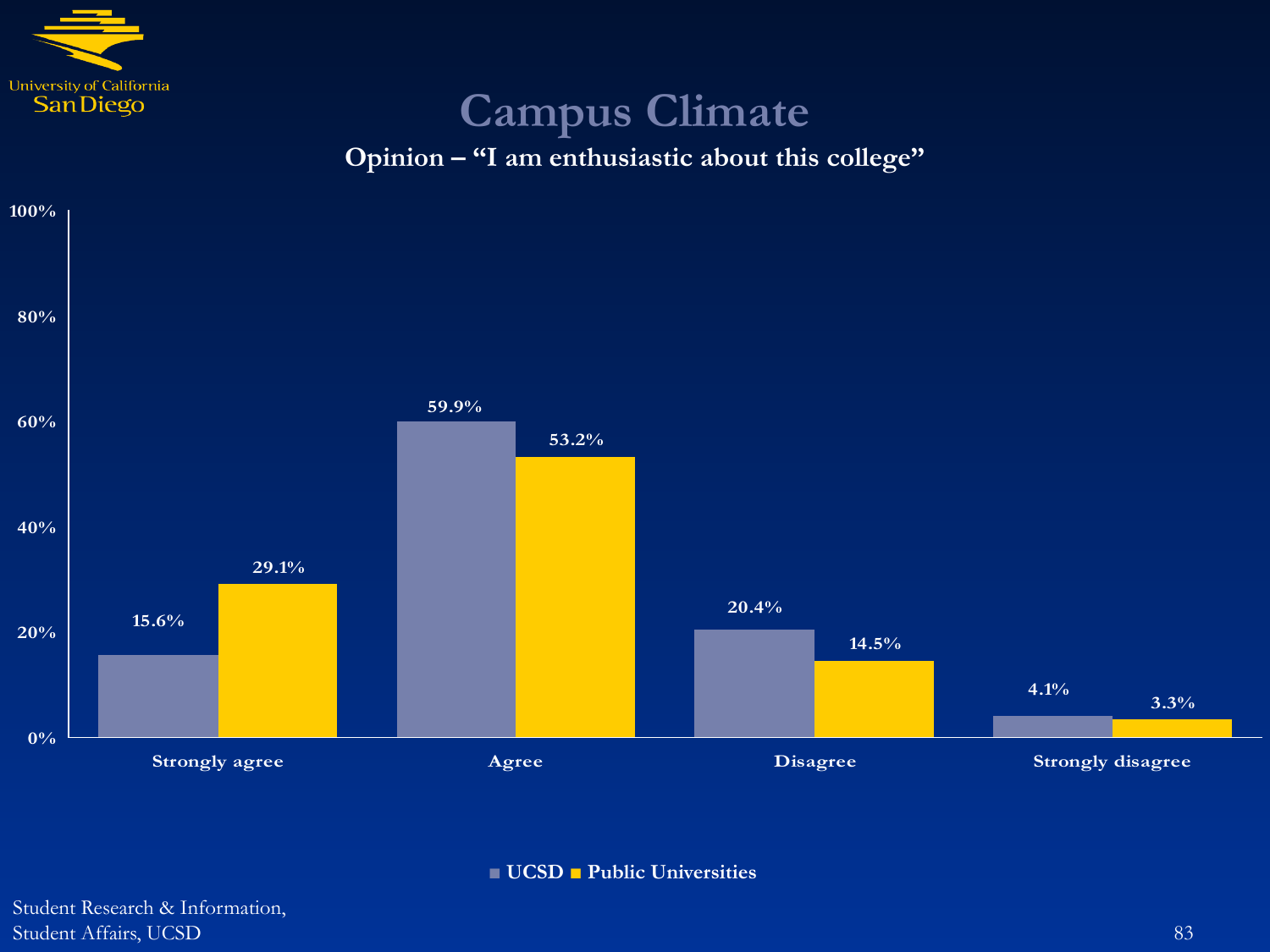

## **Campus Climate**

**If you could make your college choice over, would you still choose to enroll at your current (or most recent) college?**



**■ UCSD ■ Public Universities**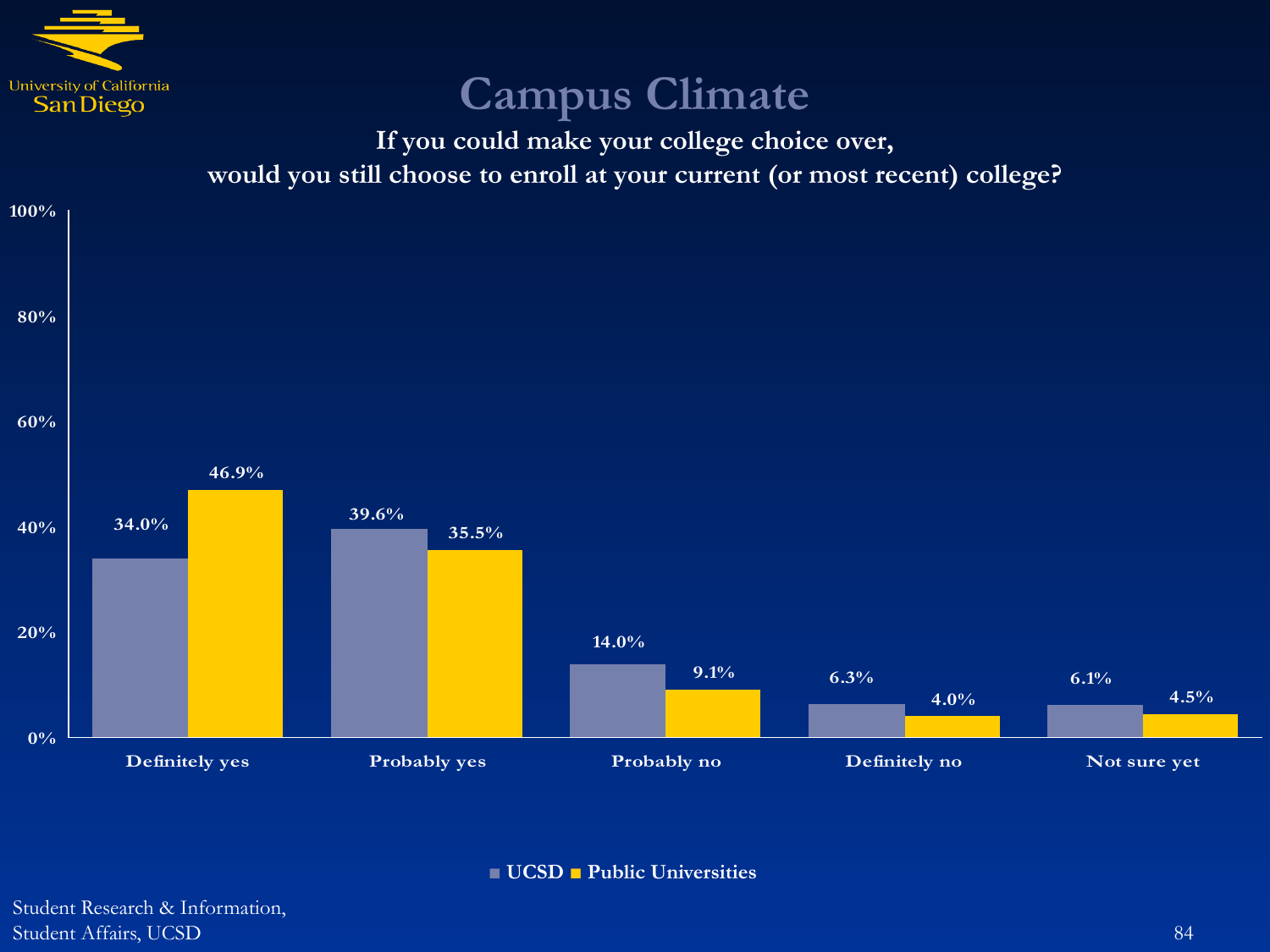

# **Religiosity / Spirituality**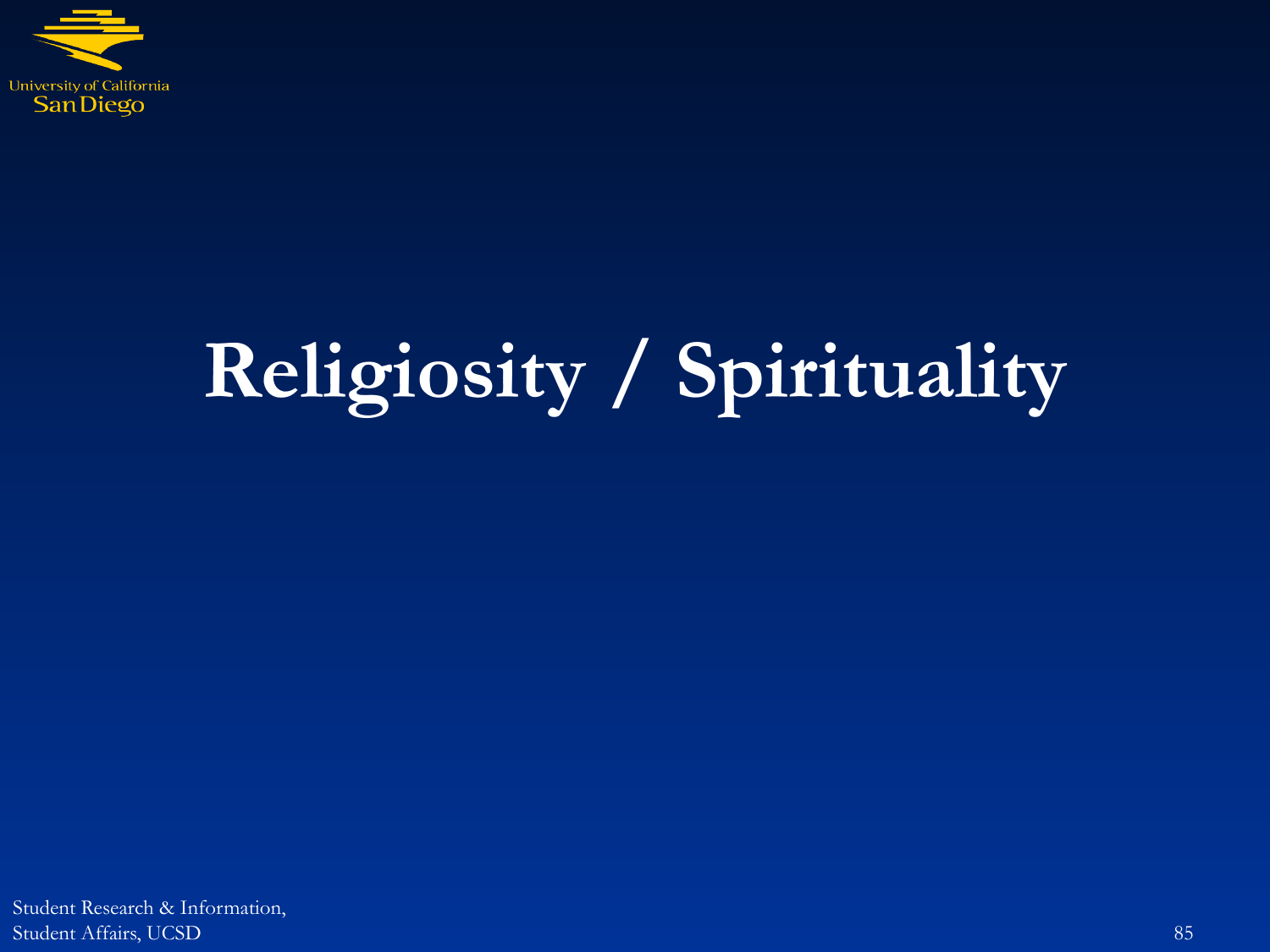

## **CIRP Theme Religiosity / Spirituality**

**Since entering this college, how often have you:**



**UCSD Public Universities**

**■ occasionally ■ occasionally**

**■ frequently ■ frequently**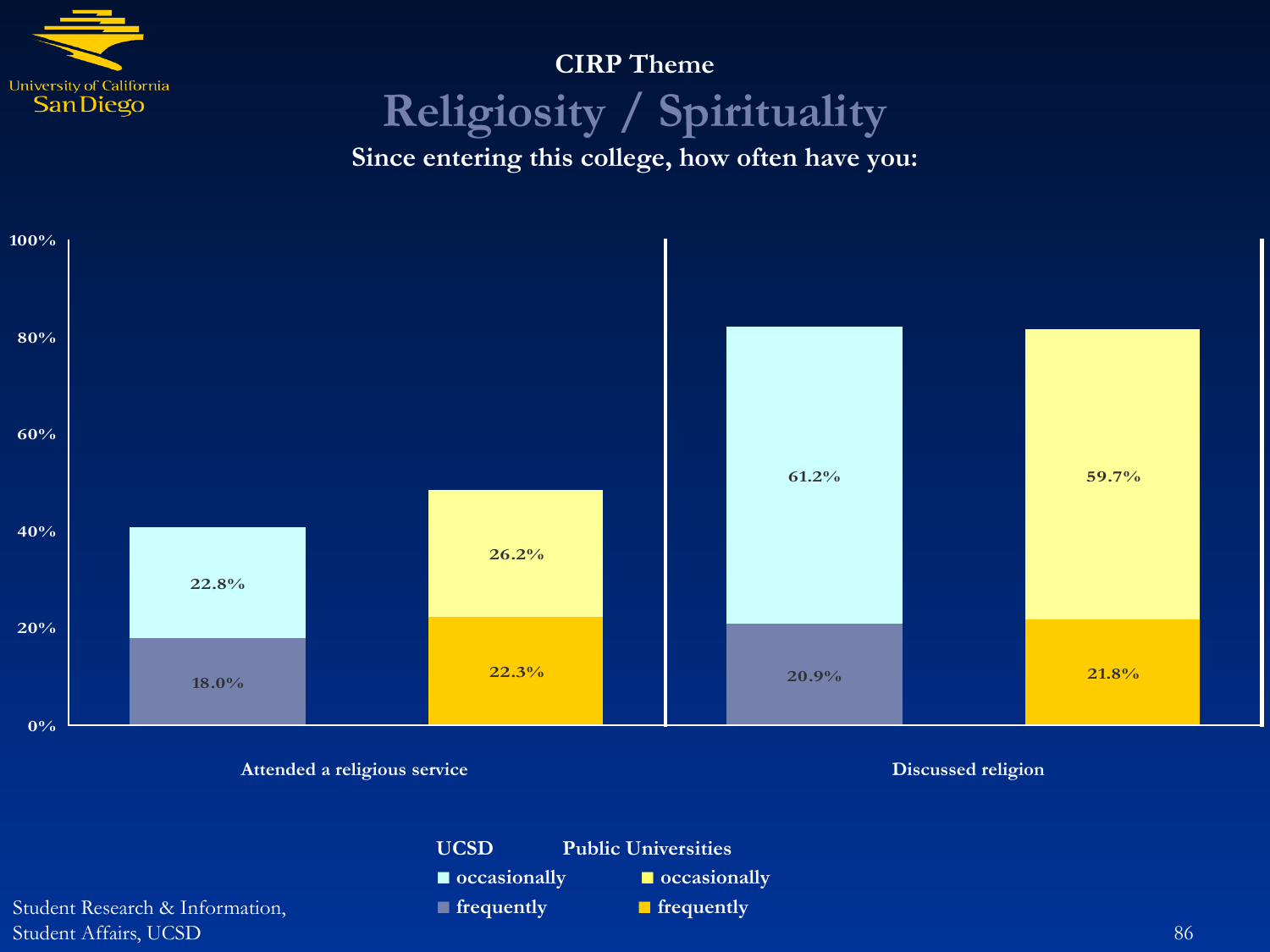

### **CIRP Theme Religiosity / Spirituality**



Student Research & Information, Student Affairs, UCSD 87

**■ UCSD ■ Public Universities**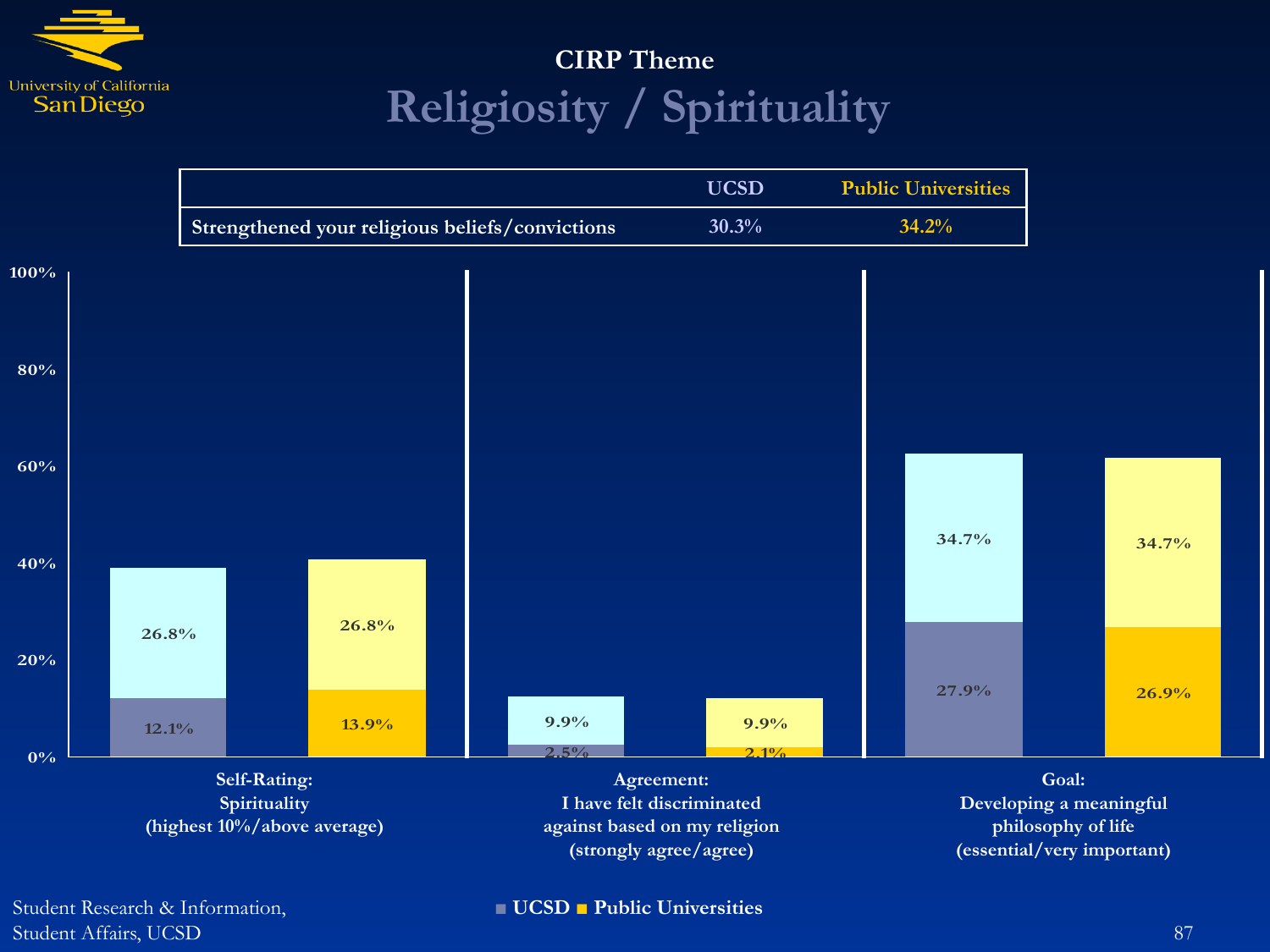

# **Health and Wellness**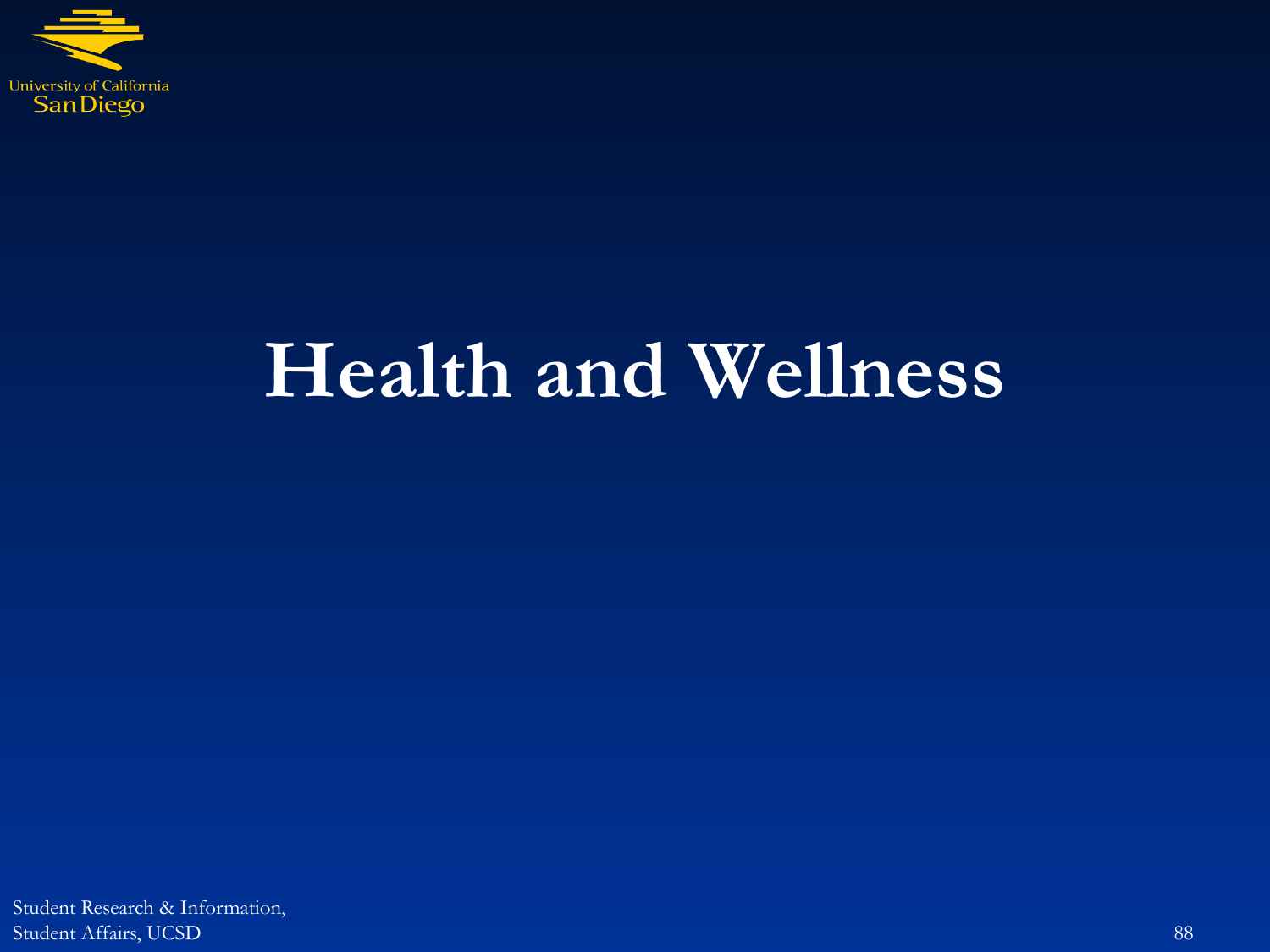

### **CIRP Theme Health and Wellness**

**Since entering this college, how much time did you spend during the typical week doing the following activities:**

|                            | <b>None</b> | $< 1$ hr | $1-2$ hrs | $3-5$ hrs | $6 + hrs$ |
|----------------------------|-------------|----------|-----------|-----------|-----------|
| <b>Exercising/sports</b>   |             |          |           |           |           |
| <b>UCSD</b>                | 9.8%        | 14.6%    | 24.5%     | 28.6%     | 22.4%     |
| <b>Public Universities</b> | $7.7\%$     | 14.3%    | 23.8%     | 29.7%     | 24.5%     |
| Partying                   |             |          |           |           |           |
| <b>UCSD</b>                | 44.0%       | $15.1\%$ | 16.8%     | 16.2%     | $7.9\%$   |
| <b>Public Universities</b> | 36.8%       | $13.4\%$ | $15.0\%$  | 19.5%     | 15.2%     |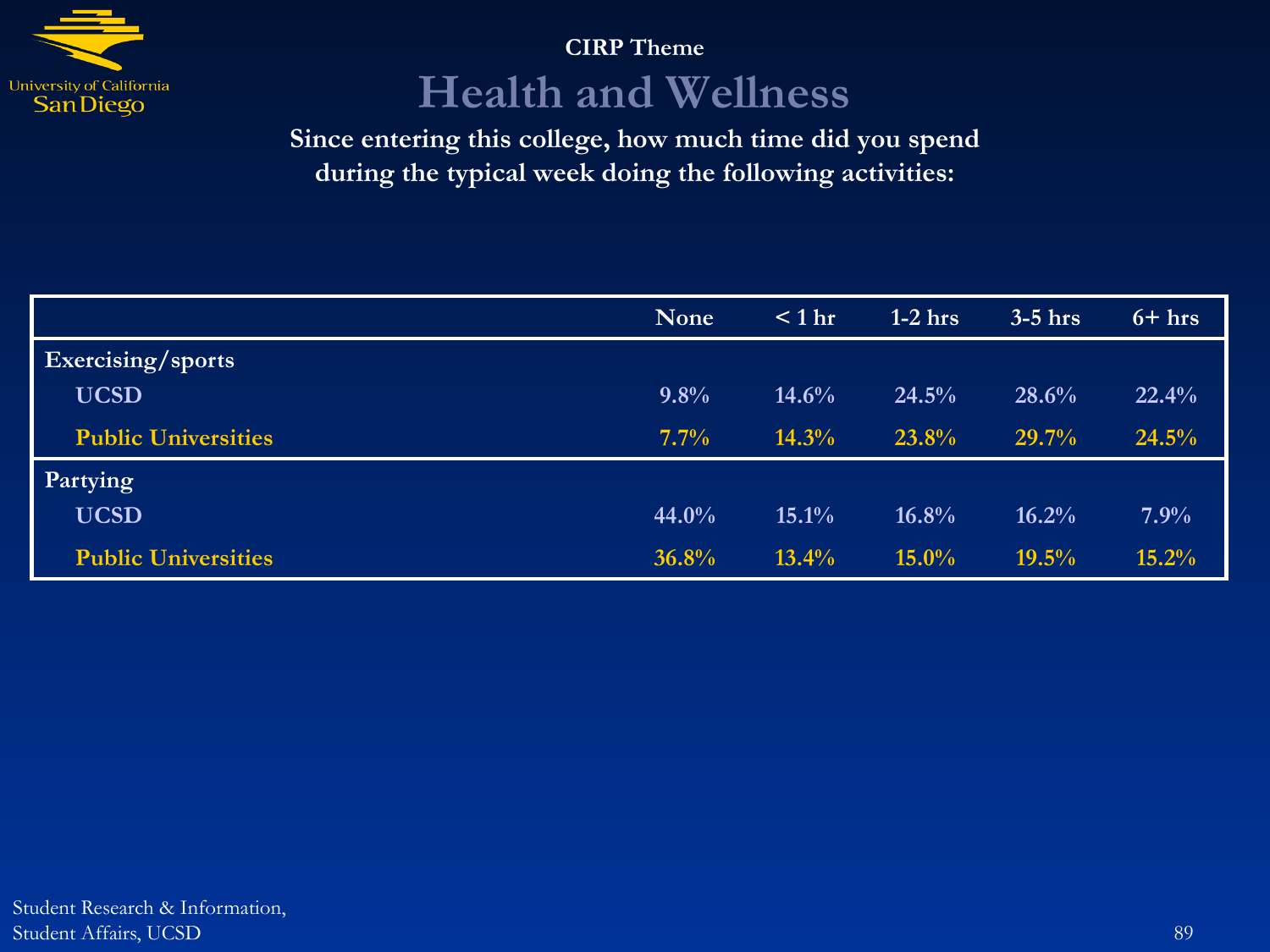

### **CIRP Theme Health and Wellness**

**Please rate your satisfaction with this institution on each of the aspects of college life listed below:**

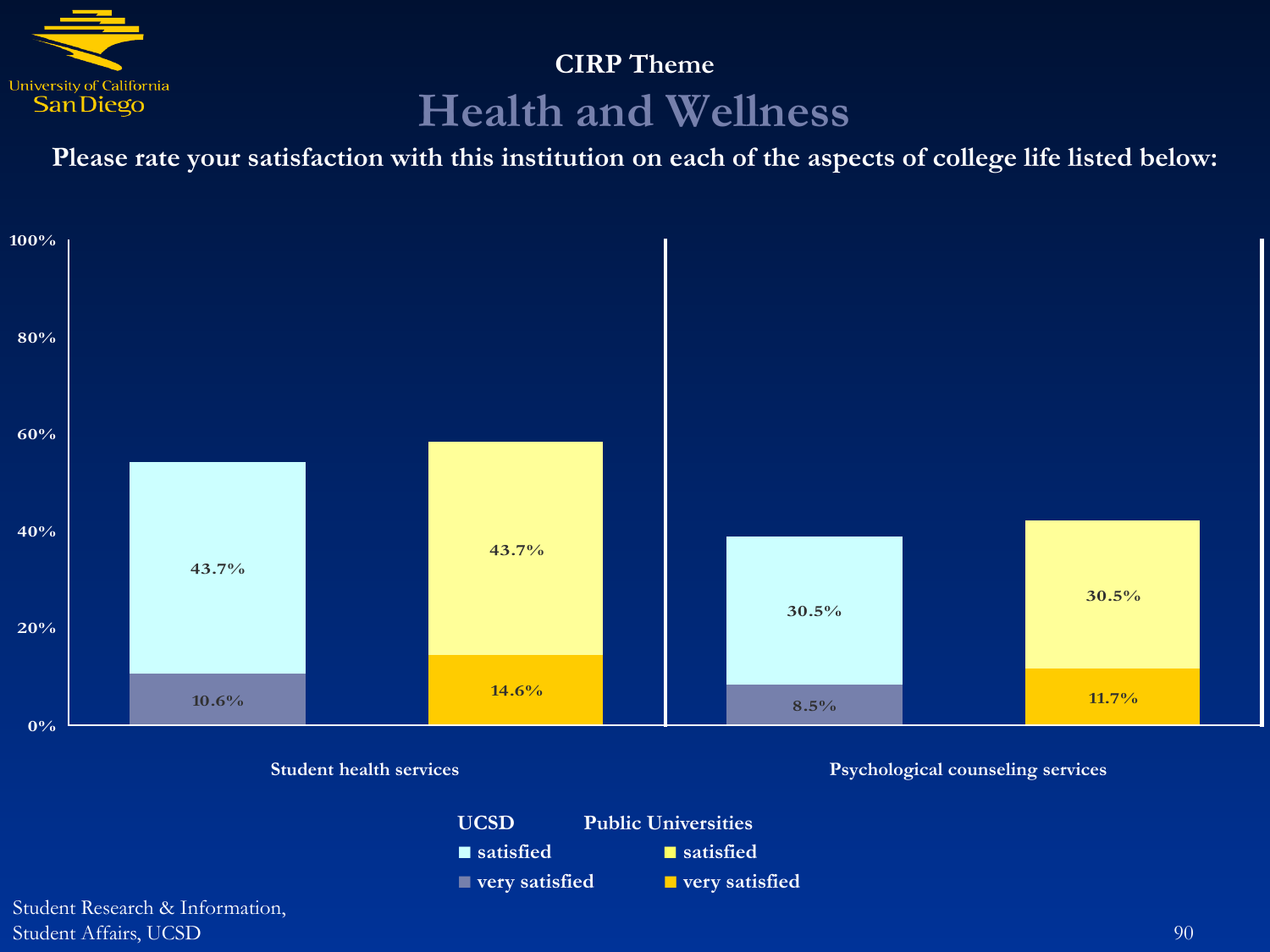

### **CIRP Theme Health and Wellness**

**Rate yourself on each of the following traits as compared with the average person your age:**

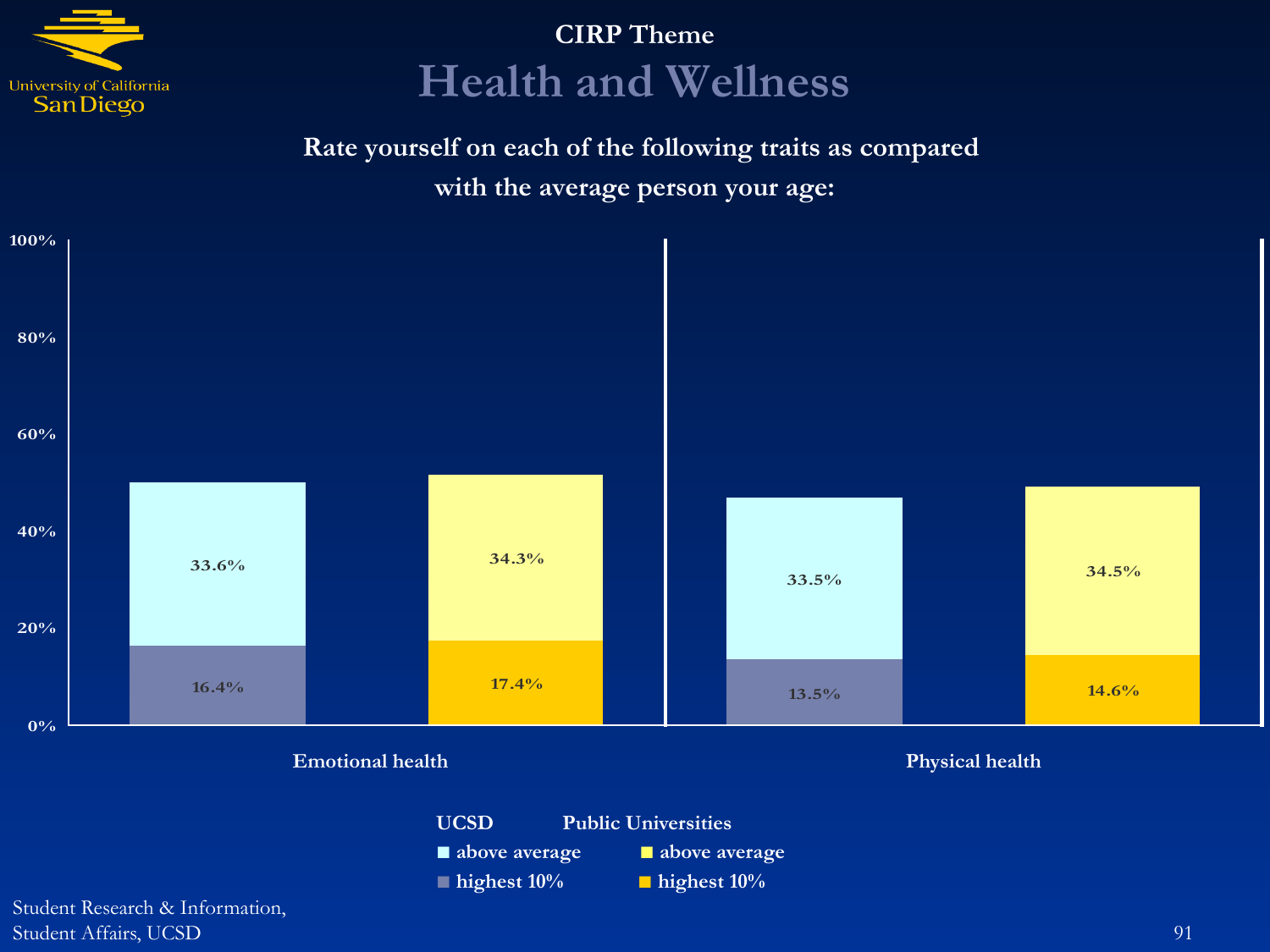

### **CIRP Theme Health and Wellness**

**Since entering this college, how often have you:**

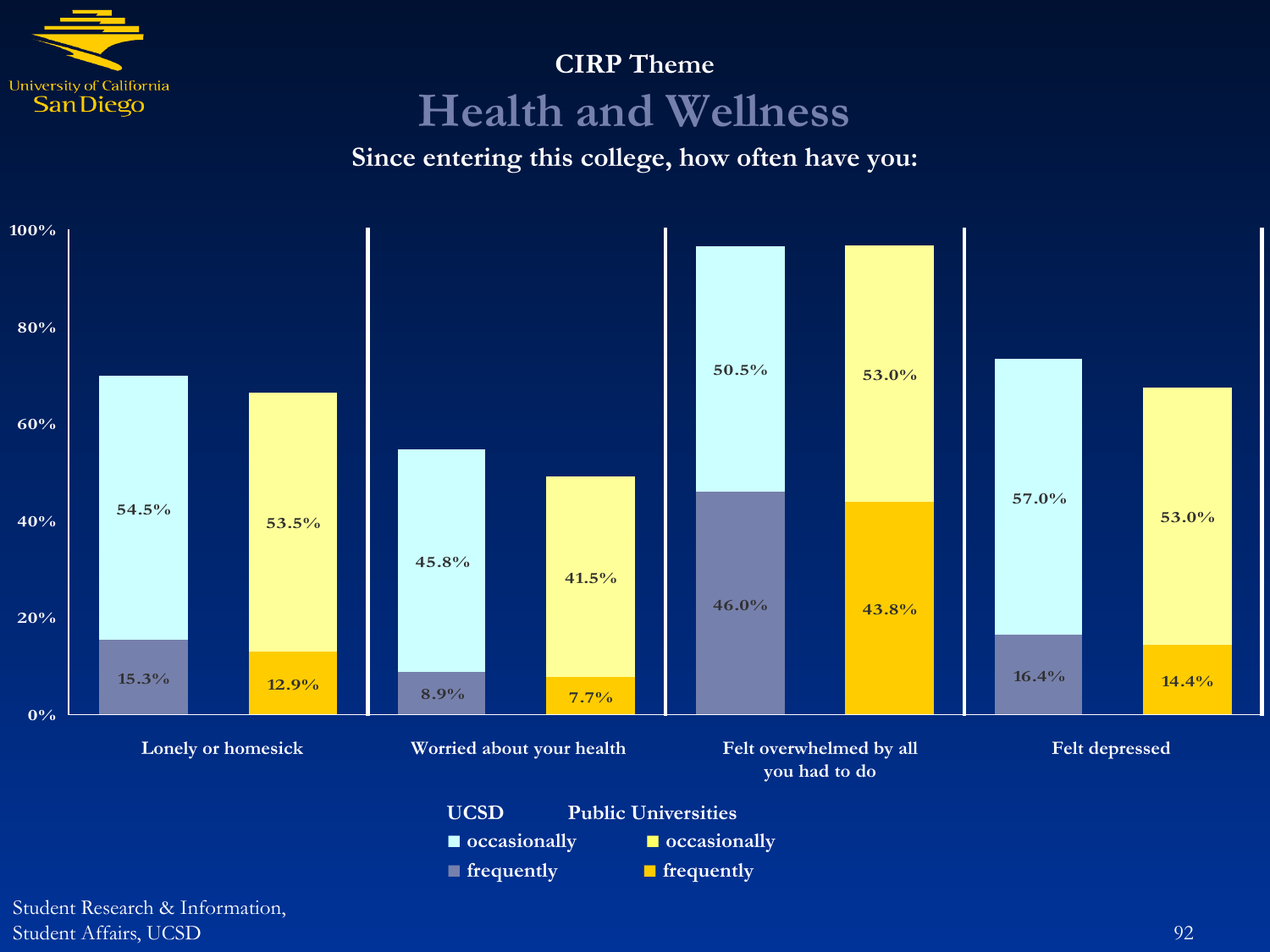

### **CIRP Theme Health and Wellness**

#### **Since entering this college, how often have you:**

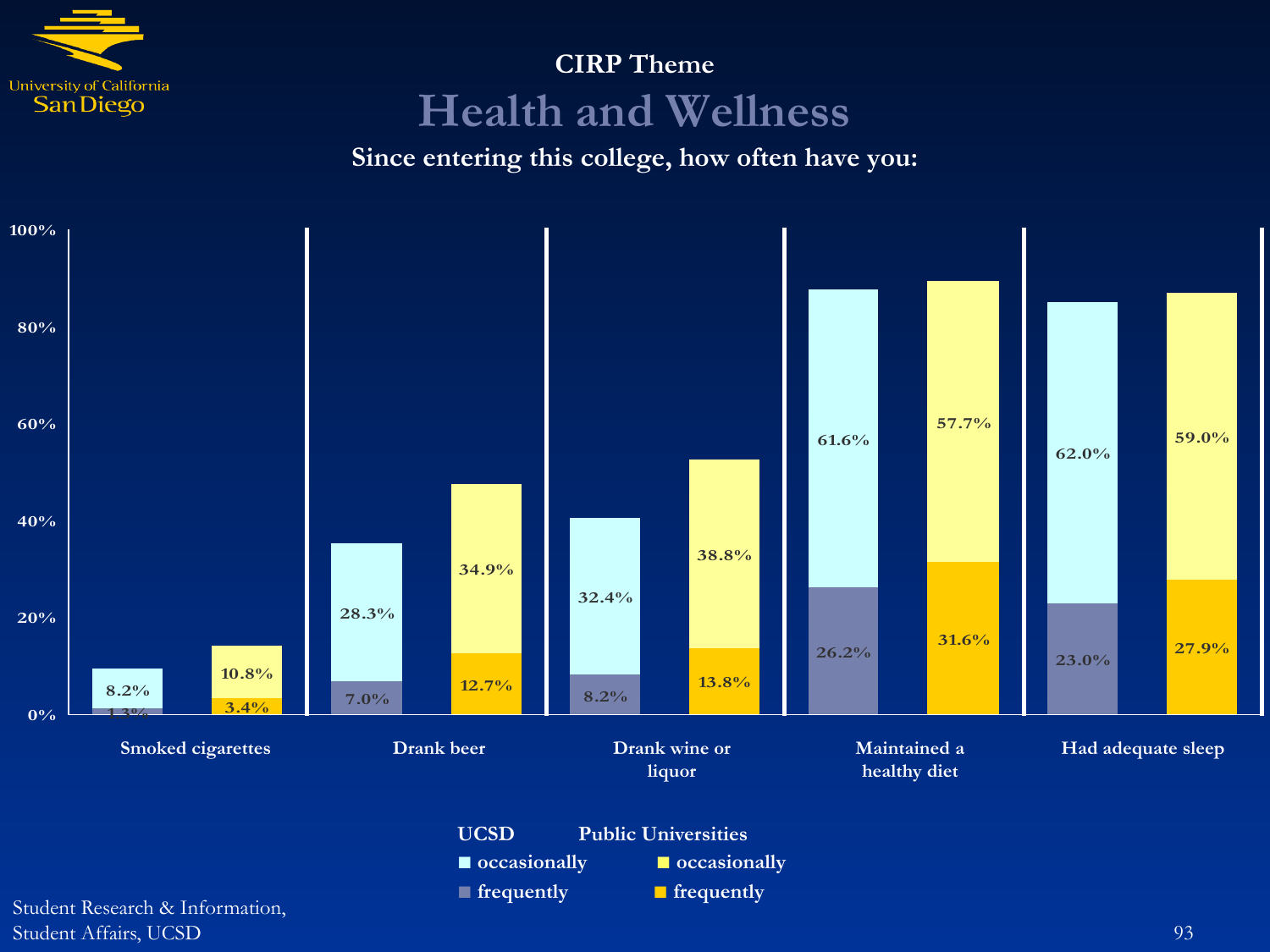

### **CIRP Theme Health and Wellness**

**How many times in the past two weeks, if any, have you had five or more alcoholic drinks in a row?**



**■ UCSD ■ Public Universities**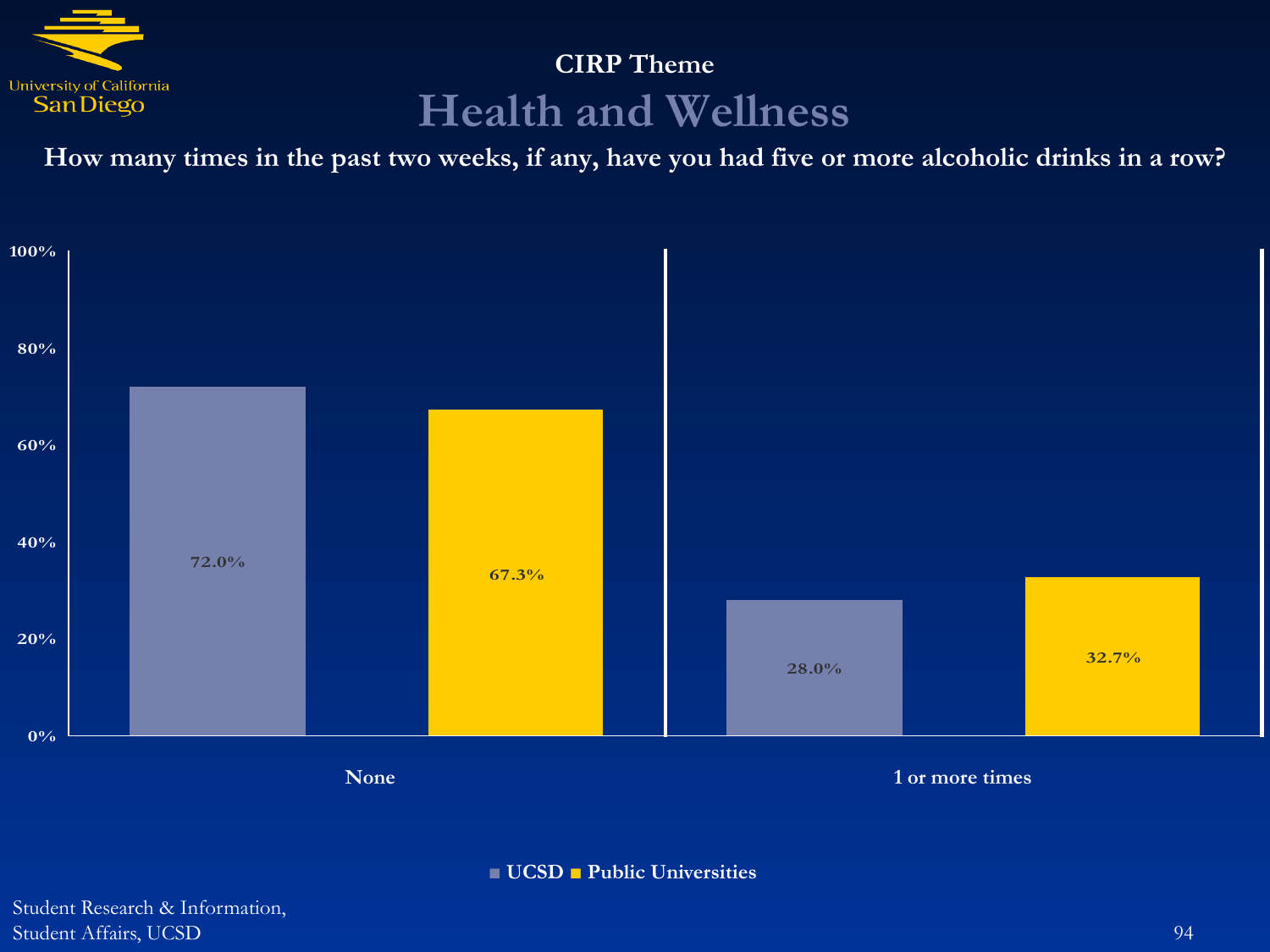

### **CIRP Theme Health and Wellness**

|                            | UCSD  | <b>Public Universities</b> |
|----------------------------|-------|----------------------------|
| Sought personal counseling | 21.4% | $18.1\%$                   |

**Frequency - "Received from your professor emotional support or encouragement"**